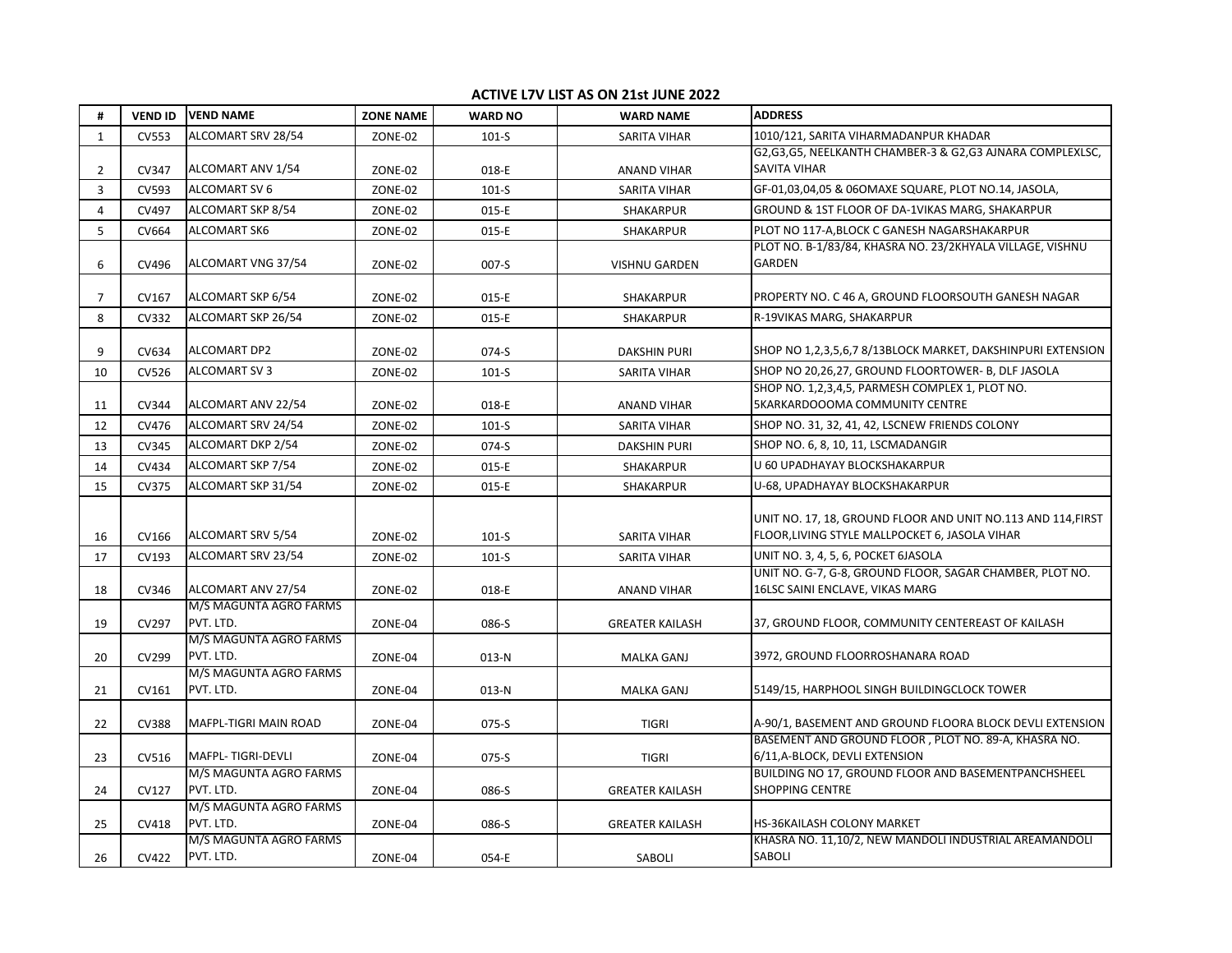| PVT. LTD.<br>NO. 44 PITAM PURA<br>27<br>CV330<br>066-N<br>ZONE-04<br><b>RANI BAGH</b><br>MCD No. 16-A, FIRST FLOOR & SECOND FLOOR, SANT NAGAR, EAST<br><b>SANT NAGAR</b><br>OF KAILASH, SOUTH DELHI<br>28<br><b>CV588</b><br>ZONE-04<br>086-S<br><b>GREATER KAILASH</b><br>NO. N-10, FIRST FLOOR AND SECOND FLOORBLOCK MARKET,<br>N BLOCK MARKET<br><b>GREATER KAILASH PART-I</b><br>29<br>CV631<br>ZONE-04<br>086-S<br><b>GREATER KAILASH</b><br>M/S MAGUNTA AGRO FARMS<br>PVT. LTD.<br>CV421<br>PROPERTY NO B-29, MAIN ROADSABOLI<br>30<br>ZONE-04<br>054-E<br>SABOLI<br>M/S MAGUNTA AGRO FARMS<br>PROPERTY NO.46, BASEMENT & GROUND FLOOR, DDA SHOPPING<br>PVT. LTD.<br>COMPLEXZAMRUDPUR, GREATER KAILASH-1<br>CV131<br>ZONE-04<br>086-S<br><b>GREATER KAILASH</b><br>31<br>M/S MAGUNTA AGRO FARMS<br>Shop No.B-72, B-73, B-74, B-90, B-91,92,93, Ground Floor, North Ex<br>PVT. LTD.<br>CV252<br>MallSECTOR-9, ROHINI<br>32<br>ZONE-04<br>060-N<br><b>ROHINI-I</b><br>M/S MAGUNTA AGRO FARMS<br>PVT. LTD.<br>MAYAPURI PHASE-1<br>CV382<br>009-S<br>33<br>ZONE-04<br><b>SUBHASH NAGAR</b><br>NAMMITTA CHHABRA<br>SHOP NO 15, COMMUNITY CENTREMAYAPURI PHASE 1<br>CV121<br>009-S<br>34<br>ZONE-04<br><b>SUBHASH NAGAR</b><br>M/S MAGUNTA AGRO FARMS<br>SHOP NO. 1,2,3 & SHOP NO. 101 FIRST FLOOR, SITUATED AT 288,<br>PVT. LTD.<br>SFSG-8 AREA, RAJOURI GARDEN<br>35<br>CV392<br>ZONE-04<br>009-S<br><b>SUBHASH NAGAR</b><br>M/S MAGUNTA AGRO FARMS<br>PVT. LTD.<br>SHOP NO. 1&2, NO. C-101MAYAPURI INDUSTRIAL AREA, PHASE II<br>CV302<br>36<br>ZONE-04<br>009-S<br>SUBHASH NAGAR<br>M/S MAGUNTA AGRO FARMS<br>PVT. LTD.<br>SHOP NO. 16 & 17, GROUND FLOORMALKA GANJ<br>37<br>CV517<br>ZONE-04<br>013-N<br><b>MALKA GANJ</b><br>DC CHOWK - AMBA TOWER<br>SHOP NO. 4,5,21,22- AMBA TOWER PLOT NO. 2, DC CHOWKSECTOR<br><b>SECTOR 9 ROHINI I</b><br>9. ROHINI<br>CV531<br>060-N<br><b>ROHINI-I</b><br>38<br>ZONE-04<br><b>SABOLI CEMENT SHOP</b><br>SHOP NO. B-303MAIN WAZIRABAD ROAD MEET NAGAR<br>CV625<br>39<br>ZONE-04<br>054-E<br>SABOLI<br>M/S MAGUNTA AGRO FARMS<br>SHOP NO.M-35 GROUND FLOOR AND BASEMENTM-BLOCK MARKET<br><b>GREATER KAILASH</b><br>PVT. LTD.<br>40<br>CV329<br>ZONE-04<br>009-S<br><b>SUBHASH NAGAR</b><br>WZ-852/4, GROUND FLOOR & MEZZAINE FLOORPLOT NO. 4, RANI<br><b>SHAKURPUR BASTI</b><br>BAGH SHAKUR BASTI, NEW DELHI -1<br>41<br><b>CV584</b><br>066-N<br>ZONE-04<br><b>RANI BAGH</b><br>GBROAD23MULTICITY<br>5274, GF, MEZZANINE FLOOR, G.B.ROAD<br>42<br>CV122<br>ZONE-05<br>086-N<br>AJMERI GATE<br>MUNICIPAL NO.10812 TO 10816 PLOT NO.5&6, GFNABI KARIM,<br><b>JHANDEWALAN ROAD</b><br>43<br>CV311<br>SINGHADACHWK20MULTICITY<br>ZONE-05<br>091-N<br><b>RAM NAGAR</b><br>PANDAV NAGAR 24 MULTICITY<br>PLOT NO 53 ON GROUND FLOORSITUATED AT PANDAV NAGAR<br>CV123<br>44<br>ZONE-05<br>016-E<br>PANDAV NAGAR<br>JWALAPURI MH-1PG50N<br>S-1/1,S-1/2,S-1/3, PVC MARKETJWALAPURI<br>45<br>CV142<br>ZONE-05<br>050-N<br>PEERA GARHI<br>SHOP NO 2&3, CSC VASANT PALACE MARKETMALAI MANDIR,<br>RKMH13RK65S<br>RKPURAM, SEC 6<br>CV022<br>46<br>ZONE-05<br>065-S<br>R.K. PURAM<br>DGMH10DG35E<br>SHOP NO 27,28,29 CSC POCKET FGTB ENCLAVE, NANDNAGRI<br>CV124<br>035-E<br>47<br>ZONE-05<br><b>DILSHAD GARDEN</b><br>ARAKASHANROAD21MULTICITY<br>SHOP NO 35, ARAKASHAN ROAD, PAHARGANJ<br>48<br>CV438<br>ZONE-05<br>091-N<br><b>RAM NAGAR</b><br>2MH15RK65S<br>SHOP NO 6,7,8,9 GF, SECTOR 12 MARKETRKPURAM<br>49<br>CV050<br>ZONE-05<br>065-S<br>R.K. PURAM |  | M/S MAGUNTA AGRO FARMS |  | LG-3&4, PLOT NO. 18 & PLOT NO. 19, COMMUNITY CENTREROAD |
|-------------------------------------------------------------------------------------------------------------------------------------------------------------------------------------------------------------------------------------------------------------------------------------------------------------------------------------------------------------------------------------------------------------------------------------------------------------------------------------------------------------------------------------------------------------------------------------------------------------------------------------------------------------------------------------------------------------------------------------------------------------------------------------------------------------------------------------------------------------------------------------------------------------------------------------------------------------------------------------------------------------------------------------------------------------------------------------------------------------------------------------------------------------------------------------------------------------------------------------------------------------------------------------------------------------------------------------------------------------------------------------------------------------------------------------------------------------------------------------------------------------------------------------------------------------------------------------------------------------------------------------------------------------------------------------------------------------------------------------------------------------------------------------------------------------------------------------------------------------------------------------------------------------------------------------------------------------------------------------------------------------------------------------------------------------------------------------------------------------------------------------------------------------------------------------------------------------------------------------------------------------------------------------------------------------------------------------------------------------------------------------------------------------------------------------------------------------------------------------------------------------------------------------------------------------------------------------------------------------------------------------------------------------------------------------------------------------------------------------------------------------------------------------------------------------------------------------------------------------------------------------------------------------------------------------------------------------------------------------------------------------------------------------------------------------------------------------------------------------------------------------------------------------------------------------------------------------------------------------------------------------------------------------------------------------------------------------------------------------------------------------------------------------------------------------------------------------------------------------------|--|------------------------|--|---------------------------------------------------------|
|                                                                                                                                                                                                                                                                                                                                                                                                                                                                                                                                                                                                                                                                                                                                                                                                                                                                                                                                                                                                                                                                                                                                                                                                                                                                                                                                                                                                                                                                                                                                                                                                                                                                                                                                                                                                                                                                                                                                                                                                                                                                                                                                                                                                                                                                                                                                                                                                                                                                                                                                                                                                                                                                                                                                                                                                                                                                                                                                                                                                                                                                                                                                                                                                                                                                                                                                                                                                                                                                                           |  |                        |  |                                                         |
|                                                                                                                                                                                                                                                                                                                                                                                                                                                                                                                                                                                                                                                                                                                                                                                                                                                                                                                                                                                                                                                                                                                                                                                                                                                                                                                                                                                                                                                                                                                                                                                                                                                                                                                                                                                                                                                                                                                                                                                                                                                                                                                                                                                                                                                                                                                                                                                                                                                                                                                                                                                                                                                                                                                                                                                                                                                                                                                                                                                                                                                                                                                                                                                                                                                                                                                                                                                                                                                                                           |  |                        |  |                                                         |
| SHOP NO 1 GROUND FLOOR AND FIRST FLOORCOMMUNITY CENTER,                                                                                                                                                                                                                                                                                                                                                                                                                                                                                                                                                                                                                                                                                                                                                                                                                                                                                                                                                                                                                                                                                                                                                                                                                                                                                                                                                                                                                                                                                                                                                                                                                                                                                                                                                                                                                                                                                                                                                                                                                                                                                                                                                                                                                                                                                                                                                                                                                                                                                                                                                                                                                                                                                                                                                                                                                                                                                                                                                                                                                                                                                                                                                                                                                                                                                                                                                                                                                                   |  |                        |  |                                                         |
|                                                                                                                                                                                                                                                                                                                                                                                                                                                                                                                                                                                                                                                                                                                                                                                                                                                                                                                                                                                                                                                                                                                                                                                                                                                                                                                                                                                                                                                                                                                                                                                                                                                                                                                                                                                                                                                                                                                                                                                                                                                                                                                                                                                                                                                                                                                                                                                                                                                                                                                                                                                                                                                                                                                                                                                                                                                                                                                                                                                                                                                                                                                                                                                                                                                                                                                                                                                                                                                                                           |  |                        |  |                                                         |
|                                                                                                                                                                                                                                                                                                                                                                                                                                                                                                                                                                                                                                                                                                                                                                                                                                                                                                                                                                                                                                                                                                                                                                                                                                                                                                                                                                                                                                                                                                                                                                                                                                                                                                                                                                                                                                                                                                                                                                                                                                                                                                                                                                                                                                                                                                                                                                                                                                                                                                                                                                                                                                                                                                                                                                                                                                                                                                                                                                                                                                                                                                                                                                                                                                                                                                                                                                                                                                                                                           |  |                        |  |                                                         |
|                                                                                                                                                                                                                                                                                                                                                                                                                                                                                                                                                                                                                                                                                                                                                                                                                                                                                                                                                                                                                                                                                                                                                                                                                                                                                                                                                                                                                                                                                                                                                                                                                                                                                                                                                                                                                                                                                                                                                                                                                                                                                                                                                                                                                                                                                                                                                                                                                                                                                                                                                                                                                                                                                                                                                                                                                                                                                                                                                                                                                                                                                                                                                                                                                                                                                                                                                                                                                                                                                           |  |                        |  |                                                         |
|                                                                                                                                                                                                                                                                                                                                                                                                                                                                                                                                                                                                                                                                                                                                                                                                                                                                                                                                                                                                                                                                                                                                                                                                                                                                                                                                                                                                                                                                                                                                                                                                                                                                                                                                                                                                                                                                                                                                                                                                                                                                                                                                                                                                                                                                                                                                                                                                                                                                                                                                                                                                                                                                                                                                                                                                                                                                                                                                                                                                                                                                                                                                                                                                                                                                                                                                                                                                                                                                                           |  |                        |  |                                                         |
|                                                                                                                                                                                                                                                                                                                                                                                                                                                                                                                                                                                                                                                                                                                                                                                                                                                                                                                                                                                                                                                                                                                                                                                                                                                                                                                                                                                                                                                                                                                                                                                                                                                                                                                                                                                                                                                                                                                                                                                                                                                                                                                                                                                                                                                                                                                                                                                                                                                                                                                                                                                                                                                                                                                                                                                                                                                                                                                                                                                                                                                                                                                                                                                                                                                                                                                                                                                                                                                                                           |  |                        |  |                                                         |
|                                                                                                                                                                                                                                                                                                                                                                                                                                                                                                                                                                                                                                                                                                                                                                                                                                                                                                                                                                                                                                                                                                                                                                                                                                                                                                                                                                                                                                                                                                                                                                                                                                                                                                                                                                                                                                                                                                                                                                                                                                                                                                                                                                                                                                                                                                                                                                                                                                                                                                                                                                                                                                                                                                                                                                                                                                                                                                                                                                                                                                                                                                                                                                                                                                                                                                                                                                                                                                                                                           |  |                        |  |                                                         |
|                                                                                                                                                                                                                                                                                                                                                                                                                                                                                                                                                                                                                                                                                                                                                                                                                                                                                                                                                                                                                                                                                                                                                                                                                                                                                                                                                                                                                                                                                                                                                                                                                                                                                                                                                                                                                                                                                                                                                                                                                                                                                                                                                                                                                                                                                                                                                                                                                                                                                                                                                                                                                                                                                                                                                                                                                                                                                                                                                                                                                                                                                                                                                                                                                                                                                                                                                                                                                                                                                           |  |                        |  |                                                         |
|                                                                                                                                                                                                                                                                                                                                                                                                                                                                                                                                                                                                                                                                                                                                                                                                                                                                                                                                                                                                                                                                                                                                                                                                                                                                                                                                                                                                                                                                                                                                                                                                                                                                                                                                                                                                                                                                                                                                                                                                                                                                                                                                                                                                                                                                                                                                                                                                                                                                                                                                                                                                                                                                                                                                                                                                                                                                                                                                                                                                                                                                                                                                                                                                                                                                                                                                                                                                                                                                                           |  |                        |  |                                                         |
|                                                                                                                                                                                                                                                                                                                                                                                                                                                                                                                                                                                                                                                                                                                                                                                                                                                                                                                                                                                                                                                                                                                                                                                                                                                                                                                                                                                                                                                                                                                                                                                                                                                                                                                                                                                                                                                                                                                                                                                                                                                                                                                                                                                                                                                                                                                                                                                                                                                                                                                                                                                                                                                                                                                                                                                                                                                                                                                                                                                                                                                                                                                                                                                                                                                                                                                                                                                                                                                                                           |  |                        |  |                                                         |
|                                                                                                                                                                                                                                                                                                                                                                                                                                                                                                                                                                                                                                                                                                                                                                                                                                                                                                                                                                                                                                                                                                                                                                                                                                                                                                                                                                                                                                                                                                                                                                                                                                                                                                                                                                                                                                                                                                                                                                                                                                                                                                                                                                                                                                                                                                                                                                                                                                                                                                                                                                                                                                                                                                                                                                                                                                                                                                                                                                                                                                                                                                                                                                                                                                                                                                                                                                                                                                                                                           |  |                        |  |                                                         |
|                                                                                                                                                                                                                                                                                                                                                                                                                                                                                                                                                                                                                                                                                                                                                                                                                                                                                                                                                                                                                                                                                                                                                                                                                                                                                                                                                                                                                                                                                                                                                                                                                                                                                                                                                                                                                                                                                                                                                                                                                                                                                                                                                                                                                                                                                                                                                                                                                                                                                                                                                                                                                                                                                                                                                                                                                                                                                                                                                                                                                                                                                                                                                                                                                                                                                                                                                                                                                                                                                           |  |                        |  |                                                         |
|                                                                                                                                                                                                                                                                                                                                                                                                                                                                                                                                                                                                                                                                                                                                                                                                                                                                                                                                                                                                                                                                                                                                                                                                                                                                                                                                                                                                                                                                                                                                                                                                                                                                                                                                                                                                                                                                                                                                                                                                                                                                                                                                                                                                                                                                                                                                                                                                                                                                                                                                                                                                                                                                                                                                                                                                                                                                                                                                                                                                                                                                                                                                                                                                                                                                                                                                                                                                                                                                                           |  |                        |  |                                                         |
|                                                                                                                                                                                                                                                                                                                                                                                                                                                                                                                                                                                                                                                                                                                                                                                                                                                                                                                                                                                                                                                                                                                                                                                                                                                                                                                                                                                                                                                                                                                                                                                                                                                                                                                                                                                                                                                                                                                                                                                                                                                                                                                                                                                                                                                                                                                                                                                                                                                                                                                                                                                                                                                                                                                                                                                                                                                                                                                                                                                                                                                                                                                                                                                                                                                                                                                                                                                                                                                                                           |  |                        |  |                                                         |
|                                                                                                                                                                                                                                                                                                                                                                                                                                                                                                                                                                                                                                                                                                                                                                                                                                                                                                                                                                                                                                                                                                                                                                                                                                                                                                                                                                                                                                                                                                                                                                                                                                                                                                                                                                                                                                                                                                                                                                                                                                                                                                                                                                                                                                                                                                                                                                                                                                                                                                                                                                                                                                                                                                                                                                                                                                                                                                                                                                                                                                                                                                                                                                                                                                                                                                                                                                                                                                                                                           |  |                        |  |                                                         |
|                                                                                                                                                                                                                                                                                                                                                                                                                                                                                                                                                                                                                                                                                                                                                                                                                                                                                                                                                                                                                                                                                                                                                                                                                                                                                                                                                                                                                                                                                                                                                                                                                                                                                                                                                                                                                                                                                                                                                                                                                                                                                                                                                                                                                                                                                                                                                                                                                                                                                                                                                                                                                                                                                                                                                                                                                                                                                                                                                                                                                                                                                                                                                                                                                                                                                                                                                                                                                                                                                           |  |                        |  |                                                         |
|                                                                                                                                                                                                                                                                                                                                                                                                                                                                                                                                                                                                                                                                                                                                                                                                                                                                                                                                                                                                                                                                                                                                                                                                                                                                                                                                                                                                                                                                                                                                                                                                                                                                                                                                                                                                                                                                                                                                                                                                                                                                                                                                                                                                                                                                                                                                                                                                                                                                                                                                                                                                                                                                                                                                                                                                                                                                                                                                                                                                                                                                                                                                                                                                                                                                                                                                                                                                                                                                                           |  |                        |  |                                                         |
|                                                                                                                                                                                                                                                                                                                                                                                                                                                                                                                                                                                                                                                                                                                                                                                                                                                                                                                                                                                                                                                                                                                                                                                                                                                                                                                                                                                                                                                                                                                                                                                                                                                                                                                                                                                                                                                                                                                                                                                                                                                                                                                                                                                                                                                                                                                                                                                                                                                                                                                                                                                                                                                                                                                                                                                                                                                                                                                                                                                                                                                                                                                                                                                                                                                                                                                                                                                                                                                                                           |  |                        |  |                                                         |
|                                                                                                                                                                                                                                                                                                                                                                                                                                                                                                                                                                                                                                                                                                                                                                                                                                                                                                                                                                                                                                                                                                                                                                                                                                                                                                                                                                                                                                                                                                                                                                                                                                                                                                                                                                                                                                                                                                                                                                                                                                                                                                                                                                                                                                                                                                                                                                                                                                                                                                                                                                                                                                                                                                                                                                                                                                                                                                                                                                                                                                                                                                                                                                                                                                                                                                                                                                                                                                                                                           |  |                        |  |                                                         |
|                                                                                                                                                                                                                                                                                                                                                                                                                                                                                                                                                                                                                                                                                                                                                                                                                                                                                                                                                                                                                                                                                                                                                                                                                                                                                                                                                                                                                                                                                                                                                                                                                                                                                                                                                                                                                                                                                                                                                                                                                                                                                                                                                                                                                                                                                                                                                                                                                                                                                                                                                                                                                                                                                                                                                                                                                                                                                                                                                                                                                                                                                                                                                                                                                                                                                                                                                                                                                                                                                           |  |                        |  |                                                         |
|                                                                                                                                                                                                                                                                                                                                                                                                                                                                                                                                                                                                                                                                                                                                                                                                                                                                                                                                                                                                                                                                                                                                                                                                                                                                                                                                                                                                                                                                                                                                                                                                                                                                                                                                                                                                                                                                                                                                                                                                                                                                                                                                                                                                                                                                                                                                                                                                                                                                                                                                                                                                                                                                                                                                                                                                                                                                                                                                                                                                                                                                                                                                                                                                                                                                                                                                                                                                                                                                                           |  |                        |  |                                                         |
|                                                                                                                                                                                                                                                                                                                                                                                                                                                                                                                                                                                                                                                                                                                                                                                                                                                                                                                                                                                                                                                                                                                                                                                                                                                                                                                                                                                                                                                                                                                                                                                                                                                                                                                                                                                                                                                                                                                                                                                                                                                                                                                                                                                                                                                                                                                                                                                                                                                                                                                                                                                                                                                                                                                                                                                                                                                                                                                                                                                                                                                                                                                                                                                                                                                                                                                                                                                                                                                                                           |  |                        |  |                                                         |
|                                                                                                                                                                                                                                                                                                                                                                                                                                                                                                                                                                                                                                                                                                                                                                                                                                                                                                                                                                                                                                                                                                                                                                                                                                                                                                                                                                                                                                                                                                                                                                                                                                                                                                                                                                                                                                                                                                                                                                                                                                                                                                                                                                                                                                                                                                                                                                                                                                                                                                                                                                                                                                                                                                                                                                                                                                                                                                                                                                                                                                                                                                                                                                                                                                                                                                                                                                                                                                                                                           |  |                        |  |                                                         |
|                                                                                                                                                                                                                                                                                                                                                                                                                                                                                                                                                                                                                                                                                                                                                                                                                                                                                                                                                                                                                                                                                                                                                                                                                                                                                                                                                                                                                                                                                                                                                                                                                                                                                                                                                                                                                                                                                                                                                                                                                                                                                                                                                                                                                                                                                                                                                                                                                                                                                                                                                                                                                                                                                                                                                                                                                                                                                                                                                                                                                                                                                                                                                                                                                                                                                                                                                                                                                                                                                           |  |                        |  |                                                         |
|                                                                                                                                                                                                                                                                                                                                                                                                                                                                                                                                                                                                                                                                                                                                                                                                                                                                                                                                                                                                                                                                                                                                                                                                                                                                                                                                                                                                                                                                                                                                                                                                                                                                                                                                                                                                                                                                                                                                                                                                                                                                                                                                                                                                                                                                                                                                                                                                                                                                                                                                                                                                                                                                                                                                                                                                                                                                                                                                                                                                                                                                                                                                                                                                                                                                                                                                                                                                                                                                                           |  |                        |  |                                                         |
|                                                                                                                                                                                                                                                                                                                                                                                                                                                                                                                                                                                                                                                                                                                                                                                                                                                                                                                                                                                                                                                                                                                                                                                                                                                                                                                                                                                                                                                                                                                                                                                                                                                                                                                                                                                                                                                                                                                                                                                                                                                                                                                                                                                                                                                                                                                                                                                                                                                                                                                                                                                                                                                                                                                                                                                                                                                                                                                                                                                                                                                                                                                                                                                                                                                                                                                                                                                                                                                                                           |  |                        |  |                                                         |
|                                                                                                                                                                                                                                                                                                                                                                                                                                                                                                                                                                                                                                                                                                                                                                                                                                                                                                                                                                                                                                                                                                                                                                                                                                                                                                                                                                                                                                                                                                                                                                                                                                                                                                                                                                                                                                                                                                                                                                                                                                                                                                                                                                                                                                                                                                                                                                                                                                                                                                                                                                                                                                                                                                                                                                                                                                                                                                                                                                                                                                                                                                                                                                                                                                                                                                                                                                                                                                                                                           |  |                        |  |                                                         |
|                                                                                                                                                                                                                                                                                                                                                                                                                                                                                                                                                                                                                                                                                                                                                                                                                                                                                                                                                                                                                                                                                                                                                                                                                                                                                                                                                                                                                                                                                                                                                                                                                                                                                                                                                                                                                                                                                                                                                                                                                                                                                                                                                                                                                                                                                                                                                                                                                                                                                                                                                                                                                                                                                                                                                                                                                                                                                                                                                                                                                                                                                                                                                                                                                                                                                                                                                                                                                                                                                           |  |                        |  |                                                         |
|                                                                                                                                                                                                                                                                                                                                                                                                                                                                                                                                                                                                                                                                                                                                                                                                                                                                                                                                                                                                                                                                                                                                                                                                                                                                                                                                                                                                                                                                                                                                                                                                                                                                                                                                                                                                                                                                                                                                                                                                                                                                                                                                                                                                                                                                                                                                                                                                                                                                                                                                                                                                                                                                                                                                                                                                                                                                                                                                                                                                                                                                                                                                                                                                                                                                                                                                                                                                                                                                                           |  |                        |  |                                                         |
|                                                                                                                                                                                                                                                                                                                                                                                                                                                                                                                                                                                                                                                                                                                                                                                                                                                                                                                                                                                                                                                                                                                                                                                                                                                                                                                                                                                                                                                                                                                                                                                                                                                                                                                                                                                                                                                                                                                                                                                                                                                                                                                                                                                                                                                                                                                                                                                                                                                                                                                                                                                                                                                                                                                                                                                                                                                                                                                                                                                                                                                                                                                                                                                                                                                                                                                                                                                                                                                                                           |  |                        |  |                                                         |
|                                                                                                                                                                                                                                                                                                                                                                                                                                                                                                                                                                                                                                                                                                                                                                                                                                                                                                                                                                                                                                                                                                                                                                                                                                                                                                                                                                                                                                                                                                                                                                                                                                                                                                                                                                                                                                                                                                                                                                                                                                                                                                                                                                                                                                                                                                                                                                                                                                                                                                                                                                                                                                                                                                                                                                                                                                                                                                                                                                                                                                                                                                                                                                                                                                                                                                                                                                                                                                                                                           |  |                        |  |                                                         |
|                                                                                                                                                                                                                                                                                                                                                                                                                                                                                                                                                                                                                                                                                                                                                                                                                                                                                                                                                                                                                                                                                                                                                                                                                                                                                                                                                                                                                                                                                                                                                                                                                                                                                                                                                                                                                                                                                                                                                                                                                                                                                                                                                                                                                                                                                                                                                                                                                                                                                                                                                                                                                                                                                                                                                                                                                                                                                                                                                                                                                                                                                                                                                                                                                                                                                                                                                                                                                                                                                           |  |                        |  |                                                         |
|                                                                                                                                                                                                                                                                                                                                                                                                                                                                                                                                                                                                                                                                                                                                                                                                                                                                                                                                                                                                                                                                                                                                                                                                                                                                                                                                                                                                                                                                                                                                                                                                                                                                                                                                                                                                                                                                                                                                                                                                                                                                                                                                                                                                                                                                                                                                                                                                                                                                                                                                                                                                                                                                                                                                                                                                                                                                                                                                                                                                                                                                                                                                                                                                                                                                                                                                                                                                                                                                                           |  |                        |  |                                                         |
|                                                                                                                                                                                                                                                                                                                                                                                                                                                                                                                                                                                                                                                                                                                                                                                                                                                                                                                                                                                                                                                                                                                                                                                                                                                                                                                                                                                                                                                                                                                                                                                                                                                                                                                                                                                                                                                                                                                                                                                                                                                                                                                                                                                                                                                                                                                                                                                                                                                                                                                                                                                                                                                                                                                                                                                                                                                                                                                                                                                                                                                                                                                                                                                                                                                                                                                                                                                                                                                                                           |  |                        |  |                                                         |
|                                                                                                                                                                                                                                                                                                                                                                                                                                                                                                                                                                                                                                                                                                                                                                                                                                                                                                                                                                                                                                                                                                                                                                                                                                                                                                                                                                                                                                                                                                                                                                                                                                                                                                                                                                                                                                                                                                                                                                                                                                                                                                                                                                                                                                                                                                                                                                                                                                                                                                                                                                                                                                                                                                                                                                                                                                                                                                                                                                                                                                                                                                                                                                                                                                                                                                                                                                                                                                                                                           |  |                        |  |                                                         |
|                                                                                                                                                                                                                                                                                                                                                                                                                                                                                                                                                                                                                                                                                                                                                                                                                                                                                                                                                                                                                                                                                                                                                                                                                                                                                                                                                                                                                                                                                                                                                                                                                                                                                                                                                                                                                                                                                                                                                                                                                                                                                                                                                                                                                                                                                                                                                                                                                                                                                                                                                                                                                                                                                                                                                                                                                                                                                                                                                                                                                                                                                                                                                                                                                                                                                                                                                                                                                                                                                           |  |                        |  |                                                         |
|                                                                                                                                                                                                                                                                                                                                                                                                                                                                                                                                                                                                                                                                                                                                                                                                                                                                                                                                                                                                                                                                                                                                                                                                                                                                                                                                                                                                                                                                                                                                                                                                                                                                                                                                                                                                                                                                                                                                                                                                                                                                                                                                                                                                                                                                                                                                                                                                                                                                                                                                                                                                                                                                                                                                                                                                                                                                                                                                                                                                                                                                                                                                                                                                                                                                                                                                                                                                                                                                                           |  |                        |  |                                                         |
|                                                                                                                                                                                                                                                                                                                                                                                                                                                                                                                                                                                                                                                                                                                                                                                                                                                                                                                                                                                                                                                                                                                                                                                                                                                                                                                                                                                                                                                                                                                                                                                                                                                                                                                                                                                                                                                                                                                                                                                                                                                                                                                                                                                                                                                                                                                                                                                                                                                                                                                                                                                                                                                                                                                                                                                                                                                                                                                                                                                                                                                                                                                                                                                                                                                                                                                                                                                                                                                                                           |  |                        |  | SHOP NO I-14 GROUND FLOOR DSIDC COMPLEXROHTAK ROAD NEAR |
| UNMH3PG50N<br>UDYOG NAGAR METRO STATION<br><b>CV028</b><br>50<br>ZONE-05<br>050-N<br>PEERA GARHI                                                                                                                                                                                                                                                                                                                                                                                                                                                                                                                                                                                                                                                                                                                                                                                                                                                                                                                                                                                                                                                                                                                                                                                                                                                                                                                                                                                                                                                                                                                                                                                                                                                                                                                                                                                                                                                                                                                                                                                                                                                                                                                                                                                                                                                                                                                                                                                                                                                                                                                                                                                                                                                                                                                                                                                                                                                                                                                                                                                                                                                                                                                                                                                                                                                                                                                                                                                          |  |                        |  |                                                         |
| MUNIRKA2MULTICITYHOSPITAL                                                                                                                                                                                                                                                                                                                                                                                                                                                                                                                                                                                                                                                                                                                                                                                                                                                                                                                                                                                                                                                                                                                                                                                                                                                                                                                                                                                                                                                                                                                                                                                                                                                                                                                                                                                                                                                                                                                                                                                                                                                                                                                                                                                                                                                                                                                                                                                                                                                                                                                                                                                                                                                                                                                                                                                                                                                                                                                                                                                                                                                                                                                                                                                                                                                                                                                                                                                                                                                                 |  |                        |  |                                                         |
| <b>ITIES</b><br>CV594<br>066-S<br>SHOP NO-1,1A,2CSC MARKET PHASE II<br>51<br>ZONE-05<br><b>MUNIRKA</b>                                                                                                                                                                                                                                                                                                                                                                                                                                                                                                                                                                                                                                                                                                                                                                                                                                                                                                                                                                                                                                                                                                                                                                                                                                                                                                                                                                                                                                                                                                                                                                                                                                                                                                                                                                                                                                                                                                                                                                                                                                                                                                                                                                                                                                                                                                                                                                                                                                                                                                                                                                                                                                                                                                                                                                                                                                                                                                                                                                                                                                                                                                                                                                                                                                                                                                                                                                                    |  |                        |  |                                                         |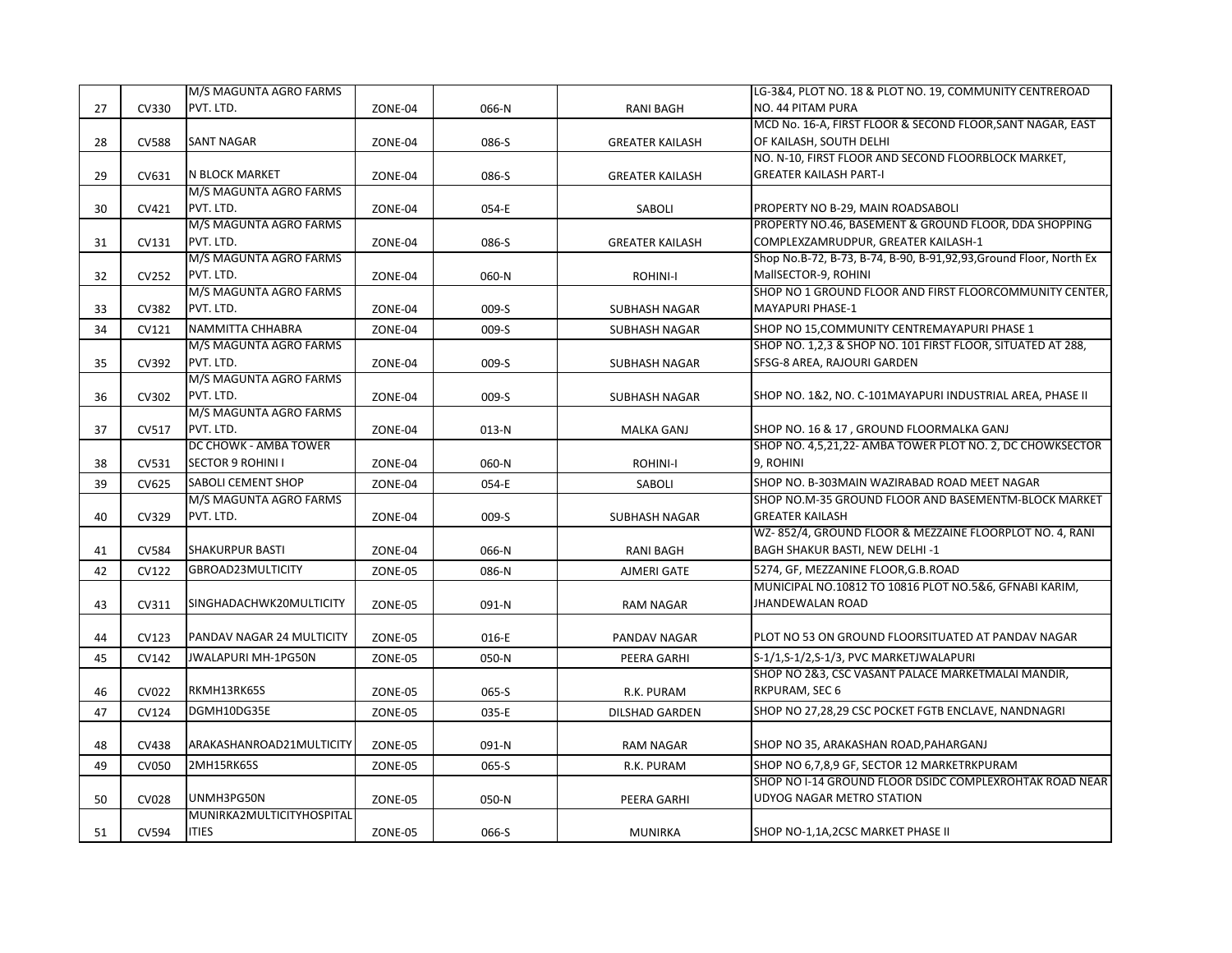|    |              | <b>MULTICITY HOSPITALITIES</b><br>PANDAV NAGAR MANDAWALI |         |       |                       | SHOP NO-145/62 KHASRA NO 867/868/869VILLAGE MANDAWALI<br><b>FAZILPUR WARD NO 16E</b>                 |
|----|--------------|----------------------------------------------------------|---------|-------|-----------------------|------------------------------------------------------------------------------------------------------|
| 52 | CV487        |                                                          | ZONE-05 | 016-E | PANDAV NAGAR          |                                                                                                      |
| 53 | CV425        | AJMERI GATE LIC MULTICITY                                | ZONE-05 | 086-N | AJMERI GATE           | SHOP NO-2/2A, GF UNIVERSAL BUILDINGASAF ALI ROAD                                                     |
|    |              | PASCHIM VIHAR CSC W50N                                   |         |       |                       | SHOP NO-26,27,28,29,32 GF CSCGH 5&7 ZN G-17 PASCHIM VIHAR                                            |
| 54 | CV051        | <b>MULTICITY</b><br><b>MULTICITY HOSPITALITIES</b>       | ZONE-05 | 050-N | PEERA GARHI           | SITE I WARD 50N                                                                                      |
| 55 | CV486        | <b>MUNIRKA1</b>                                          | ZONE-05 | 066-S | <b>MUNIRKA</b>        | SHOP NO-FA-1 AND 2 PHASE-II LSC DDA MARKET WARD NO 66<br>SMUNIRKA NEW DELHI                          |
| 56 | CV128        | DILSHAD CSIV MULTICITY                                   | ZONE-05 | 035-E | <b>DILSHAD GARDEN</b> | SHOP NO1,,2,3,4,5,6 CSC AT CS4 SCHEME NO1011DILSHAD GARDEN                                           |
| 57 | <b>CV027</b> | PVMH12PG50N                                              | ZONE-05 | 050-N | PEERA GARHI           | SHOP NO15,15A,17,19DMALL,PLOT NO D, PASCHIM VIHAR                                                    |
| 58 | CV390        | <b>DILSHAD FBLK MULTICITY</b>                            | ZONE-05 | 035-E | <b>DILSHAD GARDEN</b> | SHOP NO24,25 GF, FBLOCK, CSC MARKET, GTB<br>ENCLAVE, NANDNAGRIDILSHAD GARDEN                         |
| 59 | CV125        | ARAKASHAN-MULTICITY                                      | ZONE-05 | 091-N | <b>RAM NAGAR</b>      | SHOP.NO.8178, GF, PART PORTION OF THE PROPERTY,, STREET<br>NO6ARAKASHA ROAD, QUDAM SHARIF, PAHARGANJ |
| 60 | CV314        | PPMH2PG50N                                               | ZONE-05 | 050-N | PEERA GARHI           | SHOPS BEARING NO 43 TO 45GF ATTA CHAKKI SITUATED IN CSC AT<br>GH-10/ G-17                            |
| 61 | CV141        | BCMH9MU66S                                               | ZONE-05 | 066-S | <b>MUNIRKA</b>        | SU9, UGF, DDA BUILDINGBHIKAJI CAMA PALACE                                                            |
| 62 | CV029        | BCMH8MU66S                                               | ZONE-05 | 066-S | <b>MUNIRKA</b>        | UG18TO20, PLOT NO 5BHIKAJI CAMA PALACE                                                               |
| 63 | CV420        | AKSHARDHAM22MULTICITY                                    | ZONE-05 | 016-E | PANDAV NAGAR          | UNIT 9 LGF, PARSVNATH MALLAKSHARDHAM METRO STATION                                                   |
| 64 | CV600        | WHISKY THEKA - BANKNER 03                                | ZONE-06 | 005-N | <b>BANKNER</b>        | 2116 SWATANTRA NAGARNARELA                                                                           |
| 65 | CV603        | WHISKY THEKA - GOKALPURI 02                              | ZONE-06 | 053-E | <b>GOKAL PURI</b>     | A-429 & A-430, VILLAGE SABOLIILLAQA SHAHDARA                                                         |
| 66 | CV129        | WHISKY THEKA - ROHINI B 02                               | ZONE-06 | 025-N | ROHINI-B              | BG 05 & 06 GROUND FLOORRG METRO ARCADE SEC 11 ROHINI                                                 |
| 67 | CV665        | WHISKY THEKA - GOKALPURI 03                              | ZONE-06 | 053-E | <b>GOKAL PURI</b>     | G-21, MAIN LONI ROADVILLAGE GOKULPUR SHAHDRA                                                         |
| 68 | CV629        | WHISKY THEKA - PALAM 04                                  | ZONE-06 | 054-S | PALAM                 | GROUND FLOOR F-634,635 & 636 HARIJAN BASTIPALAM VILLAGE,<br>PALAM EXT.                               |
| 69 | CV586        | WHISKY THEKA - SADH NAGAR<br>01A                         | ZONE-06 | 053-S | SADH NAGAR            | GROUND FLOOR WZ-190, PLOT NO H-3, MAIN ROADSADH NAGAR,<br>PALAM COLONY                               |
| 70 | CV599        | WHISKY THEKA - GOKALPURI 01                              | ZONE-06 | 053-E | <b>GOKAL PURI</b>     | GROUND FLOOR, F-17, KHASRA NO. 291MAIN LONI ROAD, VILLAGE<br><b>GOKALPUR</b>                         |
| 71 | CV642        | <b>WHISKY THEKA - JANTA</b><br><b>COLONY 03A</b>         | ZONE-06 | 051-E | <b>JANTA COLONY</b>   | I/9973, PLOT NO. 73, WEST GORAKH PARKBABARPUR ROAD,<br><b>SHAHDARA</b>                               |
| 72 | <b>CV555</b> | WHISKY THEKA - MAGLAPURI<br>02A                          | ZONE-06 | 033-S | MANGLAPURI            | PLOT 3 & 4 GROUND FLOOR & FIRST FLOORLSC NASIRPUR, DWARKA                                            |
| 73 | CV130        | WHISKY THEKA - ROHINI B 01                               | ZONE-06 | 025-N | ROHINI-B              | PLOT NO 5 & 6 G FL SERVICE CENTREOPP SEC 11 EXT PSV-IV ROHINI                                        |
| 74 | CV605        | WHISKY THEKA - GHAROLI 04                                | ZONE-06 | 006-E | <b>GHAROLI</b>        | PLOT NO. 871, POCKET CIFC GHAZIPUR                                                                   |
| 75 | CV378        | WHISKY THEKA - ROHINI B - 03                             | ZONE-06 | 025-N | ROHINI-B              | PORTION OF GROUND FLOOR PLOT NO 10 SERVICE CENTRESECTOR<br>5, ROHINI                                 |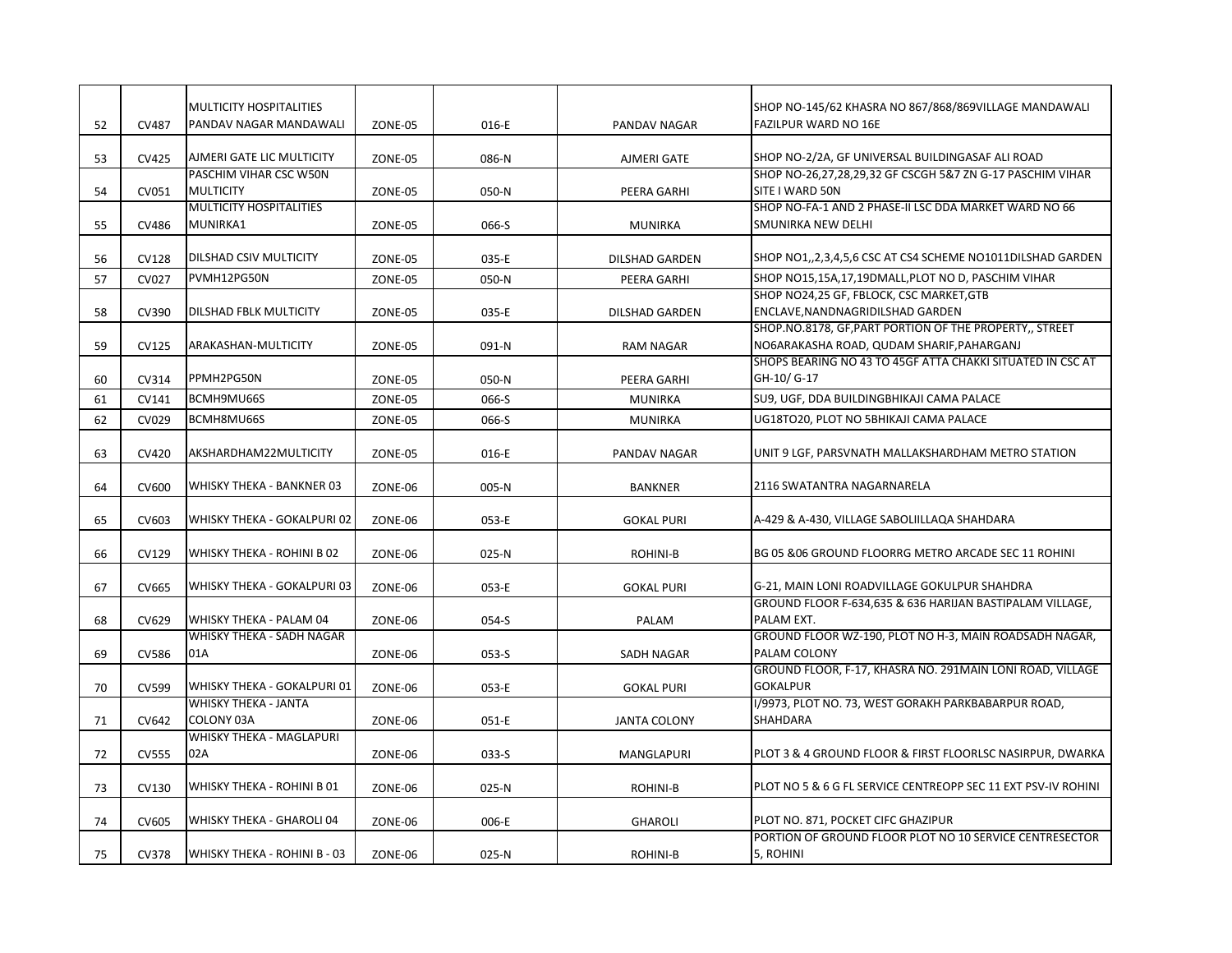| 76 | CV543        | WHISKY THEKA - BANKNER 04                            | ZONE-06 | 005-N   | <b>BANKNER</b>        | R-42, GALI NO 15, SWATANTRA NAGARNARELA                                                                           |
|----|--------------|------------------------------------------------------|---------|---------|-----------------------|-------------------------------------------------------------------------------------------------------------------|
| 77 | CV053        | WHISKY THEKA - PALAM 01                              | ZONE-06 | 054-S   | PALAM                 | RZ-1/2 KHASRA NO. 68/11/2 MAIN ROADRAJ NAGAR-1, PALAM<br><b>COLONY</b>                                            |
| 78 | CV647        | <b>WHISKY THEKA - SADH NAGAR</b><br>02               | ZONE-06 | $053-S$ | SADH NAGAR            | RZ-25A, GROUND FLOORINDRA PARK MAIN ROAD                                                                          |
| 79 | CV034        | WHISKY THEKA - MANGLAPURI<br>01                      | ZONE-06 | $033-S$ | <b>MANGLAPURI</b>     | SHOP NO 1,2,3,4,5 & 6 GROUND FLOORPOCKET 6, SECTOR 6, CSC<br><b>NASIRPUR DWARKA</b>                               |
| 80 | CV031        | WHISKY THEKA - PALAM 02                              | ZONE-06 | 054-S   | PALAM                 | SHOP NO 1,2&3 GROUND FLOOR, G-38 & G38A, PART OF KHASRA<br>NO 30/5PALAM EXTENSION, SECTOR 7, DWARKA               |
| 81 | CV322        | WHISKY THEKA - GHAROLI 03                            | ZONE-06 | 006-E   | <b>GHAROLI</b>        | SHOP NOS 11,12,13,14,15,20 GROUND FLOORCSC NO 3, KONDLI,<br><b>GHAROLI, SECTOR B</b>                              |
| 82 | CV377        | WHISKY THEKA - ROHINI B 04                           | ZONE-06 | 025-N   | ROHINI-B              | UNIT NO G-1D, GROUND FLOOR, CITY CENTRE1B3, TWIN DISTRICT<br>CENTRE, SEC 10, ROHINI                               |
| 83 | CV512        | WHISKY THEKA - GHAROLI 02                            | ZONE-06 | 006-E   | <b>GHAROLI</b>        | UNIT NO. 7,8,11 & 12, GROUND FLOOR AND UNIT NO F4 FIRST<br>FLOORCSC 4, KONDLI GHAROLI COMPLEX, SEC -B, DDA MARKET |
| 84 | <b>CV560</b> | <b>WHISKY THEKA - JANTA</b><br>COLONY <sub>04</sub>  | ZONE-06 | 051-E   | <b>JANTA COLONY</b>   | W-498/315, MAIN BABARPUR ROADWEST BABARPUR, ILLAQA<br><b>SHAHDARA</b>                                             |
| 85 | <b>CV587</b> | WHISKY THEKA - PALAM 03                              | ZONE-06 | 054-S   | PALAM                 | WZ - 300F, KHASRA NO. 32/15/2PALAM ENCLAVE, VILLAGE PALAM                                                         |
| 86 | <b>CV038</b> | <b>WHISKY THEKA- RAJA GARDEN</b><br>01               | ZONE-07 | $003-S$ | RAJA GARDEN           | A-4, GROUND FLOORVISHAL ENCLAVE                                                                                   |
| 87 | CV037        | <b>WHISKY THEKA - NIMRI</b><br><b>COLONY 01</b>      | ZONE-07 | 074-N   | NIMRI COLONY          | A-4, LSC, GROUND FLOORNIMRI COLONY, ASHOK VIHAR - IV                                                              |
| 88 | CV513        | WHISKY THEKA - KRISHNA<br>NAGAR 05                   | ZONE-07 | 021-E   | <b>KRISHNA NAGAR</b>  | BASEMENT & GROUND FLOOR E-4/23, KRISHNA NAGARVILLAGE<br>GHONDLI, ILLAQA SHAHDARA                                  |
| 89 | CV033        | <b>WHISKY THEKA - SAMYPUR</b><br><b>BADLI 04</b>     | ZONE-07 | 023-N   | SAMAYPUR BADLI        | C-3, 47/10, ROHINI BAWANA ROADSANJAY GANDHI TRANSPORT<br>NAGAR, SAMAIPUR BADLI                                    |
| 90 | CV221        | <b>WHISKY THEKA - KRISHNA</b><br>NAGAR <sub>02</sub> | ZONE-07 | $021-E$ | <b>KRISHNA NAGAR</b>  | C9/10 GROUND FLOOR, KRISHAN NAGARVILLAGE GHOUNDLI,<br><b>ILLAQA SHAHDARA</b>                                      |
| 91 | <b>CV222</b> | WHISKY THEKA - KISHAN KUNJ<br>01                     | ZONE-07 | 013-E   | <b>KISHAN KUNJ</b>    | D-151-A, KHASRA NO. 275/85 ABADI VIKAS MARGLAXMI NAGAR,<br>VILL KHUREJI KHAS ILLAQA SHAHDARA                      |
| 92 | CV035        | <b>WHISKY THEKA - RAJA GARDEN</b><br>03              | ZONE-07 | $003-S$ | <b>RAJA GARDEN</b>    | F-84 GROUND FLOOR INDUSTRIAL POCKETDISTRICT CENTRE<br><b>RAJOURI GARDEN</b>                                       |
| 93 | <b>CV544</b> | WHISKY THEKA - NIMRI 02                              | ZONE-07 | 074-N   | NIMRI COLONY          | FIRST FLOOR SHOP NO1, POCKET NO ASFS PHASE IV CSC WAZIRPUR                                                        |
| 94 | <b>CV056</b> | WHISKY THEKA - SAMAYPUR<br><b>BADLI01</b>            | ZONE-07 | 023-N   | <b>SAMAYPUR BADLI</b> | G-1,6,7 & 8 VARDHAMAN PLAZA PLOT NO CIRCULAR BLOCKGT<br>KARNAL ROAD SANJAY TRANSPORT NAGAR                        |
| 95 | CV272        | WHISKY THEKA - RAJA GARDEN<br>04                     | ZONE-07 | $003-S$ | RAJA GARDEN           | G-21 & G-22, GROUND FLOOR RATTAN PARKMAIN NAJAFGARH<br><b>ROAD</b>                                                |
| 96 | <b>CV578</b> | <b>WHISKY THEKA - KRISHNA</b><br>NAGAR 06            | ZONE-07 | 021-E   | <b>KRISHNA NAGAR</b>  | GF & FF 512JHEEL KHURANJA                                                                                         |
| 97 | <b>CV537</b> | <b>WHISKY THEKA - KRISHNA</b><br>NAGAR 01A           | ZONE-07 | 021-E   | <b>KRISHNA NAGAR</b>  | GROUND & FIRST FLOOR, 410, JHEEL KHURANJASATNAM ROAD                                                              |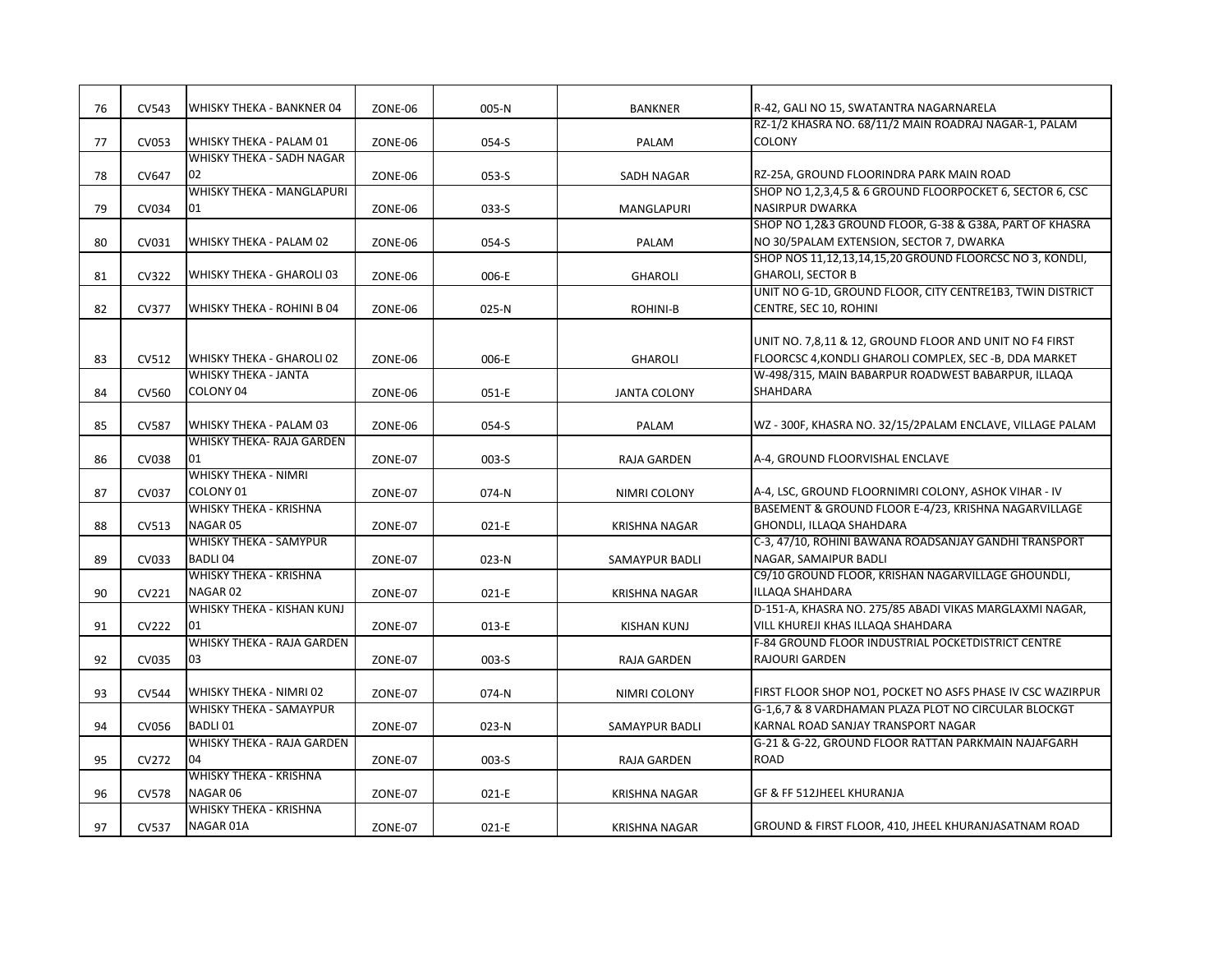| <b>BADLI 04</b><br>SIRASPUR NEAR MAHADEV DHARAMKANTA<br>98<br>CV036<br>023-N<br>ZONE-07<br>SAMAYPUR BADLI<br>WHISKY THEKA - RAJA GARDEN<br>05<br>GROUND FLOOR PLOT NO-33BLOCK-B, VISHAL ENCLAVE<br>99<br>CV628<br>ZONE-07<br>003-S<br>RAJA GARDEN<br><b>WHISKY THEKA - SAMAYPUR</b><br>GROUND FLOOR, KHASRA NO. 6/18, RAILWAY ROADMAIN GT ROAD,<br><b>BADLI 02</b><br>SAMAIPUR<br>100<br>CV030<br>023-N<br>ZONE-07<br>SAMAYPUR BADLI<br><b>WHISKY THEKA - RAJA GARDEN</b><br>CV032<br>02<br>H - 12BALI NAGAR<br>101<br>ZONE-07<br>003-S<br><b>RAJA GARDEN</b><br><b>WHISKY THEKA -KRISHNA</b><br>PROPERTY NO 18/2 GR FL & FF RADHEY PURI EXTENSIONJAGATPURI<br>NAGAR <sub>03</sub><br><b>CHOWK</b><br><b>CV055</b><br>102<br>ZONE-07<br>021-E<br><b>KRISHNA NAGAR</b><br>WHISKY THEKA - KISHAN KUNJ<br><b>CV580</b><br>03<br>R-53A, RAMESH PARK, LAXMI NAGARILLAQA SHAHDARA<br>103<br>ZONE-07<br>013-E<br><b>KISHAN KUNJ</b><br>MILLENIUM (RANAJI ENCLAVE<br>114/2B, KHASRA NO 20, VILLAGE NANGLI SAKRAWATI, RANAJI<br>KHASRA NO 20)<br>ENCLAVE PHASE IIMAIN NAJAFGARH ROAD, NAJAFGARH, NEW DELHI<br><b>CV282</b><br>ZONE-09<br>104<br>034-S<br>NANGLI SAKRAWATI<br>MILLIENIUM (21/31 MALL<br><b>ROAD TIMARPUR)</b><br>21/31-M, GROUND FLOORMALL ROAD NEAR TIMARPUR<br>105<br>CV098<br>ZONE-09<br>$012-N$<br>TIMARPUR<br>233-A AND 11/233, BEARING PLOT NO 41 AND 47, WEST AZAD<br>MILLENIUM (AZAD NAGAR,<br>RAGHUBARPURA)<br>NAGARRAGHUBARPURA, SHAHDARA<br>CV100<br>106<br>ZONE-09<br>$027-E$<br>RAGHUBARPURA<br>MILLENIUM (MANGOLPURI<br>IMDU. AREA)<br>CV071<br>A-27, COMMERCIAL PLOTMANGOLPURI INDUSTRIAL AREA, PHASE I<br>107<br>ZONE-09<br>055-N<br>MANGOLPURI-B<br>MILLENNIUM (NEW<br>SEELAMPUR RAGHUBARPURA)<br>108<br>CV073<br>ZONE-09<br>027-E<br>G-141NEW SEELAMPUR, SHAHDARA<br>RAGHUBARPURA<br>MILLENIUM (GAHLAN PLAZA<br>GAHLAN PLAZA, PLOT NO 615, GROUND AND FIRST FLOOR, KAKROLA<br><b>KAKROLA HOUSING COMPLEX)</b><br>HOUSING COMPLEX, MAIN NAJAFGARH ROAD, NEW DELHI<br>CV149<br>035-S<br>109<br>ZONE-09<br>KAKRAULA<br>MILLENIUM (SAMEYPUR<br>KHASRA NO 1/17, VILLAGE SAMEYPURBURARI ROAD, SWAROOP<br><b>BURARI ROAD)</b><br><b>NAGAR EXTENSION</b><br>CV099<br>110<br>ZONE-09<br>020-N<br>SWAMI SHARDA NAND COLONY<br>MILLENIUM (MAIN BURARI<br>KHASRA NO 1/21, GALI NO 5, SITUATED IN THE AREA SWAROOP<br>ROAD SWAROOP NAGAR)<br>NAGARMAIN BURARI ROAD<br>CV283<br>111<br>ZONE-09<br>020-N<br>SWAMI SHARDA NAND COLONY<br>MILLENIUM (MCD 67 V<br>M.C.D NO 67-V, FIRST FLOOR, KHASRA NO 36/3MAIN BAZAR,<br><b>BADARPUR)</b><br><b>BADARPUR</b><br>112<br>CV189<br>ZONE-09<br>095-S<br><b>BADARPUR</b><br>MILLENIUM (SEELAMPUR<br><b>METRO STATION)</b><br>PD - 12 RAT SEELAMPUR METRO STATION, PACKAGE 2<br>113<br>CV151<br>ZONE-09<br>027-E<br>RAGHUBARPURA<br>MILLENIUM (RANAJI ENCLAVE<br>PLOT NO 22 AND 23, KHASRA NO. 38/1, VILLAGE NANGLI<br><b>NANGLI SAKRAWATI)</b><br>SAKRAWATIRANAJI ENCLAVE, NAJAFGARH, NEW DELHI<br>114<br>CV336<br>ZONE-09<br>034-S<br><b>NANGLI SAKRAWATI</b><br>MILLENIUM (BLOCK T-4<br>PLOT NO 3, BLOCK NO T-4, MANGOLPURI INDUSTRAIL AREA PHASE -I,<br>MANGOLPURI INDU. AREA)<br><b>NEW DELHI</b><br>CV449<br>115<br>ZONE-09<br>055-N<br>MANGOLPURI-B<br>MILLENIUM (A3-A4 IDLE<br>PLOT NO A-3 AND A-4 IDLE TRUCK PARKING, MAJNU KA TILLANEAR<br><b>TRUCK TIMARPUR)</b><br>TIMARPUR POLICE STATION, TIMARPUR<br>116<br>CV333<br>ZONE-09<br>$012-N$<br><b>TIMARPUR</b><br>MILLENIUM (A-7 IDLE TRUCK<br>PLOT NO A-7, IDLE TRUCK PARKING, BEHIND POLICE STATION |  | <b>WHISKY THEKA - SAMAYPUR</b> |  | GROUND FLOOR KHASRA NO 573, EXTENDED PART-1VILLAGE |
|--------------------------------------------------------------------------------------------------------------------------------------------------------------------------------------------------------------------------------------------------------------------------------------------------------------------------------------------------------------------------------------------------------------------------------------------------------------------------------------------------------------------------------------------------------------------------------------------------------------------------------------------------------------------------------------------------------------------------------------------------------------------------------------------------------------------------------------------------------------------------------------------------------------------------------------------------------------------------------------------------------------------------------------------------------------------------------------------------------------------------------------------------------------------------------------------------------------------------------------------------------------------------------------------------------------------------------------------------------------------------------------------------------------------------------------------------------------------------------------------------------------------------------------------------------------------------------------------------------------------------------------------------------------------------------------------------------------------------------------------------------------------------------------------------------------------------------------------------------------------------------------------------------------------------------------------------------------------------------------------------------------------------------------------------------------------------------------------------------------------------------------------------------------------------------------------------------------------------------------------------------------------------------------------------------------------------------------------------------------------------------------------------------------------------------------------------------------------------------------------------------------------------------------------------------------------------------------------------------------------------------------------------------------------------------------------------------------------------------------------------------------------------------------------------------------------------------------------------------------------------------------------------------------------------------------------------------------------------------------------------------------------------------------------------------------------------------------------------------------------------------------------------------------------------------------------------------------------------------------------------------------------------------------------------------------------------------------------------------------------------------------------------------------------------------------------------------------------------------------------------------------------|--|--------------------------------|--|----------------------------------------------------|
|                                                                                                                                                                                                                                                                                                                                                                                                                                                                                                                                                                                                                                                                                                                                                                                                                                                                                                                                                                                                                                                                                                                                                                                                                                                                                                                                                                                                                                                                                                                                                                                                                                                                                                                                                                                                                                                                                                                                                                                                                                                                                                                                                                                                                                                                                                                                                                                                                                                                                                                                                                                                                                                                                                                                                                                                                                                                                                                                                                                                                                                                                                                                                                                                                                                                                                                                                                                                                                                                                                                    |  |                                |  |                                                    |
|                                                                                                                                                                                                                                                                                                                                                                                                                                                                                                                                                                                                                                                                                                                                                                                                                                                                                                                                                                                                                                                                                                                                                                                                                                                                                                                                                                                                                                                                                                                                                                                                                                                                                                                                                                                                                                                                                                                                                                                                                                                                                                                                                                                                                                                                                                                                                                                                                                                                                                                                                                                                                                                                                                                                                                                                                                                                                                                                                                                                                                                                                                                                                                                                                                                                                                                                                                                                                                                                                                                    |  |                                |  |                                                    |
|                                                                                                                                                                                                                                                                                                                                                                                                                                                                                                                                                                                                                                                                                                                                                                                                                                                                                                                                                                                                                                                                                                                                                                                                                                                                                                                                                                                                                                                                                                                                                                                                                                                                                                                                                                                                                                                                                                                                                                                                                                                                                                                                                                                                                                                                                                                                                                                                                                                                                                                                                                                                                                                                                                                                                                                                                                                                                                                                                                                                                                                                                                                                                                                                                                                                                                                                                                                                                                                                                                                    |  |                                |  |                                                    |
|                                                                                                                                                                                                                                                                                                                                                                                                                                                                                                                                                                                                                                                                                                                                                                                                                                                                                                                                                                                                                                                                                                                                                                                                                                                                                                                                                                                                                                                                                                                                                                                                                                                                                                                                                                                                                                                                                                                                                                                                                                                                                                                                                                                                                                                                                                                                                                                                                                                                                                                                                                                                                                                                                                                                                                                                                                                                                                                                                                                                                                                                                                                                                                                                                                                                                                                                                                                                                                                                                                                    |  |                                |  |                                                    |
|                                                                                                                                                                                                                                                                                                                                                                                                                                                                                                                                                                                                                                                                                                                                                                                                                                                                                                                                                                                                                                                                                                                                                                                                                                                                                                                                                                                                                                                                                                                                                                                                                                                                                                                                                                                                                                                                                                                                                                                                                                                                                                                                                                                                                                                                                                                                                                                                                                                                                                                                                                                                                                                                                                                                                                                                                                                                                                                                                                                                                                                                                                                                                                                                                                                                                                                                                                                                                                                                                                                    |  |                                |  |                                                    |
|                                                                                                                                                                                                                                                                                                                                                                                                                                                                                                                                                                                                                                                                                                                                                                                                                                                                                                                                                                                                                                                                                                                                                                                                                                                                                                                                                                                                                                                                                                                                                                                                                                                                                                                                                                                                                                                                                                                                                                                                                                                                                                                                                                                                                                                                                                                                                                                                                                                                                                                                                                                                                                                                                                                                                                                                                                                                                                                                                                                                                                                                                                                                                                                                                                                                                                                                                                                                                                                                                                                    |  |                                |  |                                                    |
|                                                                                                                                                                                                                                                                                                                                                                                                                                                                                                                                                                                                                                                                                                                                                                                                                                                                                                                                                                                                                                                                                                                                                                                                                                                                                                                                                                                                                                                                                                                                                                                                                                                                                                                                                                                                                                                                                                                                                                                                                                                                                                                                                                                                                                                                                                                                                                                                                                                                                                                                                                                                                                                                                                                                                                                                                                                                                                                                                                                                                                                                                                                                                                                                                                                                                                                                                                                                                                                                                                                    |  |                                |  |                                                    |
|                                                                                                                                                                                                                                                                                                                                                                                                                                                                                                                                                                                                                                                                                                                                                                                                                                                                                                                                                                                                                                                                                                                                                                                                                                                                                                                                                                                                                                                                                                                                                                                                                                                                                                                                                                                                                                                                                                                                                                                                                                                                                                                                                                                                                                                                                                                                                                                                                                                                                                                                                                                                                                                                                                                                                                                                                                                                                                                                                                                                                                                                                                                                                                                                                                                                                                                                                                                                                                                                                                                    |  |                                |  |                                                    |
|                                                                                                                                                                                                                                                                                                                                                                                                                                                                                                                                                                                                                                                                                                                                                                                                                                                                                                                                                                                                                                                                                                                                                                                                                                                                                                                                                                                                                                                                                                                                                                                                                                                                                                                                                                                                                                                                                                                                                                                                                                                                                                                                                                                                                                                                                                                                                                                                                                                                                                                                                                                                                                                                                                                                                                                                                                                                                                                                                                                                                                                                                                                                                                                                                                                                                                                                                                                                                                                                                                                    |  |                                |  |                                                    |
|                                                                                                                                                                                                                                                                                                                                                                                                                                                                                                                                                                                                                                                                                                                                                                                                                                                                                                                                                                                                                                                                                                                                                                                                                                                                                                                                                                                                                                                                                                                                                                                                                                                                                                                                                                                                                                                                                                                                                                                                                                                                                                                                                                                                                                                                                                                                                                                                                                                                                                                                                                                                                                                                                                                                                                                                                                                                                                                                                                                                                                                                                                                                                                                                                                                                                                                                                                                                                                                                                                                    |  |                                |  |                                                    |
|                                                                                                                                                                                                                                                                                                                                                                                                                                                                                                                                                                                                                                                                                                                                                                                                                                                                                                                                                                                                                                                                                                                                                                                                                                                                                                                                                                                                                                                                                                                                                                                                                                                                                                                                                                                                                                                                                                                                                                                                                                                                                                                                                                                                                                                                                                                                                                                                                                                                                                                                                                                                                                                                                                                                                                                                                                                                                                                                                                                                                                                                                                                                                                                                                                                                                                                                                                                                                                                                                                                    |  |                                |  |                                                    |
|                                                                                                                                                                                                                                                                                                                                                                                                                                                                                                                                                                                                                                                                                                                                                                                                                                                                                                                                                                                                                                                                                                                                                                                                                                                                                                                                                                                                                                                                                                                                                                                                                                                                                                                                                                                                                                                                                                                                                                                                                                                                                                                                                                                                                                                                                                                                                                                                                                                                                                                                                                                                                                                                                                                                                                                                                                                                                                                                                                                                                                                                                                                                                                                                                                                                                                                                                                                                                                                                                                                    |  |                                |  |                                                    |
|                                                                                                                                                                                                                                                                                                                                                                                                                                                                                                                                                                                                                                                                                                                                                                                                                                                                                                                                                                                                                                                                                                                                                                                                                                                                                                                                                                                                                                                                                                                                                                                                                                                                                                                                                                                                                                                                                                                                                                                                                                                                                                                                                                                                                                                                                                                                                                                                                                                                                                                                                                                                                                                                                                                                                                                                                                                                                                                                                                                                                                                                                                                                                                                                                                                                                                                                                                                                                                                                                                                    |  |                                |  |                                                    |
|                                                                                                                                                                                                                                                                                                                                                                                                                                                                                                                                                                                                                                                                                                                                                                                                                                                                                                                                                                                                                                                                                                                                                                                                                                                                                                                                                                                                                                                                                                                                                                                                                                                                                                                                                                                                                                                                                                                                                                                                                                                                                                                                                                                                                                                                                                                                                                                                                                                                                                                                                                                                                                                                                                                                                                                                                                                                                                                                                                                                                                                                                                                                                                                                                                                                                                                                                                                                                                                                                                                    |  |                                |  |                                                    |
|                                                                                                                                                                                                                                                                                                                                                                                                                                                                                                                                                                                                                                                                                                                                                                                                                                                                                                                                                                                                                                                                                                                                                                                                                                                                                                                                                                                                                                                                                                                                                                                                                                                                                                                                                                                                                                                                                                                                                                                                                                                                                                                                                                                                                                                                                                                                                                                                                                                                                                                                                                                                                                                                                                                                                                                                                                                                                                                                                                                                                                                                                                                                                                                                                                                                                                                                                                                                                                                                                                                    |  |                                |  |                                                    |
|                                                                                                                                                                                                                                                                                                                                                                                                                                                                                                                                                                                                                                                                                                                                                                                                                                                                                                                                                                                                                                                                                                                                                                                                                                                                                                                                                                                                                                                                                                                                                                                                                                                                                                                                                                                                                                                                                                                                                                                                                                                                                                                                                                                                                                                                                                                                                                                                                                                                                                                                                                                                                                                                                                                                                                                                                                                                                                                                                                                                                                                                                                                                                                                                                                                                                                                                                                                                                                                                                                                    |  |                                |  |                                                    |
|                                                                                                                                                                                                                                                                                                                                                                                                                                                                                                                                                                                                                                                                                                                                                                                                                                                                                                                                                                                                                                                                                                                                                                                                                                                                                                                                                                                                                                                                                                                                                                                                                                                                                                                                                                                                                                                                                                                                                                                                                                                                                                                                                                                                                                                                                                                                                                                                                                                                                                                                                                                                                                                                                                                                                                                                                                                                                                                                                                                                                                                                                                                                                                                                                                                                                                                                                                                                                                                                                                                    |  |                                |  |                                                    |
|                                                                                                                                                                                                                                                                                                                                                                                                                                                                                                                                                                                                                                                                                                                                                                                                                                                                                                                                                                                                                                                                                                                                                                                                                                                                                                                                                                                                                                                                                                                                                                                                                                                                                                                                                                                                                                                                                                                                                                                                                                                                                                                                                                                                                                                                                                                                                                                                                                                                                                                                                                                                                                                                                                                                                                                                                                                                                                                                                                                                                                                                                                                                                                                                                                                                                                                                                                                                                                                                                                                    |  |                                |  |                                                    |
|                                                                                                                                                                                                                                                                                                                                                                                                                                                                                                                                                                                                                                                                                                                                                                                                                                                                                                                                                                                                                                                                                                                                                                                                                                                                                                                                                                                                                                                                                                                                                                                                                                                                                                                                                                                                                                                                                                                                                                                                                                                                                                                                                                                                                                                                                                                                                                                                                                                                                                                                                                                                                                                                                                                                                                                                                                                                                                                                                                                                                                                                                                                                                                                                                                                                                                                                                                                                                                                                                                                    |  |                                |  |                                                    |
|                                                                                                                                                                                                                                                                                                                                                                                                                                                                                                                                                                                                                                                                                                                                                                                                                                                                                                                                                                                                                                                                                                                                                                                                                                                                                                                                                                                                                                                                                                                                                                                                                                                                                                                                                                                                                                                                                                                                                                                                                                                                                                                                                                                                                                                                                                                                                                                                                                                                                                                                                                                                                                                                                                                                                                                                                                                                                                                                                                                                                                                                                                                                                                                                                                                                                                                                                                                                                                                                                                                    |  |                                |  |                                                    |
|                                                                                                                                                                                                                                                                                                                                                                                                                                                                                                                                                                                                                                                                                                                                                                                                                                                                                                                                                                                                                                                                                                                                                                                                                                                                                                                                                                                                                                                                                                                                                                                                                                                                                                                                                                                                                                                                                                                                                                                                                                                                                                                                                                                                                                                                                                                                                                                                                                                                                                                                                                                                                                                                                                                                                                                                                                                                                                                                                                                                                                                                                                                                                                                                                                                                                                                                                                                                                                                                                                                    |  |                                |  |                                                    |
|                                                                                                                                                                                                                                                                                                                                                                                                                                                                                                                                                                                                                                                                                                                                                                                                                                                                                                                                                                                                                                                                                                                                                                                                                                                                                                                                                                                                                                                                                                                                                                                                                                                                                                                                                                                                                                                                                                                                                                                                                                                                                                                                                                                                                                                                                                                                                                                                                                                                                                                                                                                                                                                                                                                                                                                                                                                                                                                                                                                                                                                                                                                                                                                                                                                                                                                                                                                                                                                                                                                    |  |                                |  |                                                    |
|                                                                                                                                                                                                                                                                                                                                                                                                                                                                                                                                                                                                                                                                                                                                                                                                                                                                                                                                                                                                                                                                                                                                                                                                                                                                                                                                                                                                                                                                                                                                                                                                                                                                                                                                                                                                                                                                                                                                                                                                                                                                                                                                                                                                                                                                                                                                                                                                                                                                                                                                                                                                                                                                                                                                                                                                                                                                                                                                                                                                                                                                                                                                                                                                                                                                                                                                                                                                                                                                                                                    |  |                                |  |                                                    |
|                                                                                                                                                                                                                                                                                                                                                                                                                                                                                                                                                                                                                                                                                                                                                                                                                                                                                                                                                                                                                                                                                                                                                                                                                                                                                                                                                                                                                                                                                                                                                                                                                                                                                                                                                                                                                                                                                                                                                                                                                                                                                                                                                                                                                                                                                                                                                                                                                                                                                                                                                                                                                                                                                                                                                                                                                                                                                                                                                                                                                                                                                                                                                                                                                                                                                                                                                                                                                                                                                                                    |  |                                |  |                                                    |
|                                                                                                                                                                                                                                                                                                                                                                                                                                                                                                                                                                                                                                                                                                                                                                                                                                                                                                                                                                                                                                                                                                                                                                                                                                                                                                                                                                                                                                                                                                                                                                                                                                                                                                                                                                                                                                                                                                                                                                                                                                                                                                                                                                                                                                                                                                                                                                                                                                                                                                                                                                                                                                                                                                                                                                                                                                                                                                                                                                                                                                                                                                                                                                                                                                                                                                                                                                                                                                                                                                                    |  |                                |  |                                                    |
|                                                                                                                                                                                                                                                                                                                                                                                                                                                                                                                                                                                                                                                                                                                                                                                                                                                                                                                                                                                                                                                                                                                                                                                                                                                                                                                                                                                                                                                                                                                                                                                                                                                                                                                                                                                                                                                                                                                                                                                                                                                                                                                                                                                                                                                                                                                                                                                                                                                                                                                                                                                                                                                                                                                                                                                                                                                                                                                                                                                                                                                                                                                                                                                                                                                                                                                                                                                                                                                                                                                    |  |                                |  |                                                    |
|                                                                                                                                                                                                                                                                                                                                                                                                                                                                                                                                                                                                                                                                                                                                                                                                                                                                                                                                                                                                                                                                                                                                                                                                                                                                                                                                                                                                                                                                                                                                                                                                                                                                                                                                                                                                                                                                                                                                                                                                                                                                                                                                                                                                                                                                                                                                                                                                                                                                                                                                                                                                                                                                                                                                                                                                                                                                                                                                                                                                                                                                                                                                                                                                                                                                                                                                                                                                                                                                                                                    |  |                                |  |                                                    |
|                                                                                                                                                                                                                                                                                                                                                                                                                                                                                                                                                                                                                                                                                                                                                                                                                                                                                                                                                                                                                                                                                                                                                                                                                                                                                                                                                                                                                                                                                                                                                                                                                                                                                                                                                                                                                                                                                                                                                                                                                                                                                                                                                                                                                                                                                                                                                                                                                                                                                                                                                                                                                                                                                                                                                                                                                                                                                                                                                                                                                                                                                                                                                                                                                                                                                                                                                                                                                                                                                                                    |  |                                |  |                                                    |
|                                                                                                                                                                                                                                                                                                                                                                                                                                                                                                                                                                                                                                                                                                                                                                                                                                                                                                                                                                                                                                                                                                                                                                                                                                                                                                                                                                                                                                                                                                                                                                                                                                                                                                                                                                                                                                                                                                                                                                                                                                                                                                                                                                                                                                                                                                                                                                                                                                                                                                                                                                                                                                                                                                                                                                                                                                                                                                                                                                                                                                                                                                                                                                                                                                                                                                                                                                                                                                                                                                                    |  |                                |  |                                                    |
|                                                                                                                                                                                                                                                                                                                                                                                                                                                                                                                                                                                                                                                                                                                                                                                                                                                                                                                                                                                                                                                                                                                                                                                                                                                                                                                                                                                                                                                                                                                                                                                                                                                                                                                                                                                                                                                                                                                                                                                                                                                                                                                                                                                                                                                                                                                                                                                                                                                                                                                                                                                                                                                                                                                                                                                                                                                                                                                                                                                                                                                                                                                                                                                                                                                                                                                                                                                                                                                                                                                    |  |                                |  |                                                    |
|                                                                                                                                                                                                                                                                                                                                                                                                                                                                                                                                                                                                                                                                                                                                                                                                                                                                                                                                                                                                                                                                                                                                                                                                                                                                                                                                                                                                                                                                                                                                                                                                                                                                                                                                                                                                                                                                                                                                                                                                                                                                                                                                                                                                                                                                                                                                                                                                                                                                                                                                                                                                                                                                                                                                                                                                                                                                                                                                                                                                                                                                                                                                                                                                                                                                                                                                                                                                                                                                                                                    |  |                                |  |                                                    |
|                                                                                                                                                                                                                                                                                                                                                                                                                                                                                                                                                                                                                                                                                                                                                                                                                                                                                                                                                                                                                                                                                                                                                                                                                                                                                                                                                                                                                                                                                                                                                                                                                                                                                                                                                                                                                                                                                                                                                                                                                                                                                                                                                                                                                                                                                                                                                                                                                                                                                                                                                                                                                                                                                                                                                                                                                                                                                                                                                                                                                                                                                                                                                                                                                                                                                                                                                                                                                                                                                                                    |  |                                |  |                                                    |
|                                                                                                                                                                                                                                                                                                                                                                                                                                                                                                                                                                                                                                                                                                                                                                                                                                                                                                                                                                                                                                                                                                                                                                                                                                                                                                                                                                                                                                                                                                                                                                                                                                                                                                                                                                                                                                                                                                                                                                                                                                                                                                                                                                                                                                                                                                                                                                                                                                                                                                                                                                                                                                                                                                                                                                                                                                                                                                                                                                                                                                                                                                                                                                                                                                                                                                                                                                                                                                                                                                                    |  |                                |  |                                                    |
|                                                                                                                                                                                                                                                                                                                                                                                                                                                                                                                                                                                                                                                                                                                                                                                                                                                                                                                                                                                                                                                                                                                                                                                                                                                                                                                                                                                                                                                                                                                                                                                                                                                                                                                                                                                                                                                                                                                                                                                                                                                                                                                                                                                                                                                                                                                                                                                                                                                                                                                                                                                                                                                                                                                                                                                                                                                                                                                                                                                                                                                                                                                                                                                                                                                                                                                                                                                                                                                                                                                    |  |                                |  |                                                    |
|                                                                                                                                                                                                                                                                                                                                                                                                                                                                                                                                                                                                                                                                                                                                                                                                                                                                                                                                                                                                                                                                                                                                                                                                                                                                                                                                                                                                                                                                                                                                                                                                                                                                                                                                                                                                                                                                                                                                                                                                                                                                                                                                                                                                                                                                                                                                                                                                                                                                                                                                                                                                                                                                                                                                                                                                                                                                                                                                                                                                                                                                                                                                                                                                                                                                                                                                                                                                                                                                                                                    |  |                                |  |                                                    |
|                                                                                                                                                                                                                                                                                                                                                                                                                                                                                                                                                                                                                                                                                                                                                                                                                                                                                                                                                                                                                                                                                                                                                                                                                                                                                                                                                                                                                                                                                                                                                                                                                                                                                                                                                                                                                                                                                                                                                                                                                                                                                                                                                                                                                                                                                                                                                                                                                                                                                                                                                                                                                                                                                                                                                                                                                                                                                                                                                                                                                                                                                                                                                                                                                                                                                                                                                                                                                                                                                                                    |  |                                |  |                                                    |
|                                                                                                                                                                                                                                                                                                                                                                                                                                                                                                                                                                                                                                                                                                                                                                                                                                                                                                                                                                                                                                                                                                                                                                                                                                                                                                                                                                                                                                                                                                                                                                                                                                                                                                                                                                                                                                                                                                                                                                                                                                                                                                                                                                                                                                                                                                                                                                                                                                                                                                                                                                                                                                                                                                                                                                                                                                                                                                                                                                                                                                                                                                                                                                                                                                                                                                                                                                                                                                                                                                                    |  |                                |  |                                                    |
|                                                                                                                                                                                                                                                                                                                                                                                                                                                                                                                                                                                                                                                                                                                                                                                                                                                                                                                                                                                                                                                                                                                                                                                                                                                                                                                                                                                                                                                                                                                                                                                                                                                                                                                                                                                                                                                                                                                                                                                                                                                                                                                                                                                                                                                                                                                                                                                                                                                                                                                                                                                                                                                                                                                                                                                                                                                                                                                                                                                                                                                                                                                                                                                                                                                                                                                                                                                                                                                                                                                    |  |                                |  |                                                    |
|                                                                                                                                                                                                                                                                                                                                                                                                                                                                                                                                                                                                                                                                                                                                                                                                                                                                                                                                                                                                                                                                                                                                                                                                                                                                                                                                                                                                                                                                                                                                                                                                                                                                                                                                                                                                                                                                                                                                                                                                                                                                                                                                                                                                                                                                                                                                                                                                                                                                                                                                                                                                                                                                                                                                                                                                                                                                                                                                                                                                                                                                                                                                                                                                                                                                                                                                                                                                                                                                                                                    |  |                                |  |                                                    |
|                                                                                                                                                                                                                                                                                                                                                                                                                                                                                                                                                                                                                                                                                                                                                                                                                                                                                                                                                                                                                                                                                                                                                                                                                                                                                                                                                                                                                                                                                                                                                                                                                                                                                                                                                                                                                                                                                                                                                                                                                                                                                                                                                                                                                                                                                                                                                                                                                                                                                                                                                                                                                                                                                                                                                                                                                                                                                                                                                                                                                                                                                                                                                                                                                                                                                                                                                                                                                                                                                                                    |  |                                |  |                                                    |
|                                                                                                                                                                                                                                                                                                                                                                                                                                                                                                                                                                                                                                                                                                                                                                                                                                                                                                                                                                                                                                                                                                                                                                                                                                                                                                                                                                                                                                                                                                                                                                                                                                                                                                                                                                                                                                                                                                                                                                                                                                                                                                                                                                                                                                                                                                                                                                                                                                                                                                                                                                                                                                                                                                                                                                                                                                                                                                                                                                                                                                                                                                                                                                                                                                                                                                                                                                                                                                                                                                                    |  |                                |  |                                                    |
|                                                                                                                                                                                                                                                                                                                                                                                                                                                                                                                                                                                                                                                                                                                                                                                                                                                                                                                                                                                                                                                                                                                                                                                                                                                                                                                                                                                                                                                                                                                                                                                                                                                                                                                                                                                                                                                                                                                                                                                                                                                                                                                                                                                                                                                                                                                                                                                                                                                                                                                                                                                                                                                                                                                                                                                                                                                                                                                                                                                                                                                                                                                                                                                                                                                                                                                                                                                                                                                                                                                    |  |                                |  |                                                    |
|                                                                                                                                                                                                                                                                                                                                                                                                                                                                                                                                                                                                                                                                                                                                                                                                                                                                                                                                                                                                                                                                                                                                                                                                                                                                                                                                                                                                                                                                                                                                                                                                                                                                                                                                                                                                                                                                                                                                                                                                                                                                                                                                                                                                                                                                                                                                                                                                                                                                                                                                                                                                                                                                                                                                                                                                                                                                                                                                                                                                                                                                                                                                                                                                                                                                                                                                                                                                                                                                                                                    |  |                                |  |                                                    |
| PARKING, TIMARPUR)<br><b>TIMARPUR</b><br>CV405<br>ZONE-09<br>$012-N$<br>117<br><b>TIMARPUR</b>                                                                                                                                                                                                                                                                                                                                                                                                                                                                                                                                                                                                                                                                                                                                                                                                                                                                                                                                                                                                                                                                                                                                                                                                                                                                                                                                                                                                                                                                                                                                                                                                                                                                                                                                                                                                                                                                                                                                                                                                                                                                                                                                                                                                                                                                                                                                                                                                                                                                                                                                                                                                                                                                                                                                                                                                                                                                                                                                                                                                                                                                                                                                                                                                                                                                                                                                                                                                                     |  |                                |  |                                                    |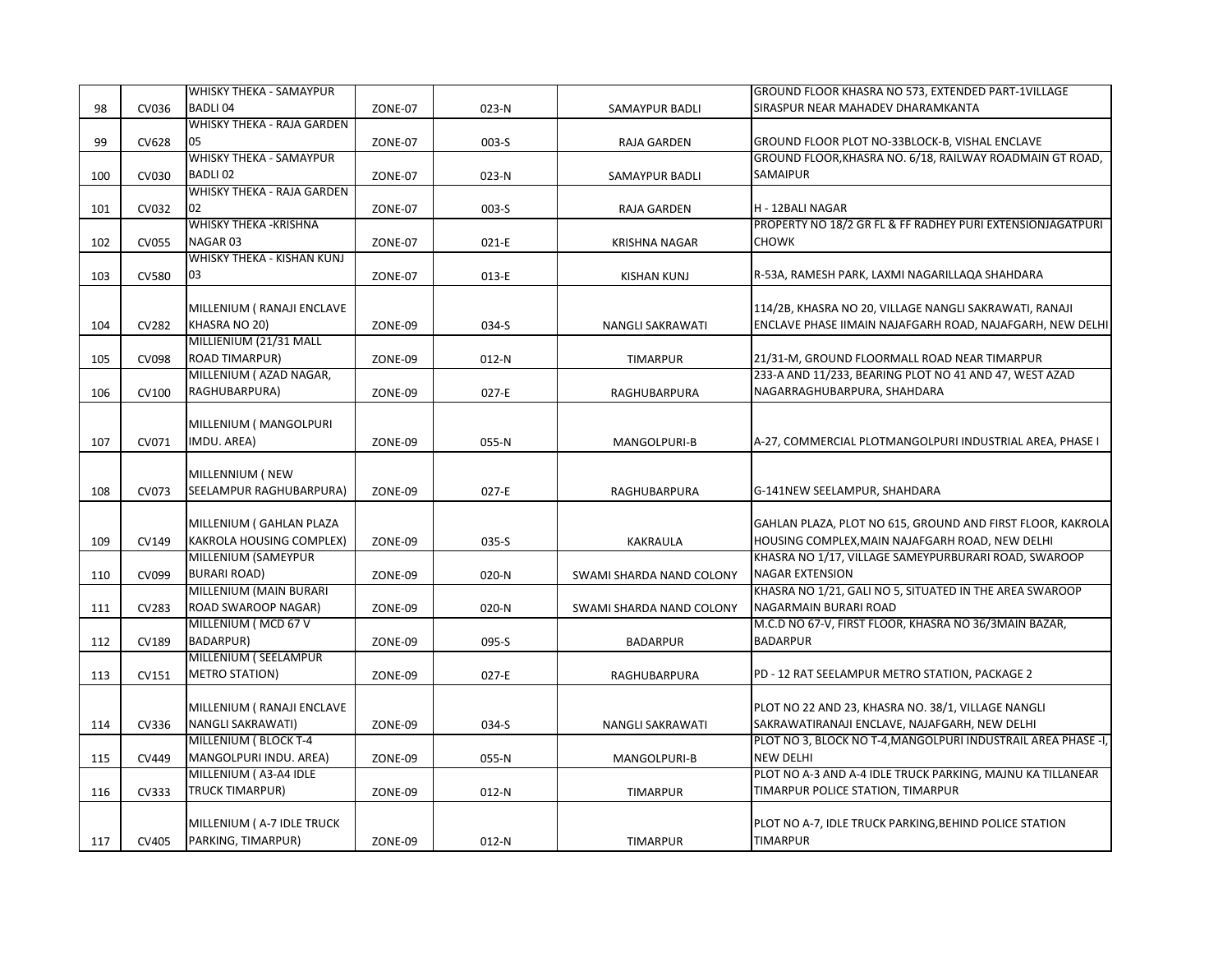|     |              |                               |                |         |                      | PVT SHOP NO 2 AND PVT SHOP NO 3, GROUND FLOOR AT PROPERTY  |
|-----|--------------|-------------------------------|----------------|---------|----------------------|------------------------------------------------------------|
|     |              | MILLENIUM (PVT 2 & 3 JJ       |                |         |                      | NO T-1344, T-1345 AND T-1346GROUND FLOOR J.J. COLONY,      |
| 118 | <b>CV482</b> | <b>COLONY MANGOLPURI)</b>     | ZONE-09        | 055-N   | MANGOLPURI-B         | MANGOLPURI, NEW DELHI                                      |
|     |              | MILLENIUM (Q3/23 LSC          |                |         |                      | Q-3/23, GROUND FLOOR, SITUATED AT MARKET NO 3LSC, MANGOL   |
| 119 | CV590        | <b>MANGOL PURI)</b>           | ZONE-09        | 055-N   | <b>MANGOLPURI-B</b>  | <b>PUR</b>                                                 |
|     |              |                               |                |         |                      | SEBLE CINEMA, LOWER GROUND FLOOR, KHASRA NO 111/1,112      |
|     |              | MILLENIUM (SEBLE CINEMA       |                |         |                      | AND 114/1/1VILLAGE TAJPUR, BADARPUR, MATHURA ROAD, NEW     |
| 120 | CV484        | <b>BADARPUR)</b>              | ZONE-09        | 095-S   | <b>BADARPUR</b>      | <b>DELHI</b>                                               |
|     |              | MILLENIUM (SHOP NO 1 B D      |                |         |                      | SHOP NO 1 GROUND FLOORPLOT NO 109, BANARSI DASS ESATE      |
| 121 | CV195        | <b>ESTATE TIMARPUR)</b>       | ZONE-09        | $012-N$ | <b>TIMARPUR</b>      | <b>TIMAR PUR</b>                                           |
|     |              | MILLENIUM (BANKEY LAL         |                |         |                      | SHOP NO 67/P, BANKEY LAL MARKETMATHURA ROAD, BADARPUR,     |
| 122 | <b>CV224</b> | <b>MARKET BADARPUR)</b>       | ZONE-09        | 095-S   | <b>BADARPUR</b>      | <b>NEW DELHI</b>                                           |
|     |              | MILLENIUM (A 96 A BLOCK       |                |         |                      | UNIT NO-11, GROUND FLOOR, PD AREAWELCOME METRO STATION     |
| 123 | CV454        | SEELAMPUR)                    | ZONE-09        | 027-E   | RAGHUBARPURA         | (WEST SIDE)                                                |
|     |              | MILLENIUM (EROS METRO         |                |         |                      | UNIT NO. 4,5,6,7,8,35 & 36 GROUND FLOOR EROS METRO         |
| 124 | CV072        | MALL SECTOR 14 DWARKA)        | ZONE-09        | 035-S   | KAKRAULA             | MALLPLOT NO.08, SECTOR-14, DWARKA                          |
|     |              | MILLENIUM (147 RAJGARH        |                |         |                      |                                                            |
|     |              | <b>COLONY VILLAGE GHONDLI</b> |                |         |                      | X/1577, KHASRA NO 147, RAJGARH COLONY, VILLAGE GHONDLI     |
| 125 | CV611        | ILLAQA)                       | ZONE-09        | 027-E   | RAGHUBARPURA         | ILLAQASHAHDARA,                                            |
| 126 | CV204        | WINES AND BEER SHOP           | <b>ZONE-10</b> | 057-S   | <b>LAJPAT NAGAR</b>  | A-14, MEZZANINE FLOORLAJPAT NAGAR II                       |
|     |              |                               |                |         |                      |                                                            |
| 127 | CV067        | <b>WINE AND BEER SHOP</b>     | <b>ZONE-10</b> | $027-S$ | <b>NAWADA</b>        | A-4 MOHAN GARDENMAIN NAJAFGARH ROAD, UTTAM NAGAR           |
| 128 | CV065        | <b>WINE AND BEER SHOP</b>     | ZONE-10        | 067-N   | PASCHIM VIHAR        | A-6 GROUND FLOOR, SHUBHAM ENCLAVEPASCHIM VIHAR             |
| 129 | CV063        | WINE AND BEER SHOP            | <b>ZONE-10</b> | 018-S   | <b>MILAP NAGAR</b>   | A-8 MILAP NAGARUTTAM NAGAR                                 |
| 130 | CV410        | WINE AND BEER SHOP            | <b>ZONE-10</b> | 057-S   | <b>LAJPAT NAGAR</b>  | B-23, GROUND FLOORLAJPAT NAGAR II                          |
|     |              |                               |                |         |                      | D-27 & WZ-153 PORTION OF PLOT D-4 & D-5D BLOCK, UTTAM      |
| 131 | CV061        | <b>WINE AND BEER SHOP</b>     | <b>ZONE-10</b> | $027-S$ | <b>NAWADA</b>        | <b>NAGAR</b>                                               |
| 132 | CV066        | WINE AND BEER SHOP            | <b>ZONE-10</b> | 057-S   | <b>LAJPAT NAGAR</b>  | K-96A GROUND FLOOR AND FIRST FLOORLAJPAT NAGAR II          |
|     |              |                               |                |         |                      | PLOT NO. 1, KH-17/9, MAIN MATIALA ROADMATIALA EXTN.        |
| 133 | CV062        | <b>WINE AND BEER SHOP</b>     | <b>ZONE-10</b> | 037-S   | <b>MATIALA</b>       | <b>MATIALA</b>                                             |
| 134 | <b>CV058</b> | <b>WINE AND BEER SHOP</b>     | <b>ZONE-10</b> | $027-S$ | <b>NAWADA</b>        | PLOT NO. 123 AND 124SEWAK PARK, NAWADA                     |
| 135 | CV187        | <b>WINE AND BEER SHOP</b>     | ZONE-10        | $027-S$ | <b>NAWADA</b>        | PLOT NO. 274A, VILLAGE NAWADAUTTAM NAGAR                   |
| 136 | <b>CV064</b> | WINE AND BEER SHOP            | <b>ZONE-10</b> | $027-S$ | <b>NAWADA</b>        | PLOT NO. 5-A SHAM PARK BLOCK MUTTAM NAGAR                  |
| 137 | CV206        | WINE AND BEER SHOP            | <b>ZONE-10</b> | 028-N   | RITHALA              | PLOT NO. 6, SERVICE CENTERSECTOR 5, ROHINI                 |
|     |              |                               |                |         |                      | PLOT NO. C-17-18 GROUND FLOORJEEVAN PARK PANKHA ROAD       |
| 138 | CV427        | <b>WINE AND BEER SHOP</b>     | <b>ZONE-10</b> | 018-S   | <b>MILAP NAGAR</b>   | <b>UTTAM NAGAR</b>                                         |
| 139 | CV203        | <b>WINE AND BEER SHOP</b>     | ZONE-10        | 037-S   | <b>MATIALA</b>       | PLOT NO.2 & 3, KHASRA NO.32/12MATIALA                      |
| 140 | CV060        | <b>WINE AND BEER SHOP</b>     | <b>ZONE-10</b> | 064-N   | PITAMPURA            | PLOT. NO. 21, BLOCK GDPITAMPURA                            |
| 141 | <b>CV468</b> | WINE AND BEER SHOP            | ZONE-10        | 064-N   | PITAMPURA            | PROPERTY NO-113, KHASRA NO-870SEWAK PARK, NAWADA           |
|     |              |                               |                |         |                      | PROPERTY NO. A-51 GROUND AND FIRST FLOOR A                 |
| 142 | CV479        | <b>WINE AND BEER SHOP</b>     | <b>ZONE-10</b> | 034-E   | <b>NEW SEEMAPURI</b> | BLOCKPRIYADARSHNI VIHAR TAHIRPUR ILAQA, SHAHDARA           |
| 143 | CV202        | <b>WINE AND BEER SHOP</b>     | ZONE-10        | 067-N   | PASCHIM VIHAR        | PROPERTY NO.136 (G.F.), AVTAR ENCLAVEPASCHIM VIHAR         |
|     |              |                               |                |         |                      | SHOP NO 5,6,7,8(GROUND FLOOR) AND E-23/F-2(FIRST FLOOR) ON |
| 144 | CV205        | <b>WINE AND BEER SHOP</b>     | <b>ZONE-10</b> | 034-E   | <b>NEW SEEMAPURI</b> | PLOT NO E-32 DILSHAD COLONY                                |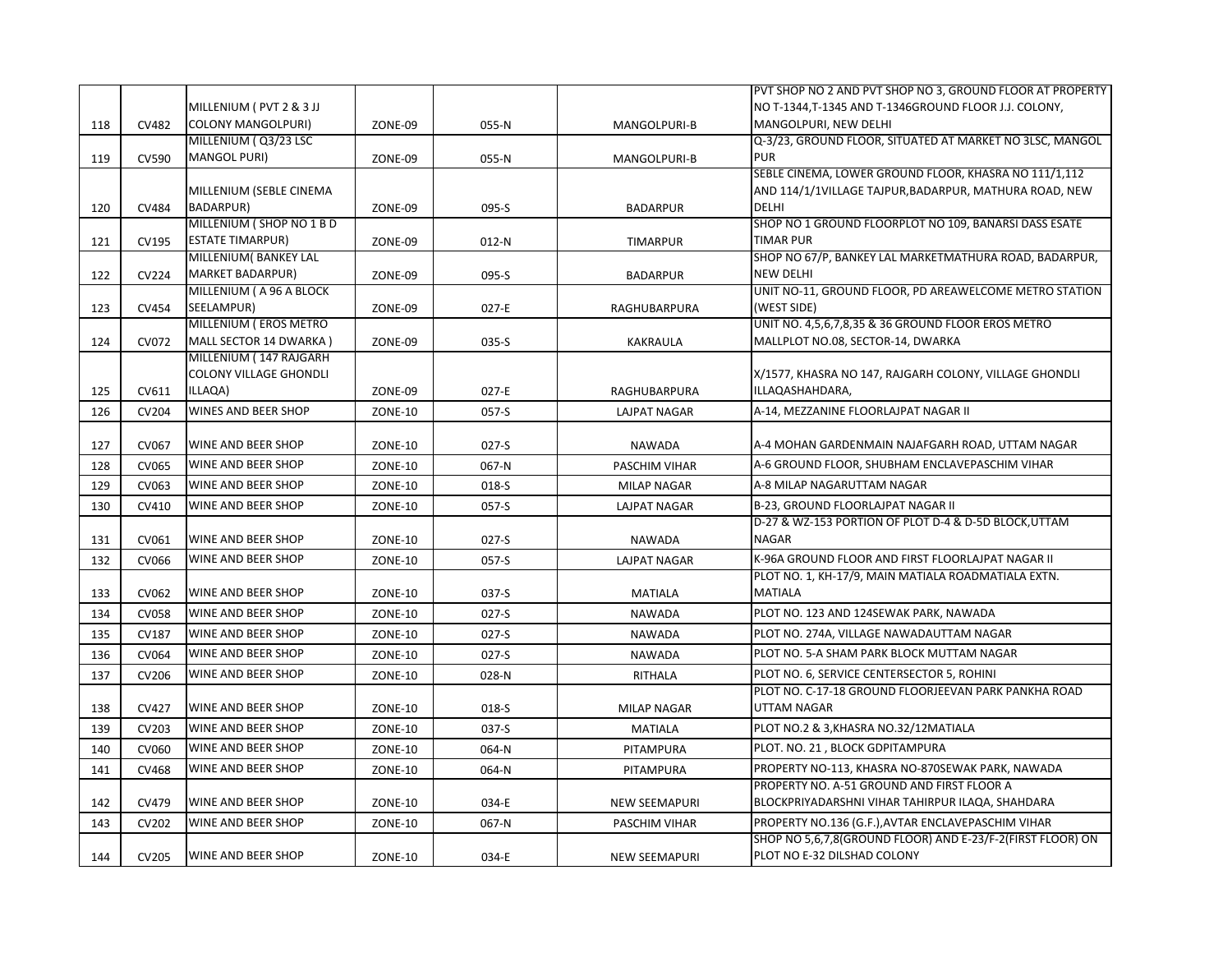| 145 | <b>CV054</b> | <b>WINE AND BEER SHOP</b>               | <b>ZONE-10</b> | 067-N   | PASCHIM VIHAR      | SHOP NO. 1 AND 101CSC, A-6, PASCHIM VIHAR                   |
|-----|--------------|-----------------------------------------|----------------|---------|--------------------|-------------------------------------------------------------|
|     |              |                                         |                |         |                    | SHOP NO. 1, 2,3 GROUND FLOORPD AREA UTTAM NAGAR EAST        |
| 146 | CV207        | WINE AND BEER SHOP                      | <b>ZONE-10</b> | 018-S   | <b>MILAP NAGAR</b> | <b>METRO STATION</b>                                        |
|     |              |                                         |                |         |                    |                                                             |
| 147 | <b>CV057</b> | <b>WINE AND BEER SHOP</b>               | ZONE-10        | 067-N   | PASCHIM VIHAR      | SHOP NO. 16,17,18,19, 22, 25POCKET BG-8, LSC PASCHIM VIHAR  |
|     |              | WINE AND BEER SHOP                      |                |         |                    |                                                             |
| 148 | CV052        |                                         | ZONE-10        | 064-N   | PITAMPURA          | SHOP NO. 29, 30 AND 31PACIFIC NORTH, BLOCK KP, PITAMPURA    |
| 149 | CV059        | <b>WINE AND BEER SHOP</b>               | <b>ZONE-10</b> | 018-S   | <b>MILAP NAGAR</b> | WZ-7B AND B-3Z BLOCK UTTAM NAGAR                            |
|     |              | <b>NOVA GARMENTS PRIVATE</b>            |                |         |                    | PLOT NO. 2290-2291, KHASRA NO. 1416/615 & 616, GROUND FLOOR |
| 150 | CV384        | LIMITED                                 | ZONE-11        | 093-N   | PAHAR GANJ         | & F. FLOORBLOCK-K, MAIN A S ROADNAIWALA, KAROL BAGH         |
|     |              | <b>NOVA GARMENTS PRIVATE</b>            |                |         |                    | PLOT NO. 292, MAIN THANA ROAD, OLD LAL DORA, VILLAGE        |
| 151 | CV596        | LIMITED                                 | ZONE-11        | 043-S   | NAJAFGARH          | NAJAFGARH                                                   |
|     |              | <b>NOVA GARMENTS PRIVATE</b>            |                |         |                    | PLOT NO. 3 GROUND FLOOR, LSC RAJYA SABHAWEST ENCLAVE        |
| 152 | CV663        | LIMITED                                 | <b>ZONE-11</b> | 065-N   | SARASWATI VIHAR    | PITAMPURA                                                   |
|     |              | <b>NOVA GARMENTS PRIVATE</b>            |                |         |                    |                                                             |
| 153 | CV373        | LIMITED                                 | ZONE-11        | 093-N   | PAHAR GANJ         | PLOT NO. 3, BLOCK NO 7D.B. GUPTA ROAD, PAHAR GANJ           |
|     |              | <b>NOVA GARMENTS PRIVATE</b>            |                |         |                    |                                                             |
| 154 | <b>CV238</b> | LIMITED                                 | ZONE-11        | $002-S$ | PUNJABI BAGH       | PLOT NO. 4 VARDHMAN C.H.B.S LTDARIHANT NAGAR                |
|     |              | <b>NOVA GARMENTS PRIVATE</b>            |                |         |                    | PLOT NO. 729C & 729D, KHASRA NO. 53, GROUND FLOOR, OLD LAL  |
| 155 | CV483        | LIMITED                                 | <b>ZONE-11</b> | 043-S   | <b>NAJAFGARH</b>   | DORA, VILLAGE NAJAFGARH                                     |
|     |              | <b>NOVA GARMENTS PRIVATE</b>            |                |         |                    |                                                             |
| 156 | CV233        | LIMITED                                 | ZONE-11        | 043-S   | NAJAFGARH          | RZ-17, NEW ROSHANPURA, NAJAFGARH                            |
|     |              | <b>NOVA GARMENTS PRIVATE</b>            |                |         |                    |                                                             |
| 157 | CV291        | LIMITED                                 | <b>ZONE-11</b> | 043-S   | NAJAFGARH          | SHOP NO. 1,2,3,4, KH NO. 1625-E/1 DHANSA BUS STANDNAJAFGARH |
|     |              | <b>NOVA GARMENTS PRIVATE</b>            |                |         |                    | SHOP NO. 20, 21 UPPER GROUND FLOOR, WEDDING MALLPLOT NO.    |
| 158 | CV349        | LIMITED                                 | <b>ZONE-11</b> | 065-N   | SARASWATI VIHAR    | 1 LSC, SHARDA NIKETAN, PITAMPURA                            |
|     |              | <b>NOVA GARMENTS PRIVATE</b>            |                |         |                    | SHOP NO. 35, BASEMENT & GROUND FLOORCENTRAL MARKET,         |
| 159 | CV235        | LIMITED                                 | ZONE-11        | $002-S$ | PUNJABI BAGH       | SECTOR II, WEST PUNJABI BAGH                                |
|     | CV374        | <b>NOVA GARMENTS PRIVATE</b><br>LIMITED |                |         |                    | SHOP NO. 3575-76/2, NETAJI SUBHASH MARGDARYA GANJ           |
| 160 |              | <b>NOVA GARMENTS PRIVATE</b>            | <b>ZONE-11</b> | 085-N   | <b>JAMA MASJID</b> | SHOP NO. G-16, GROUND FLOOR, ARSS FELIX MALL, PLOT NO.      |
| 161 | CV237        | LIMITED                                 | <b>ZONE-11</b> | 065-N   | SARASWATI VIHAR    | 40COMMUNITY CENTRE, BLOCK -A, PASCHIM PURI                  |
|     |              | <b>NOVA GARMENTS PRIVATE</b>            |                |         |                    | SHOP NO. G48, G49, G50, G51, G52, VARDHMAN FASHION MALLLSC, |
| 162 | CV236        | LIMITED                                 | ZONE-11        | 065-N   | SARASWATI VIHAR    | ROAD NO. 43, PITAMPURA                                      |
|     |              | <b>NOVA GARMENTS PRIVATE</b>            |                |         |                    | SHOP NO.12,13,14,15,18,19,20,21 CSC MARKETPUNJABI BAGH      |
| 163 | CV243        | LIMITED                                 | ZONE-11        | $002-S$ | PUNJABI BAGH       | <b>ENCLAVE</b>                                              |
|     |              | <b>NOVA GARMENTS PRIVATE</b>            |                |         |                    |                                                             |
| 164 | CV443        | LIMITED                                 | <b>ZONE-11</b> | 093-N   | <b>PAHAR GANJ</b>  | SHOP NO.29PAHCHKUIAN ROAD                                   |
| 165 | CV174        | <b>MADIPUR 1</b>                        | <b>ZONE-12</b> | $001-S$ | <b>MADIPUR</b>     | 20 LGF PASCHIM VIHAR EXTENSIONMAIN ROHTAK ROAD              |
|     |              |                                         |                |         |                    |                                                             |
| 166 | CV549        | JHILMIL 1                               | <b>ZONE-12</b> | 030-E   | <b>JHILMIL</b>     | 27/94/2/D & 16/1/17 GROUND FLOORJWALA NAGAR SHAHDRA         |
| 167 | CV294        | <b>TRINAGAR 1</b>                       | <b>ZONE-12</b> | 071-N   | <b>TRI NAGAR</b>   | 473/1-A LAWRENCE ROADMAIN RAMPURA                           |
| 168 | CV292        | <b>KASTURBA NAGAR 5</b>                 | <b>ZONE-12</b> | 058-S   | KASTURBA NAGAR     | <b>B 42 GROUND FLOORDEFENCE COLONY</b>                      |
|     |              |                                         |                |         |                    |                                                             |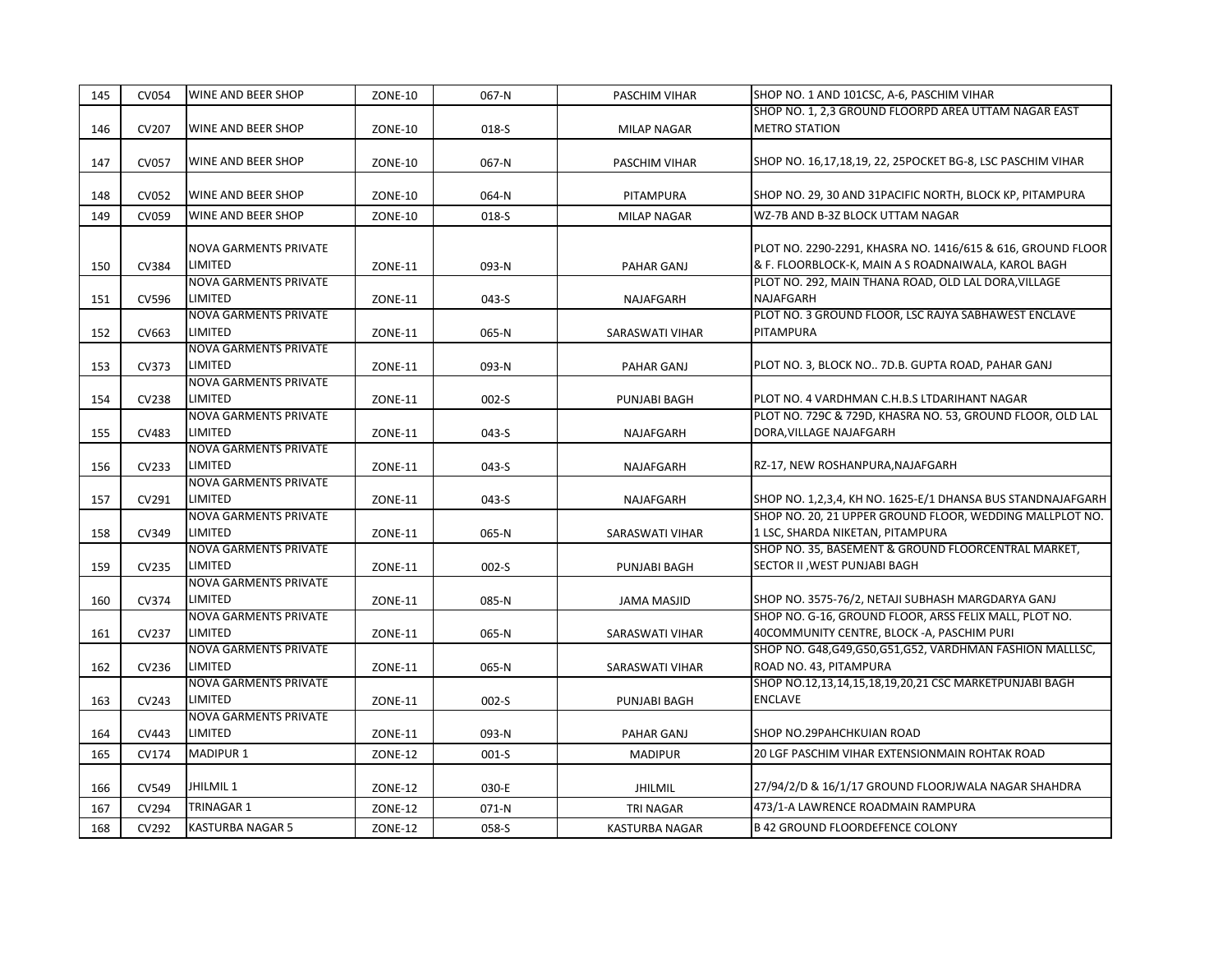|     |              |                              |                |         |                       | FLAT NO 5 NEW MARKET GROUND FLOOR AND FIRST FLOORWEST      |
|-----|--------------|------------------------------|----------------|---------|-----------------------|------------------------------------------------------------|
| 169 | CV372        | <b>RANJIT NAGAR 2</b>        | <b>ZONE-12</b> | 096-N   | <b>RANJIT NAGAR</b>   | PATEL NAGAR                                                |
|     |              |                              |                |         |                       |                                                            |
| 170 | CV416        | <b>SHASTRI PARK 2</b>        | ZONE-12        | 025-E   | SHASTRI PARK          | PROPERTY NO 9/1579 PART A AND BMAIN ROAD GANDHI NAGAR      |
|     |              |                              |                |         |                       | PROPERTY NO. 28/21/1 PART, GROUND FLOORVILLAGE             |
| 171 | CV467        | JHILMIL <sub>2</sub>         | <b>ZONE-12</b> | 030-E   | <b>JHILMIL</b>        | CHANRAWALI JWALA NAGAR                                     |
|     |              |                              |                |         |                       | PROPERTY NO. 3906/15 BASEMENT AND GROUND FLOORKANHIYA      |
| 172 | CV293        | TRI NAGAR 2                  | <b>ZONE-12</b> | 071-N   | <b>TRI NAGAR</b>      | NAGAR TRI NAGAR                                            |
|     |              |                              |                |         |                       | SHOP NO 19/553 GROUND FLOOR & FIRST FLOORDDA FLATS         |
| 173 | CV430        | <b>MADANGIR 2</b>            | <b>ZONE-12</b> | 079-S   | <b>MADANGIR</b>       | <b>MADANGIR</b>                                            |
| 174 | <b>CV078</b> | <b>HOLAMBI KHURD 1</b>       | <b>ZONE-12</b> | 004-N   | <b>HOLAMBI KHURD</b>  | SHOP NO 23,24,25,28,29 & 30DD MALL SEC-05 BAWANA           |
| 175 | <b>CV084</b> | <b>RANJIT NAGAR 1</b>        | <b>ZONE-12</b> | 096-N   | <b>RANJIT NAGAR</b>   | SHOP NO 66 & 67GROUND FLOOR SOUTH PATEL NAGAR              |
|     |              |                              |                |         |                       |                                                            |
| 176 | CV350        | <b>RANJIT NAGAR 4</b>        | <b>ZONE-12</b> | 096-N   | RANJIT NAGAR          | SHOP NO G-3, G-4, G-5A, G-5B SAMRAT BHAWANRANJIT NAGAR     |
|     |              |                              |                |         |                       | SHOP NO. 13,14 & 19 GROUND FLOOR SEC-4 MARKETPUSH VIHAR    |
| 177 | <b>CV475</b> | <b>MADANGIR 3</b>            | <b>ZONE-12</b> | 079-S   | <b>MADANGIR</b>       | <b>SAKET MB ROAD</b>                                       |
|     |              |                              |                |         |                       | SHOP NO. 17 & 18 GROUND FLOORMEHAR CHAND MARKET LODHI      |
| 178 | CV096        | <b>KASTURBA NAGAR 1</b>      | <b>ZONE-12</b> | 058-S   | <b>KASTURBA NAGAR</b> | <b>ROAD</b>                                                |
|     |              |                              |                |         |                       | SHOP NO. 4, 5 & 6 CIRAT CINEMA COMMERCIAL                  |
| 179 | CV447        | <b>MADANGIR 1</b>            | <b>ZONE-12</b> | 079-S   | <b>MADANGIR</b>       | COMPLEXDAKSHINPURI MADANGIR                                |
| 180 | CV191        | <b>KASTURBA NAGAR 2</b>      | <b>ZONE-12</b> | 058-S   | <b>KASTURBA NAGAR</b> | SHOP NO. 5 & 6JANGPURA EXTENSION MARKET                    |
|     |              |                              |                |         |                       |                                                            |
| 181 | CV646        | JHILMIL 4                    | <b>ZONE-12</b> | 030-E   | <b>JHILMIL</b>        | SHOP NO. 8/508-509, CIRCULAR ROAD, CHOTA BAZAR, SHAHDARA   |
| 182 | CV173        | <b>KASTURBA NAGAR 3</b>      | <b>ZONE-12</b> | 058-S   | <b>KASTURBA NAGAR</b> | SHOP NO. C-107 GF & MFLAJPAT NAGAR PART-1                  |
| 183 | <b>CV502</b> | <b>KASTURBA NAGAR 6</b>      | <b>ZONE-12</b> | 058-S   | <b>KASTURBA NAGAR</b> | SHOP NO. O-8 GROUND FLOORLAJPAT NAGAR-II                   |
|     |              |                              |                |         |                       | SHOP NO.43, GROUND FLOOR, DEFENCE COLONY MARKET, NEW       |
| 184 | CV641        | <b>KASTURBA NAGAR 9</b>      | <b>ZONE-12</b> | 058-S   | KASTURBA NAGAR        | <b>DELHI</b>                                               |
| 185 | CV621        | <b>SHASTRI PARK 3</b>        | <b>ZONE-12</b> | 025-E   | <b>SHASTRI PARK</b>   | SHOP NO.IX/18KAILASH NAGAR                                 |
|     |              |                              |                |         |                       | SHOP/OFFICE SPACE, FIRST FLOOR, COMMERCIAL SHOPPING        |
| 186 | <b>CV595</b> | JHILMIL <sub>3</sub>         | <b>ZONE-12</b> | 030-E   | <b>JHILMIL</b>        | COMPLEXJHILMIL PHASE-II, LIG HOUSES                        |
|     |              |                              |                |         |                       | UNIT NO 8 UPPER GROUND FLOORCSC SHASTRI PARK TY-A DDA      |
| 187 | CV295        | <b>SHASTRI PARK 1</b>        | <b>ZONE-12</b> | 025-E   | SHASTRI PARK          | <b>MARKET</b>                                              |
|     |              |                              |                |         |                       |                                                            |
| 188 | CV192        | RAISEN (WHS KIRTI NAGAR)     | ZONE-13        | $101-N$ | <b>RAMESH NAGAR</b>   | 2/69/1, W.H.S.KIRTI NAGAR, NEW DELHI                       |
|     |              | RAISEN(306082 D B GUPTA      |                |         |                       | 781, GROUND AND FIRST FLOOR, BLOCK BD, GALI BALDEV         |
| 189 | CV381        | ROAD)                        | <b>ZONE-13</b> | 092-N   | <b>KAROL BAGH</b>     | SINGHDESH BANDHU GUPTA ROAD, NEW DELHI                     |
|     |              | RAISEN ( MULTANI DHANDA      |                |         |                       | 9780-81-82-83, GALI NO 7, MULTANI DHANDA, PAHARGANJ, NEW   |
| 190 | CV101        | PAHARGANJ)                   | <b>ZONE-13</b> | 092-N   | <b>KAROL BAGH</b>     | <b>DELHI</b>                                               |
|     |              | RAISEN (A-11 COMMUNITY       |                |         |                       |                                                            |
| 191 | CV116        | <b>CENTRE NARAINA)</b>       | ZONE-13        | 104-N   | <b>NARAINA</b>        | A-11 GROUND FLOOR, COMMUNITY CENTREBLOCK - C, NARAINA      |
|     |              |                              |                |         |                       | A-23, GROUND FLOOR, NARAINA INDUSTRIAL AREA, PHASE-II, NEW |
| 192 | <b>CV278</b> | RAISEN (23 NARAINA)          | ZONE-13        | 104-N   | <b>NARAINA</b>        | <b>DELHI</b>                                               |
|     |              |                              |                |         |                       | A-3/15, ASAF ALI ROAD GROUND FLOOR SHOWROOM                |
| 193 | CV114        | RAISEN (A3/15 ASAF ALI ROAD) | ZONE-13        | 088-N   | <b>DELHI GATE</b>     | PREMISESNEW DELHI                                          |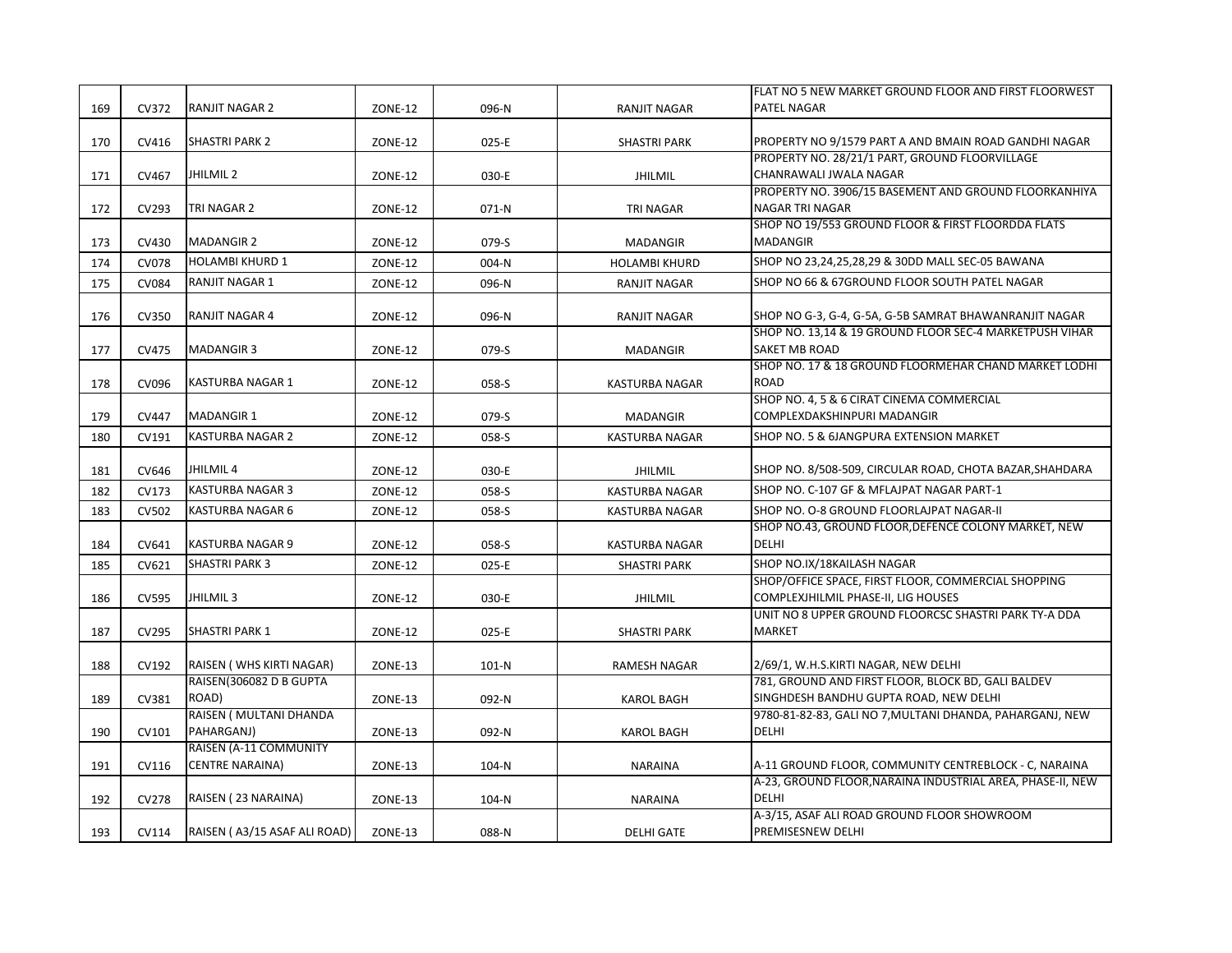|     |              | RAISEN (BLOCK B 10 RAJOURI        |                |         |                      | BLOCK NO B-10, PLOT NO 15, BASEMENT AND GROUND FLOOR,         |
|-----|--------------|-----------------------------------|----------------|---------|----------------------|---------------------------------------------------------------|
| 194 | <b>CV185</b> | GARDEN)                           | ZONE-13        | $101-N$ | RAMESH NAGAR         | RAJOURI GARDEN                                                |
|     |              |                                   |                |         |                      | C 670 PUT OF KHASRA NO 392 VILLAGE GHONDAGURJAR KHADAR        |
| 195 | <b>CV118</b> | RAISEN (BHAJANPURA C 670)         | ZONE-13        | 045-E   | YAMUNA VIHAR         | MAIN WAZIRABAD ROAD BHAJANPURA                                |
|     |              |                                   |                |         |                      |                                                               |
|     |              |                                   |                |         |                      | C-670 OUT OF KHASRA NO 392, VILLAGE GHONDA GUJRAN             |
| 196 | CV396        | RAISEN (C-670 BHAJANPURA)         | ZONE-13        | 045-E   | YAMUNA VIHAR         | KHADAR, MAIN WAZIRABAD ROAD BHAJANPURA, SHAHDARA              |
|     |              | RAISEN (C9 MARSAROVER             |                |         |                      |                                                               |
| 197 | CV453        | GARDEN)                           | ZONE-13        | $101-N$ | <b>RAMESH NAGAR</b>  | C-9 GROUND AND FIRST FLOORMANSAROVER GARDEN                   |
|     |              | RAISEN ( MALVIYA NAGAR 2)-        |                |         |                      |                                                               |
| 198 | CV113        | 063S                              | ZONE-13        | 063-S   | MALVIYA NAGAR        | D-73 GF MALVIYA NAGARNEW DELHI                                |
|     |              |                                   |                |         |                      | GROUND FLOOR PREMISES REAR PORTION OF THE FRONT RIGHT         |
|     |              | RAISEN ( DELHI METRO RAIL         |                |         |                      | CORNER, KONNECTUS, BHAVBHUTI MARGOPP. AJMERI GATE             |
| 199 | CV509        | <b>CORPORTION DMRC)</b>           | <b>ZONE-13</b> | 088-N   | <b>DELHI GATE</b>    | RAILWAY SIDE, NEAR MINTO BRIGE,                               |
|     |              | RAISEN (21 B NEW ROHTAK           |                |         |                      | PLOT NO 9, UPPER GROUND FLOOR, BLOCK 21-BNEW ROHTAK           |
| 200 | <b>CV448</b> | ROAD)                             | ZONE-13        | 092-N   | <b>KAROL BAGH</b>    | ROAD, KAROL BAGH, NEW DELHI                                   |
|     |              |                                   |                |         |                      | SHOP NO 1/5-B, GROUND FLOOR, ASAF ALI ROADFACING ASAF ALI     |
| 201 | CV446        | RAISEN (1/5 B ASAF ALI ROAD       | ZONE-13        | 088-N   | <b>DELHI GATE</b>    | ROAD, NEW DELHI                                               |
| 202 | <b>CV455</b> | RAISEN (KAMLA MARKET)             | ZONE-13        | 088-N   | <b>DELHI GATE</b>    | SHOP NO 187 AND 188KAMLA MARKET, NEW DELHI                    |
|     |              | RAISEN (30 COMMERCIAL             |                |         |                      | SHOP NO 30 COMMERCIAL COMPLEXNARAINA INDUSTRIAL AREA          |
| 203 | CV190        | COMPLEX NARINA)                   | <b>ZONE-13</b> | 104-N   | <b>NARAINA</b>       | PHASE 1                                                       |
|     |              | RAISEN (BLOCK A L.S.C             |                |         |                      | SHOP NO 44-A, B-45, GROUND FLOOR, BLOCK-A, SHOP NO 29,        |
| 204 | CV279        | NARAINA)                          | ZONE-13        | 104-N   | <b>NARAINA</b>       | GROUND FLOOR, BLOCK BL.S.C. NARAINA, NEW DELHI                |
|     |              |                                   |                |         |                      | SHOP NO 489/55/2, GROUND FLOORM.D. MARG, SHEIKH SARAI         |
| 205 | CV117        | RAISEN (MD MARG 1)                | ZONE-13        | 063-S   | <b>MALVIYA NAGAR</b> | VILLAGE, CORNER MARKET                                        |
|     |              | RAISEN ( JHANDEWALAN JUNK         |                |         |                      | SHOP NO A-85, S.P. MUKHERJEE MARKET OLD JUNK                  |
| 206 | CV403        | MARKET)                           | ZONE-13        | 092-N   | KAROL BAGH           | MARKETJHANDEWALAN, NEW DELHI                                  |
|     |              | RAISEN (CSC LOKNAYAK              |                |         |                      | SHOP NO. 2, 3, 4 & 5, GROUND FLOOR, POCKET-C, CSCLOKNAYAK     |
| 207 | <b>CV655</b> | PURAM)                            | ZONE-13        | 019-S   | <b>RANHOLA</b>       | PURAM                                                         |
|     |              | MALVIYA NAGAR (2) CORNER          |                |         |                      | SHOP NO. 489/55/1, BASEMENT AND GROUND FLOOR, CORNOR          |
| 208 | <b>CV108</b> | <b>MARKET</b>                     | ZONE-13        | 063-S   | MALVIYA NAGAR        | MARKET, MALVIYA NAGAR                                         |
|     |              | <b>KAROL BAGH ( PRAHLAD</b>       |                |         |                      |                                                               |
| 209 | CV107        | MARKET)                           | ZONE-13        | 092-N   | KAROL BAGH           | SHOP NO. B-1 PREHLAD MARKETKAROL BAGH, NEW DELHI              |
|     |              | <b>ORIGIN APPLIANCES PVT LTD-</b> |                |         |                      | CPD 86/3, GROUND FLOOR AND MEZZANINE FLOOR, CHATTARPUR        |
| 210 | CV556        | <b>CHATTARPUR METRO</b>           | ZONE-14        | 069-S   | <b>VASANT KUNJ</b>   | <b>METRO STATION, CHATTARPUR</b>                              |
|     |              |                                   |                |         |                      | PLOT NO. 1/1, KH NO. 478/396/87/1, GF, OPPOSITE COMMUNITY     |
| 211 | CV429        | ORIGIN APPLIANCES PVT LTD         | ZONE-14        | 069-S   | <b>VASANT KUNJ</b>   | HALL, MAIN ROAD MASOODPUR VILLAGE                             |
|     |              |                                   |                |         |                      | PLOT NO. 5410/70, LOWER & UPPER GROUND FLOOR,                 |
| 212 | CV083        | ORIGIN APPLIANCES PVT LTD         | ZONE-14        | 094-N   | <b>DEV NAGAR</b>     | REGARPURAARYA SAMAJ ROAD, KAROL BAGH                          |
|     |              |                                   |                |         |                      | PLOT NO.1 AND PLOT NO.2, B-BLOCK, GF, LOCAL SHOPPING CENTRE,  |
| 213 | CV239        | ORIGIN APPLIANCES PVT LTD         | ZONE-14        | 069-S   | <b>VASANT KUNJ</b>   | <b>VASANT KUNJ</b>                                            |
|     |              |                                   |                |         |                      |                                                               |
| 214 | CV226        | ORIGIN APPLIANCES PVT LTD         | ZONE-14        | 056-S   | SIDHARTH NAGAR       | PROPERTY NO. 101 & 101 C, KH. NO.230, GF, HARI NAGAR, ASHRAM, |
|     |              | ORIGIN APPLIANCES PVT LTD-        |                |         |                      |                                                               |
| 215 | CV604        | PARMANAND COLONY                  | ZONE-14        | 015-N   | MUKHERJEE NAGAR      | PROPERTY NO. 216, GROUND FLOOR, BHAI PARMANAND COLONY,        |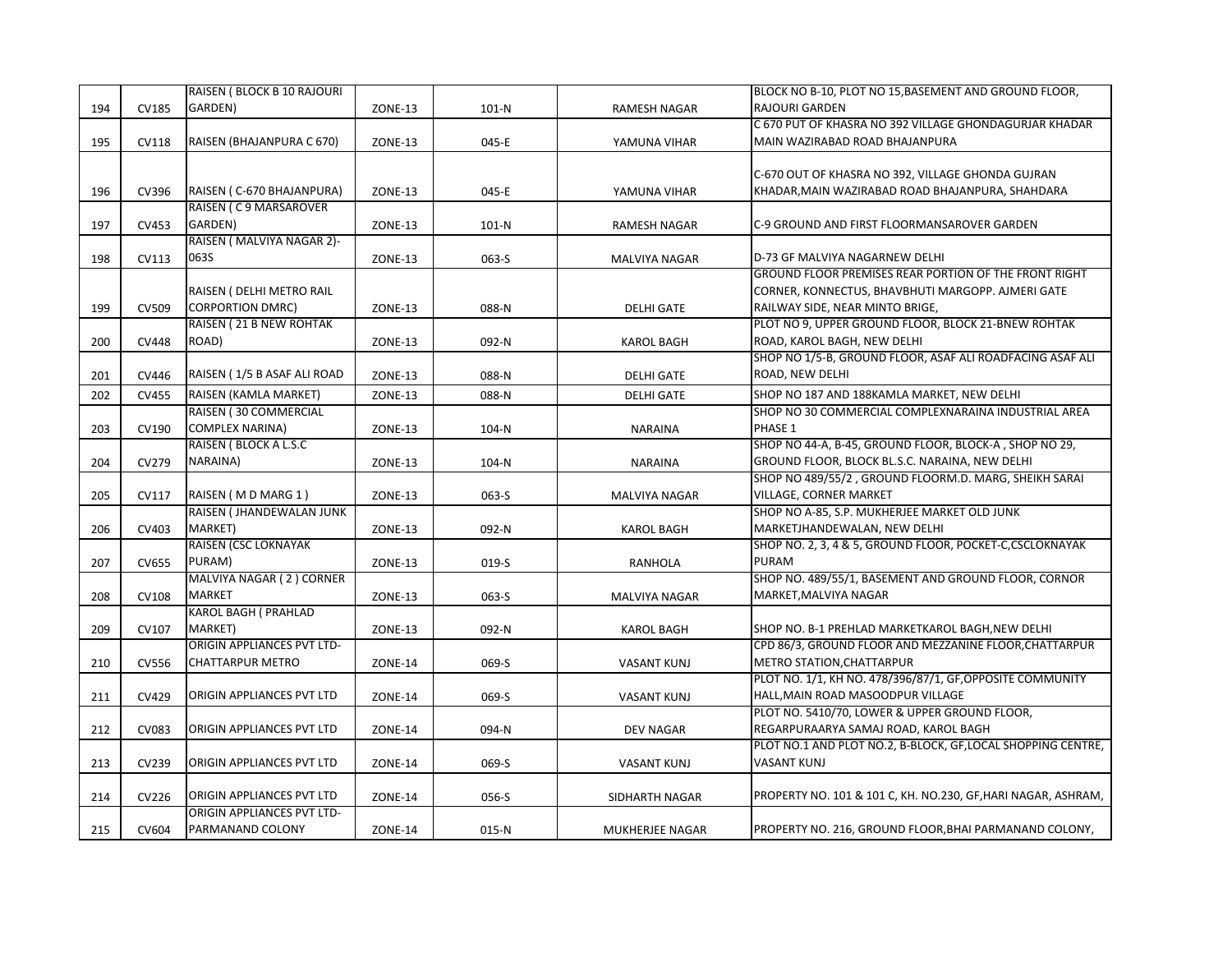| <b>AZADPUR</b><br>ORIGIN APPLIANCES PVT LTD<br>216<br>CV091<br>018-N<br><b>DHIRPUR</b><br><b>ZONE-14</b><br>PROPERTY NO. 5727/81, GROUND FLOOR & BASEMENT, GALI<br>ORIGIN APPLIANCES PVT LTD<br>NO.81, REGAR PURA, KAROL BAGH<br>217<br>CV491<br><b>ZONE-14</b><br>094-N<br>DEV NAGAR<br>PROPERTY NO. A-189, GF, KH.NO.166/3, MAIN YAMUNA VIHAR<br>ORIGIN APPLIANCES PVT LTD<br>ROAD, NEAR GHOND CHOWK<br>218<br>CV245<br><b>ZONE-14</b><br>048-E<br>SUBHASH MOHALLA<br><b>ORIGIN APPLIANCES PVT LTD-</b><br>PANCHWATI AZADPUR<br>PROPERTY NO. A-7, UPPER GROUND FLOOR, PANCHWATI, AZADPUR<br>219<br>CV402<br><b>ZONE-14</b><br>018-N<br><b>DHIRPUR</b><br>PROPERTY NO.5419 & 5421, GF & BASEMENT, GALI NO. 70ARYA<br>ORIGIN APPLIANCES PVT LTD<br>SAMAJ ROAD, REHGARPURA, KAROL BAGH<br>220<br><b>CV077</b><br><b>ZONE-14</b><br>094-N<br><b>DEV NAGAR</b><br>PROPERTY NO.V-2, OLD NO. 700/52, GF AND 1ST FLOORMAIN ROAD<br>ORIGIN APPLIANCES PVT LTD-<br>MAUJPUR, ROAD NO.66, VIJAY PARK<br>221<br>CV667<br><b>VIJAY PARK</b><br>048-E<br><b>ZONE-14</b><br>SUBHASH MOHALLA<br>SHOP NO 17, 1ST FLOOR, SECTOR-B , POCKET NO-3, LSC, VASANT<br>ORIGIN APPLIANCES PVT LTD<br><b>KUNJ</b><br>222<br>CV296<br><b>ZONE-14</b><br>069-S<br><b>VASANT KUNJ</b><br>SHOP NO 4,5, & 6, GROUND FLOOR, PLOT NO A-37, A-38 & A-39DR.<br>ORIGIN APPLIANCES PVT LTD<br>MUKHERJEE NAGAR COMMERCIAL COMPLEX<br>CV241<br>223<br><b>ZONE-14</b><br>015-N<br>MUKHERJEE NAGAR<br>SHOP NO G-1, G-2 & G-3 BUILDING NO-1 MALHAN ONESUNLIGHT<br>ORIGIN APPLIANCES PVT LTD<br>COLONY ASHARAM NEW DELHI<br>CV092<br>224<br><b>ZONE-14</b><br>056-S<br>SIDHARTH NAGAR<br>SHOP NO. 2,3 & 4, GF & Mezzanine, CSC, MASOODPUR DAIRY<br><b>CV557</b><br>ORIGIN APPLIANCES PVT LTD<br>FARMDDA MARKET, VASANT KUNJ<br>225<br><b>ZONE-14</b><br>069-S<br><b>VASANT KUNJ</b><br>ORIGIN APPLIANCES PVT LTD<br>SHOP NO. 6 & 7, GF, LSC NO-10SECTOR-16, ROHINI<br>CV246<br>226<br><b>ZONE-14</b><br>024-N<br>ROHINI-A<br>SHOP NO. 6 & 7, KH NO-33/24, 33/23, 33/26, & 55/2, GFSAMAYPUR<br>ORIGIN APPLIANCES PVT LTD<br>SEC-17, ROHINI,<br>227<br><b>CV338</b><br><b>ZONE-14</b><br>024-N<br>ROHINI-A<br>SHOP NO. GF-2, GF-3, GF-4 & MEZZ. PART OF GF-4, GROUND & MEZZ.<br>FLOOR, PLOT NO.A/12-13, COMM. CENTRE. DR. MUKHARJEE NAGAR,<br>ORIGIN APPLIANCES PVT LTD<br>COMM. COMPLEX<br>228<br>CV492<br>015-N<br><b>ZONE-14</b><br>MUKHERJEE NAGAR<br>ORIGIN APPLIANCES PVT LTD<br>V-439/1 MAIN JAFARABAD ROADMAUJPUR VIJAY PARK<br>229<br>CV049<br>048-E<br><b>ZONE-14</b><br>SUBHASH MOHALLA<br><b>NOVA GARMENTS PRIVATE</b><br>LIMITED<br>PLOT NO 149, OLD NO. 313/73LKHASRA NO. 568/110 ANAND NAGAR<br>230<br>CV657<br><b>ZONE-15</b><br>082-N<br><b>ANAND PARBAT</b><br><b>NOVA GARMENTS PRIVATE</b><br>PLOT NO.2, BASEMENT & GROUND FLOOR SHAHZADA BAGH<br>LIMITED<br><b>INDUSTRIAL AREA</b><br>231<br>CV247<br><b>ZONE-15</b><br>082-N<br><b>ANAND PARBAT</b><br><b>NOVA GARMENTS PRIVATE</b><br>PROP. NO. 145, GROUND FLOOR AND FIRST FLOOR, BLOCK AND<br>LIMITED<br>POCKET NO. A-00, SECTOR-2, ROHINI<br>CV662<br>232<br>ZONE-15<br>053-N<br>ROHINI-E<br><b>NOVA GARMENTS PRIVATE</b><br>S-2/26,28,29 30, GROUNF FLOOR,& F. FLOOR,CSC-3, POCKET-5,<br>LIMITED<br>SECTOR-2, ROHINI<br>CV379<br>233<br><b>ZONE-15</b><br>053-N<br>ROHINI-E<br><b>NOVA GARMENTS PRIVATE</b><br>SHOP NO. 1 & 2 GROUND FLOOR W MALLMANGALAM PLACE,<br>LIMITED<br>SECTOR-3, ROHINI<br>CV152<br>234<br><b>ZONE-15</b><br>053-N<br>ROHINI-E<br><b>NOVA GARMENTS PRIVATE</b><br>SHOP NO. 1, PROP NO. 25/2, NEW ROHTAK ROADANAND PARBAT<br>LIMITED<br><b>INDL. AREA</b><br>235<br><b>CV574</b><br><b>ZONE-15</b><br>082-N<br><b>ANAND PARBAT</b><br><b>NOVA GARMENTS PRIVATE</b><br>LIMITED<br>SHOP NO. 2/121, NEW ROHTAK ROADANAND PARBAT<br>236<br><b>CV445</b><br><b>ZONE-15</b><br>082-N<br><b>ANAND PARBAT</b><br><b>NOVA GARMENTS PRIVATE</b><br>LIMITED<br>SHOP NO. 3, 4, 5, CSC MARKET, SHEIKH SARAI, PHASE-1<br>237<br>CV339<br><b>ZONE-15</b><br>088-S<br>CHIRAG DELHI |  |  |  | PROPERTY NO. 454/2, GF, NANIWALA BAGHCOMMERCIAL COMPLEX, |
|------------------------------------------------------------------------------------------------------------------------------------------------------------------------------------------------------------------------------------------------------------------------------------------------------------------------------------------------------------------------------------------------------------------------------------------------------------------------------------------------------------------------------------------------------------------------------------------------------------------------------------------------------------------------------------------------------------------------------------------------------------------------------------------------------------------------------------------------------------------------------------------------------------------------------------------------------------------------------------------------------------------------------------------------------------------------------------------------------------------------------------------------------------------------------------------------------------------------------------------------------------------------------------------------------------------------------------------------------------------------------------------------------------------------------------------------------------------------------------------------------------------------------------------------------------------------------------------------------------------------------------------------------------------------------------------------------------------------------------------------------------------------------------------------------------------------------------------------------------------------------------------------------------------------------------------------------------------------------------------------------------------------------------------------------------------------------------------------------------------------------------------------------------------------------------------------------------------------------------------------------------------------------------------------------------------------------------------------------------------------------------------------------------------------------------------------------------------------------------------------------------------------------------------------------------------------------------------------------------------------------------------------------------------------------------------------------------------------------------------------------------------------------------------------------------------------------------------------------------------------------------------------------------------------------------------------------------------------------------------------------------------------------------------------------------------------------------------------------------------------------------------------------------------------------------------------------------------------------------------------------------------------------------------------------------------------------------------------------------------------------------------------------------------------------------------------------------------------------------------------------------------------------------------------------------------------------------------------------------------------------------------------------------------------------------------------------------------------------------------------------------------------------------------------------------------------------------------------------------------------------------------------------------------------------------------------------------------------------------------------------------------------|--|--|--|----------------------------------------------------------|
|                                                                                                                                                                                                                                                                                                                                                                                                                                                                                                                                                                                                                                                                                                                                                                                                                                                                                                                                                                                                                                                                                                                                                                                                                                                                                                                                                                                                                                                                                                                                                                                                                                                                                                                                                                                                                                                                                                                                                                                                                                                                                                                                                                                                                                                                                                                                                                                                                                                                                                                                                                                                                                                                                                                                                                                                                                                                                                                                                                                                                                                                                                                                                                                                                                                                                                                                                                                                                                                                                                                                                                                                                                                                                                                                                                                                                                                                                                                                                                                                                        |  |  |  |                                                          |
|                                                                                                                                                                                                                                                                                                                                                                                                                                                                                                                                                                                                                                                                                                                                                                                                                                                                                                                                                                                                                                                                                                                                                                                                                                                                                                                                                                                                                                                                                                                                                                                                                                                                                                                                                                                                                                                                                                                                                                                                                                                                                                                                                                                                                                                                                                                                                                                                                                                                                                                                                                                                                                                                                                                                                                                                                                                                                                                                                                                                                                                                                                                                                                                                                                                                                                                                                                                                                                                                                                                                                                                                                                                                                                                                                                                                                                                                                                                                                                                                                        |  |  |  |                                                          |
|                                                                                                                                                                                                                                                                                                                                                                                                                                                                                                                                                                                                                                                                                                                                                                                                                                                                                                                                                                                                                                                                                                                                                                                                                                                                                                                                                                                                                                                                                                                                                                                                                                                                                                                                                                                                                                                                                                                                                                                                                                                                                                                                                                                                                                                                                                                                                                                                                                                                                                                                                                                                                                                                                                                                                                                                                                                                                                                                                                                                                                                                                                                                                                                                                                                                                                                                                                                                                                                                                                                                                                                                                                                                                                                                                                                                                                                                                                                                                                                                                        |  |  |  |                                                          |
|                                                                                                                                                                                                                                                                                                                                                                                                                                                                                                                                                                                                                                                                                                                                                                                                                                                                                                                                                                                                                                                                                                                                                                                                                                                                                                                                                                                                                                                                                                                                                                                                                                                                                                                                                                                                                                                                                                                                                                                                                                                                                                                                                                                                                                                                                                                                                                                                                                                                                                                                                                                                                                                                                                                                                                                                                                                                                                                                                                                                                                                                                                                                                                                                                                                                                                                                                                                                                                                                                                                                                                                                                                                                                                                                                                                                                                                                                                                                                                                                                        |  |  |  |                                                          |
|                                                                                                                                                                                                                                                                                                                                                                                                                                                                                                                                                                                                                                                                                                                                                                                                                                                                                                                                                                                                                                                                                                                                                                                                                                                                                                                                                                                                                                                                                                                                                                                                                                                                                                                                                                                                                                                                                                                                                                                                                                                                                                                                                                                                                                                                                                                                                                                                                                                                                                                                                                                                                                                                                                                                                                                                                                                                                                                                                                                                                                                                                                                                                                                                                                                                                                                                                                                                                                                                                                                                                                                                                                                                                                                                                                                                                                                                                                                                                                                                                        |  |  |  |                                                          |
|                                                                                                                                                                                                                                                                                                                                                                                                                                                                                                                                                                                                                                                                                                                                                                                                                                                                                                                                                                                                                                                                                                                                                                                                                                                                                                                                                                                                                                                                                                                                                                                                                                                                                                                                                                                                                                                                                                                                                                                                                                                                                                                                                                                                                                                                                                                                                                                                                                                                                                                                                                                                                                                                                                                                                                                                                                                                                                                                                                                                                                                                                                                                                                                                                                                                                                                                                                                                                                                                                                                                                                                                                                                                                                                                                                                                                                                                                                                                                                                                                        |  |  |  |                                                          |
|                                                                                                                                                                                                                                                                                                                                                                                                                                                                                                                                                                                                                                                                                                                                                                                                                                                                                                                                                                                                                                                                                                                                                                                                                                                                                                                                                                                                                                                                                                                                                                                                                                                                                                                                                                                                                                                                                                                                                                                                                                                                                                                                                                                                                                                                                                                                                                                                                                                                                                                                                                                                                                                                                                                                                                                                                                                                                                                                                                                                                                                                                                                                                                                                                                                                                                                                                                                                                                                                                                                                                                                                                                                                                                                                                                                                                                                                                                                                                                                                                        |  |  |  |                                                          |
|                                                                                                                                                                                                                                                                                                                                                                                                                                                                                                                                                                                                                                                                                                                                                                                                                                                                                                                                                                                                                                                                                                                                                                                                                                                                                                                                                                                                                                                                                                                                                                                                                                                                                                                                                                                                                                                                                                                                                                                                                                                                                                                                                                                                                                                                                                                                                                                                                                                                                                                                                                                                                                                                                                                                                                                                                                                                                                                                                                                                                                                                                                                                                                                                                                                                                                                                                                                                                                                                                                                                                                                                                                                                                                                                                                                                                                                                                                                                                                                                                        |  |  |  |                                                          |
|                                                                                                                                                                                                                                                                                                                                                                                                                                                                                                                                                                                                                                                                                                                                                                                                                                                                                                                                                                                                                                                                                                                                                                                                                                                                                                                                                                                                                                                                                                                                                                                                                                                                                                                                                                                                                                                                                                                                                                                                                                                                                                                                                                                                                                                                                                                                                                                                                                                                                                                                                                                                                                                                                                                                                                                                                                                                                                                                                                                                                                                                                                                                                                                                                                                                                                                                                                                                                                                                                                                                                                                                                                                                                                                                                                                                                                                                                                                                                                                                                        |  |  |  |                                                          |
|                                                                                                                                                                                                                                                                                                                                                                                                                                                                                                                                                                                                                                                                                                                                                                                                                                                                                                                                                                                                                                                                                                                                                                                                                                                                                                                                                                                                                                                                                                                                                                                                                                                                                                                                                                                                                                                                                                                                                                                                                                                                                                                                                                                                                                                                                                                                                                                                                                                                                                                                                                                                                                                                                                                                                                                                                                                                                                                                                                                                                                                                                                                                                                                                                                                                                                                                                                                                                                                                                                                                                                                                                                                                                                                                                                                                                                                                                                                                                                                                                        |  |  |  |                                                          |
|                                                                                                                                                                                                                                                                                                                                                                                                                                                                                                                                                                                                                                                                                                                                                                                                                                                                                                                                                                                                                                                                                                                                                                                                                                                                                                                                                                                                                                                                                                                                                                                                                                                                                                                                                                                                                                                                                                                                                                                                                                                                                                                                                                                                                                                                                                                                                                                                                                                                                                                                                                                                                                                                                                                                                                                                                                                                                                                                                                                                                                                                                                                                                                                                                                                                                                                                                                                                                                                                                                                                                                                                                                                                                                                                                                                                                                                                                                                                                                                                                        |  |  |  |                                                          |
|                                                                                                                                                                                                                                                                                                                                                                                                                                                                                                                                                                                                                                                                                                                                                                                                                                                                                                                                                                                                                                                                                                                                                                                                                                                                                                                                                                                                                                                                                                                                                                                                                                                                                                                                                                                                                                                                                                                                                                                                                                                                                                                                                                                                                                                                                                                                                                                                                                                                                                                                                                                                                                                                                                                                                                                                                                                                                                                                                                                                                                                                                                                                                                                                                                                                                                                                                                                                                                                                                                                                                                                                                                                                                                                                                                                                                                                                                                                                                                                                                        |  |  |  |                                                          |
|                                                                                                                                                                                                                                                                                                                                                                                                                                                                                                                                                                                                                                                                                                                                                                                                                                                                                                                                                                                                                                                                                                                                                                                                                                                                                                                                                                                                                                                                                                                                                                                                                                                                                                                                                                                                                                                                                                                                                                                                                                                                                                                                                                                                                                                                                                                                                                                                                                                                                                                                                                                                                                                                                                                                                                                                                                                                                                                                                                                                                                                                                                                                                                                                                                                                                                                                                                                                                                                                                                                                                                                                                                                                                                                                                                                                                                                                                                                                                                                                                        |  |  |  |                                                          |
|                                                                                                                                                                                                                                                                                                                                                                                                                                                                                                                                                                                                                                                                                                                                                                                                                                                                                                                                                                                                                                                                                                                                                                                                                                                                                                                                                                                                                                                                                                                                                                                                                                                                                                                                                                                                                                                                                                                                                                                                                                                                                                                                                                                                                                                                                                                                                                                                                                                                                                                                                                                                                                                                                                                                                                                                                                                                                                                                                                                                                                                                                                                                                                                                                                                                                                                                                                                                                                                                                                                                                                                                                                                                                                                                                                                                                                                                                                                                                                                                                        |  |  |  |                                                          |
|                                                                                                                                                                                                                                                                                                                                                                                                                                                                                                                                                                                                                                                                                                                                                                                                                                                                                                                                                                                                                                                                                                                                                                                                                                                                                                                                                                                                                                                                                                                                                                                                                                                                                                                                                                                                                                                                                                                                                                                                                                                                                                                                                                                                                                                                                                                                                                                                                                                                                                                                                                                                                                                                                                                                                                                                                                                                                                                                                                                                                                                                                                                                                                                                                                                                                                                                                                                                                                                                                                                                                                                                                                                                                                                                                                                                                                                                                                                                                                                                                        |  |  |  |                                                          |
|                                                                                                                                                                                                                                                                                                                                                                                                                                                                                                                                                                                                                                                                                                                                                                                                                                                                                                                                                                                                                                                                                                                                                                                                                                                                                                                                                                                                                                                                                                                                                                                                                                                                                                                                                                                                                                                                                                                                                                                                                                                                                                                                                                                                                                                                                                                                                                                                                                                                                                                                                                                                                                                                                                                                                                                                                                                                                                                                                                                                                                                                                                                                                                                                                                                                                                                                                                                                                                                                                                                                                                                                                                                                                                                                                                                                                                                                                                                                                                                                                        |  |  |  |                                                          |
|                                                                                                                                                                                                                                                                                                                                                                                                                                                                                                                                                                                                                                                                                                                                                                                                                                                                                                                                                                                                                                                                                                                                                                                                                                                                                                                                                                                                                                                                                                                                                                                                                                                                                                                                                                                                                                                                                                                                                                                                                                                                                                                                                                                                                                                                                                                                                                                                                                                                                                                                                                                                                                                                                                                                                                                                                                                                                                                                                                                                                                                                                                                                                                                                                                                                                                                                                                                                                                                                                                                                                                                                                                                                                                                                                                                                                                                                                                                                                                                                                        |  |  |  |                                                          |
|                                                                                                                                                                                                                                                                                                                                                                                                                                                                                                                                                                                                                                                                                                                                                                                                                                                                                                                                                                                                                                                                                                                                                                                                                                                                                                                                                                                                                                                                                                                                                                                                                                                                                                                                                                                                                                                                                                                                                                                                                                                                                                                                                                                                                                                                                                                                                                                                                                                                                                                                                                                                                                                                                                                                                                                                                                                                                                                                                                                                                                                                                                                                                                                                                                                                                                                                                                                                                                                                                                                                                                                                                                                                                                                                                                                                                                                                                                                                                                                                                        |  |  |  |                                                          |
|                                                                                                                                                                                                                                                                                                                                                                                                                                                                                                                                                                                                                                                                                                                                                                                                                                                                                                                                                                                                                                                                                                                                                                                                                                                                                                                                                                                                                                                                                                                                                                                                                                                                                                                                                                                                                                                                                                                                                                                                                                                                                                                                                                                                                                                                                                                                                                                                                                                                                                                                                                                                                                                                                                                                                                                                                                                                                                                                                                                                                                                                                                                                                                                                                                                                                                                                                                                                                                                                                                                                                                                                                                                                                                                                                                                                                                                                                                                                                                                                                        |  |  |  |                                                          |
|                                                                                                                                                                                                                                                                                                                                                                                                                                                                                                                                                                                                                                                                                                                                                                                                                                                                                                                                                                                                                                                                                                                                                                                                                                                                                                                                                                                                                                                                                                                                                                                                                                                                                                                                                                                                                                                                                                                                                                                                                                                                                                                                                                                                                                                                                                                                                                                                                                                                                                                                                                                                                                                                                                                                                                                                                                                                                                                                                                                                                                                                                                                                                                                                                                                                                                                                                                                                                                                                                                                                                                                                                                                                                                                                                                                                                                                                                                                                                                                                                        |  |  |  |                                                          |
|                                                                                                                                                                                                                                                                                                                                                                                                                                                                                                                                                                                                                                                                                                                                                                                                                                                                                                                                                                                                                                                                                                                                                                                                                                                                                                                                                                                                                                                                                                                                                                                                                                                                                                                                                                                                                                                                                                                                                                                                                                                                                                                                                                                                                                                                                                                                                                                                                                                                                                                                                                                                                                                                                                                                                                                                                                                                                                                                                                                                                                                                                                                                                                                                                                                                                                                                                                                                                                                                                                                                                                                                                                                                                                                                                                                                                                                                                                                                                                                                                        |  |  |  |                                                          |
|                                                                                                                                                                                                                                                                                                                                                                                                                                                                                                                                                                                                                                                                                                                                                                                                                                                                                                                                                                                                                                                                                                                                                                                                                                                                                                                                                                                                                                                                                                                                                                                                                                                                                                                                                                                                                                                                                                                                                                                                                                                                                                                                                                                                                                                                                                                                                                                                                                                                                                                                                                                                                                                                                                                                                                                                                                                                                                                                                                                                                                                                                                                                                                                                                                                                                                                                                                                                                                                                                                                                                                                                                                                                                                                                                                                                                                                                                                                                                                                                                        |  |  |  |                                                          |
|                                                                                                                                                                                                                                                                                                                                                                                                                                                                                                                                                                                                                                                                                                                                                                                                                                                                                                                                                                                                                                                                                                                                                                                                                                                                                                                                                                                                                                                                                                                                                                                                                                                                                                                                                                                                                                                                                                                                                                                                                                                                                                                                                                                                                                                                                                                                                                                                                                                                                                                                                                                                                                                                                                                                                                                                                                                                                                                                                                                                                                                                                                                                                                                                                                                                                                                                                                                                                                                                                                                                                                                                                                                                                                                                                                                                                                                                                                                                                                                                                        |  |  |  |                                                          |
|                                                                                                                                                                                                                                                                                                                                                                                                                                                                                                                                                                                                                                                                                                                                                                                                                                                                                                                                                                                                                                                                                                                                                                                                                                                                                                                                                                                                                                                                                                                                                                                                                                                                                                                                                                                                                                                                                                                                                                                                                                                                                                                                                                                                                                                                                                                                                                                                                                                                                                                                                                                                                                                                                                                                                                                                                                                                                                                                                                                                                                                                                                                                                                                                                                                                                                                                                                                                                                                                                                                                                                                                                                                                                                                                                                                                                                                                                                                                                                                                                        |  |  |  |                                                          |
|                                                                                                                                                                                                                                                                                                                                                                                                                                                                                                                                                                                                                                                                                                                                                                                                                                                                                                                                                                                                                                                                                                                                                                                                                                                                                                                                                                                                                                                                                                                                                                                                                                                                                                                                                                                                                                                                                                                                                                                                                                                                                                                                                                                                                                                                                                                                                                                                                                                                                                                                                                                                                                                                                                                                                                                                                                                                                                                                                                                                                                                                                                                                                                                                                                                                                                                                                                                                                                                                                                                                                                                                                                                                                                                                                                                                                                                                                                                                                                                                                        |  |  |  |                                                          |
|                                                                                                                                                                                                                                                                                                                                                                                                                                                                                                                                                                                                                                                                                                                                                                                                                                                                                                                                                                                                                                                                                                                                                                                                                                                                                                                                                                                                                                                                                                                                                                                                                                                                                                                                                                                                                                                                                                                                                                                                                                                                                                                                                                                                                                                                                                                                                                                                                                                                                                                                                                                                                                                                                                                                                                                                                                                                                                                                                                                                                                                                                                                                                                                                                                                                                                                                                                                                                                                                                                                                                                                                                                                                                                                                                                                                                                                                                                                                                                                                                        |  |  |  |                                                          |
|                                                                                                                                                                                                                                                                                                                                                                                                                                                                                                                                                                                                                                                                                                                                                                                                                                                                                                                                                                                                                                                                                                                                                                                                                                                                                                                                                                                                                                                                                                                                                                                                                                                                                                                                                                                                                                                                                                                                                                                                                                                                                                                                                                                                                                                                                                                                                                                                                                                                                                                                                                                                                                                                                                                                                                                                                                                                                                                                                                                                                                                                                                                                                                                                                                                                                                                                                                                                                                                                                                                                                                                                                                                                                                                                                                                                                                                                                                                                                                                                                        |  |  |  |                                                          |
|                                                                                                                                                                                                                                                                                                                                                                                                                                                                                                                                                                                                                                                                                                                                                                                                                                                                                                                                                                                                                                                                                                                                                                                                                                                                                                                                                                                                                                                                                                                                                                                                                                                                                                                                                                                                                                                                                                                                                                                                                                                                                                                                                                                                                                                                                                                                                                                                                                                                                                                                                                                                                                                                                                                                                                                                                                                                                                                                                                                                                                                                                                                                                                                                                                                                                                                                                                                                                                                                                                                                                                                                                                                                                                                                                                                                                                                                                                                                                                                                                        |  |  |  |                                                          |
|                                                                                                                                                                                                                                                                                                                                                                                                                                                                                                                                                                                                                                                                                                                                                                                                                                                                                                                                                                                                                                                                                                                                                                                                                                                                                                                                                                                                                                                                                                                                                                                                                                                                                                                                                                                                                                                                                                                                                                                                                                                                                                                                                                                                                                                                                                                                                                                                                                                                                                                                                                                                                                                                                                                                                                                                                                                                                                                                                                                                                                                                                                                                                                                                                                                                                                                                                                                                                                                                                                                                                                                                                                                                                                                                                                                                                                                                                                                                                                                                                        |  |  |  |                                                          |
|                                                                                                                                                                                                                                                                                                                                                                                                                                                                                                                                                                                                                                                                                                                                                                                                                                                                                                                                                                                                                                                                                                                                                                                                                                                                                                                                                                                                                                                                                                                                                                                                                                                                                                                                                                                                                                                                                                                                                                                                                                                                                                                                                                                                                                                                                                                                                                                                                                                                                                                                                                                                                                                                                                                                                                                                                                                                                                                                                                                                                                                                                                                                                                                                                                                                                                                                                                                                                                                                                                                                                                                                                                                                                                                                                                                                                                                                                                                                                                                                                        |  |  |  |                                                          |
|                                                                                                                                                                                                                                                                                                                                                                                                                                                                                                                                                                                                                                                                                                                                                                                                                                                                                                                                                                                                                                                                                                                                                                                                                                                                                                                                                                                                                                                                                                                                                                                                                                                                                                                                                                                                                                                                                                                                                                                                                                                                                                                                                                                                                                                                                                                                                                                                                                                                                                                                                                                                                                                                                                                                                                                                                                                                                                                                                                                                                                                                                                                                                                                                                                                                                                                                                                                                                                                                                                                                                                                                                                                                                                                                                                                                                                                                                                                                                                                                                        |  |  |  |                                                          |
|                                                                                                                                                                                                                                                                                                                                                                                                                                                                                                                                                                                                                                                                                                                                                                                                                                                                                                                                                                                                                                                                                                                                                                                                                                                                                                                                                                                                                                                                                                                                                                                                                                                                                                                                                                                                                                                                                                                                                                                                                                                                                                                                                                                                                                                                                                                                                                                                                                                                                                                                                                                                                                                                                                                                                                                                                                                                                                                                                                                                                                                                                                                                                                                                                                                                                                                                                                                                                                                                                                                                                                                                                                                                                                                                                                                                                                                                                                                                                                                                                        |  |  |  |                                                          |
|                                                                                                                                                                                                                                                                                                                                                                                                                                                                                                                                                                                                                                                                                                                                                                                                                                                                                                                                                                                                                                                                                                                                                                                                                                                                                                                                                                                                                                                                                                                                                                                                                                                                                                                                                                                                                                                                                                                                                                                                                                                                                                                                                                                                                                                                                                                                                                                                                                                                                                                                                                                                                                                                                                                                                                                                                                                                                                                                                                                                                                                                                                                                                                                                                                                                                                                                                                                                                                                                                                                                                                                                                                                                                                                                                                                                                                                                                                                                                                                                                        |  |  |  |                                                          |
|                                                                                                                                                                                                                                                                                                                                                                                                                                                                                                                                                                                                                                                                                                                                                                                                                                                                                                                                                                                                                                                                                                                                                                                                                                                                                                                                                                                                                                                                                                                                                                                                                                                                                                                                                                                                                                                                                                                                                                                                                                                                                                                                                                                                                                                                                                                                                                                                                                                                                                                                                                                                                                                                                                                                                                                                                                                                                                                                                                                                                                                                                                                                                                                                                                                                                                                                                                                                                                                                                                                                                                                                                                                                                                                                                                                                                                                                                                                                                                                                                        |  |  |  |                                                          |
|                                                                                                                                                                                                                                                                                                                                                                                                                                                                                                                                                                                                                                                                                                                                                                                                                                                                                                                                                                                                                                                                                                                                                                                                                                                                                                                                                                                                                                                                                                                                                                                                                                                                                                                                                                                                                                                                                                                                                                                                                                                                                                                                                                                                                                                                                                                                                                                                                                                                                                                                                                                                                                                                                                                                                                                                                                                                                                                                                                                                                                                                                                                                                                                                                                                                                                                                                                                                                                                                                                                                                                                                                                                                                                                                                                                                                                                                                                                                                                                                                        |  |  |  |                                                          |
|                                                                                                                                                                                                                                                                                                                                                                                                                                                                                                                                                                                                                                                                                                                                                                                                                                                                                                                                                                                                                                                                                                                                                                                                                                                                                                                                                                                                                                                                                                                                                                                                                                                                                                                                                                                                                                                                                                                                                                                                                                                                                                                                                                                                                                                                                                                                                                                                                                                                                                                                                                                                                                                                                                                                                                                                                                                                                                                                                                                                                                                                                                                                                                                                                                                                                                                                                                                                                                                                                                                                                                                                                                                                                                                                                                                                                                                                                                                                                                                                                        |  |  |  |                                                          |
|                                                                                                                                                                                                                                                                                                                                                                                                                                                                                                                                                                                                                                                                                                                                                                                                                                                                                                                                                                                                                                                                                                                                                                                                                                                                                                                                                                                                                                                                                                                                                                                                                                                                                                                                                                                                                                                                                                                                                                                                                                                                                                                                                                                                                                                                                                                                                                                                                                                                                                                                                                                                                                                                                                                                                                                                                                                                                                                                                                                                                                                                                                                                                                                                                                                                                                                                                                                                                                                                                                                                                                                                                                                                                                                                                                                                                                                                                                                                                                                                                        |  |  |  |                                                          |
|                                                                                                                                                                                                                                                                                                                                                                                                                                                                                                                                                                                                                                                                                                                                                                                                                                                                                                                                                                                                                                                                                                                                                                                                                                                                                                                                                                                                                                                                                                                                                                                                                                                                                                                                                                                                                                                                                                                                                                                                                                                                                                                                                                                                                                                                                                                                                                                                                                                                                                                                                                                                                                                                                                                                                                                                                                                                                                                                                                                                                                                                                                                                                                                                                                                                                                                                                                                                                                                                                                                                                                                                                                                                                                                                                                                                                                                                                                                                                                                                                        |  |  |  |                                                          |
|                                                                                                                                                                                                                                                                                                                                                                                                                                                                                                                                                                                                                                                                                                                                                                                                                                                                                                                                                                                                                                                                                                                                                                                                                                                                                                                                                                                                                                                                                                                                                                                                                                                                                                                                                                                                                                                                                                                                                                                                                                                                                                                                                                                                                                                                                                                                                                                                                                                                                                                                                                                                                                                                                                                                                                                                                                                                                                                                                                                                                                                                                                                                                                                                                                                                                                                                                                                                                                                                                                                                                                                                                                                                                                                                                                                                                                                                                                                                                                                                                        |  |  |  |                                                          |
|                                                                                                                                                                                                                                                                                                                                                                                                                                                                                                                                                                                                                                                                                                                                                                                                                                                                                                                                                                                                                                                                                                                                                                                                                                                                                                                                                                                                                                                                                                                                                                                                                                                                                                                                                                                                                                                                                                                                                                                                                                                                                                                                                                                                                                                                                                                                                                                                                                                                                                                                                                                                                                                                                                                                                                                                                                                                                                                                                                                                                                                                                                                                                                                                                                                                                                                                                                                                                                                                                                                                                                                                                                                                                                                                                                                                                                                                                                                                                                                                                        |  |  |  |                                                          |
|                                                                                                                                                                                                                                                                                                                                                                                                                                                                                                                                                                                                                                                                                                                                                                                                                                                                                                                                                                                                                                                                                                                                                                                                                                                                                                                                                                                                                                                                                                                                                                                                                                                                                                                                                                                                                                                                                                                                                                                                                                                                                                                                                                                                                                                                                                                                                                                                                                                                                                                                                                                                                                                                                                                                                                                                                                                                                                                                                                                                                                                                                                                                                                                                                                                                                                                                                                                                                                                                                                                                                                                                                                                                                                                                                                                                                                                                                                                                                                                                                        |  |  |  |                                                          |
|                                                                                                                                                                                                                                                                                                                                                                                                                                                                                                                                                                                                                                                                                                                                                                                                                                                                                                                                                                                                                                                                                                                                                                                                                                                                                                                                                                                                                                                                                                                                                                                                                                                                                                                                                                                                                                                                                                                                                                                                                                                                                                                                                                                                                                                                                                                                                                                                                                                                                                                                                                                                                                                                                                                                                                                                                                                                                                                                                                                                                                                                                                                                                                                                                                                                                                                                                                                                                                                                                                                                                                                                                                                                                                                                                                                                                                                                                                                                                                                                                        |  |  |  |                                                          |
|                                                                                                                                                                                                                                                                                                                                                                                                                                                                                                                                                                                                                                                                                                                                                                                                                                                                                                                                                                                                                                                                                                                                                                                                                                                                                                                                                                                                                                                                                                                                                                                                                                                                                                                                                                                                                                                                                                                                                                                                                                                                                                                                                                                                                                                                                                                                                                                                                                                                                                                                                                                                                                                                                                                                                                                                                                                                                                                                                                                                                                                                                                                                                                                                                                                                                                                                                                                                                                                                                                                                                                                                                                                                                                                                                                                                                                                                                                                                                                                                                        |  |  |  |                                                          |
|                                                                                                                                                                                                                                                                                                                                                                                                                                                                                                                                                                                                                                                                                                                                                                                                                                                                                                                                                                                                                                                                                                                                                                                                                                                                                                                                                                                                                                                                                                                                                                                                                                                                                                                                                                                                                                                                                                                                                                                                                                                                                                                                                                                                                                                                                                                                                                                                                                                                                                                                                                                                                                                                                                                                                                                                                                                                                                                                                                                                                                                                                                                                                                                                                                                                                                                                                                                                                                                                                                                                                                                                                                                                                                                                                                                                                                                                                                                                                                                                                        |  |  |  |                                                          |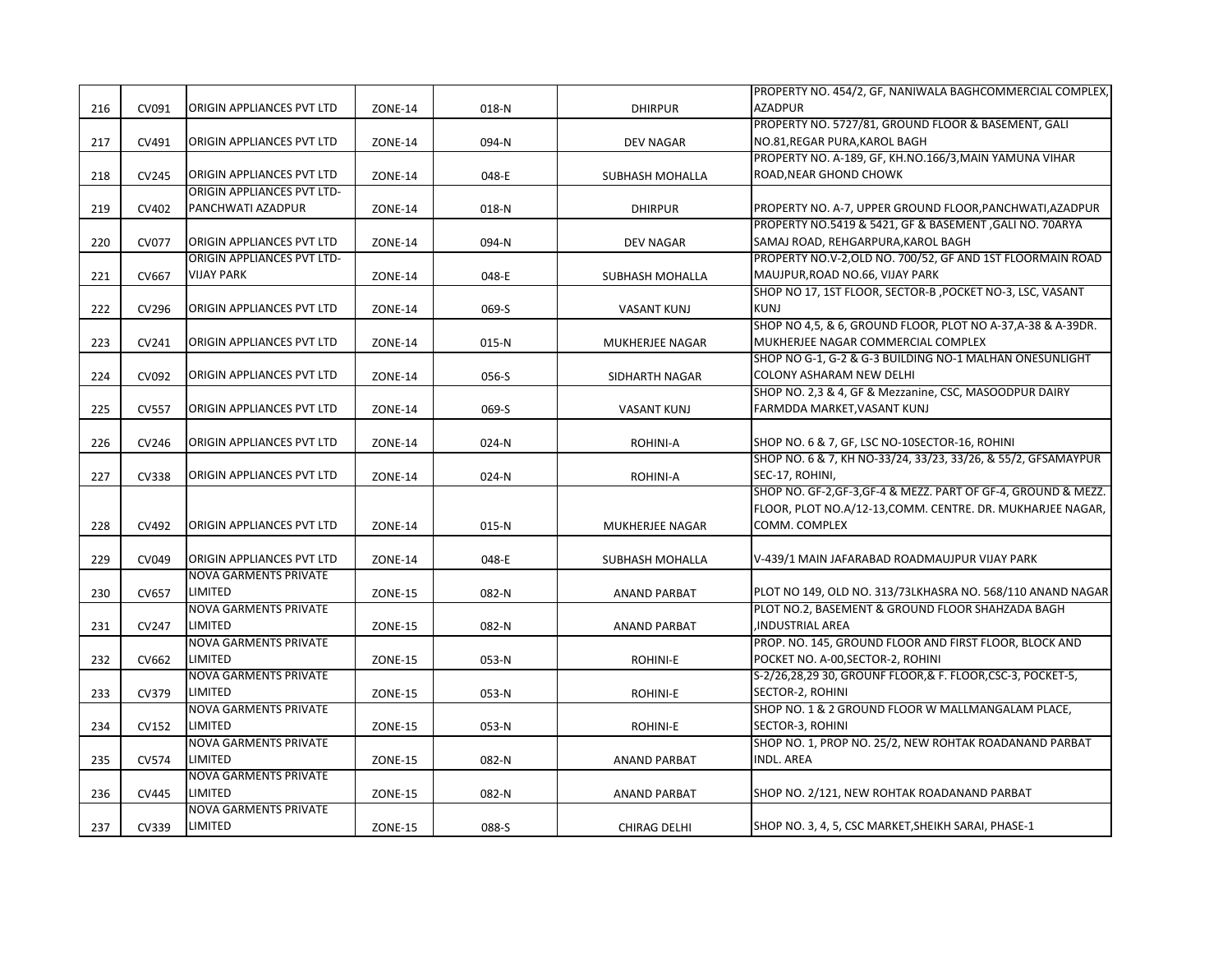|     |              | <b>NOVA GARMENTS PRIVATE</b>     |                |           |                       |                                                          |
|-----|--------------|----------------------------------|----------------|-----------|-----------------------|----------------------------------------------------------|
| 238 | <b>CV380</b> | LIMITED                          | <b>ZONE-15</b> | 088-S     | <b>CHIRAG DELHI</b>   | SHOP NO. 33, 34, 35, LSC SHEIKH SARAIPHASE -II           |
|     |              |                                  |                |           |                       | SHOP NO. 4, KHASRA NO. 189, AMAR SHOPPING COMPLEX,       |
|     |              | <b>NOVA GARMENTS PRIVATE</b>     |                |           |                       | BHAGWATI GARDENDWARKA MOR, MAIN NAJAFGARH ROAD,          |
| 239 | CV361        | LIMITED                          | <b>ZONE-15</b> | 025-S     | MOHAN GARDEN-SOUTH    | UTTAM NAGAR                                              |
|     |              | <b>NOVA GARMENTS PRIVATE</b>     |                |           |                       |                                                          |
| 240 | CV184        | LIMITED                          | <b>ZONE-15</b> | 026-E     | <b>KANTI NAGAR</b>    | SHOP NO. 6, BLOCK 4KANTI NAGAR                           |
|     |              | <b>NOVA GARMENTS PRIVATE</b>     |                |           |                       |                                                          |
| 241 | <b>CV154</b> | LIMITED                          | <b>ZONE-15</b> | 062-N     | SHALIMAR BAGH - NORTH | SHOP NO. 6, CSC MARKET, BLOCK U AND VSHALIMAR BAGH       |
|     |              | <b>NOVA GARMENTS PRIVATE</b>     |                |           |                       | SHOP NO. 7 BLOCK - BC, GROUND FLOOR CSC SCHEME, EAST     |
| 242 | <b>CV182</b> | LIMITED                          | <b>ZONE-15</b> | 063-N     | SHALIMAR BAGH -SOUTH  | SHALIMAR BAGH                                            |
|     |              | <b>NOVA GARMENTS PRIVATE</b>     |                |           |                       |                                                          |
| 243 | CV249        | LIMITED                          | <b>ZONE-15</b> | 026-E     | <b>KANTI NAGAR</b>    | SHOP NO. A-2 AND C-2 GROUND FLOORMAIN ROAD KANTI NAGAR   |
|     |              | <b>NOVA GARMENTS PRIVATE</b>     |                |           |                       |                                                          |
| 244 | CV383        | LIMITED                          | <b>ZONE-15</b> | $025 - S$ | MOHAN GARDEN-SOUTH    | SHOP NO. B-8, RAMA PARK, NAJAFGARH ROAD,                 |
|     |              | <b>NOVA GARMENTS PRIVATE</b>     |                |           |                       | SHOP NO. G-16, G16A, GROUND FLOOR, SHOP IN PARK MALL-    |
| 245 | <b>CV180</b> | LIMITED                          | <b>ZONE-15</b> | 063-N     | SHALIMAR BAGH -SOUTH  | 2COMMUNITY CENTRE, BLOCK-B, SHALIMAR BAGH,               |
|     |              | <b>NOVA GARMENTS PRIVATE</b>     |                |           |                       | SHOP NO. G-27, SHOP IN PARK, COMMUNITY CENTRE, SHALIMAR  |
| 246 | CV371        | LIMITED                          | <b>ZONE-15</b> | 063-N     | SHALIMAR BAGH -SOUTH  | <b>BAGH</b>                                              |
|     |              | <b>NOVA GARMENTS PRIVATE</b>     |                |           |                       | SHOP NO. G27, G28, G29, G30 PEARLS W MALL, MANGALAM      |
| 247 | CV153        | LIMITED                          | <b>ZONE-15</b> | 053-N     | ROHINI-E              | PLACE, SECTOR-3, ROHINI                                  |
|     |              | <b>NOVA GARMENTS PRIVATE</b>     |                |           |                       | SHOP NO. G69, G70, G71, SHOPPING CUM OFFICE COMPLEX,     |
| 248 | CV348        | LIMITED                          | <b>ZONE-15</b> | 088-S     | <b>CHIRAG DELHI</b>   | COMMUNITY CENTRE, TRIVENI SEIKH SARAI                    |
|     |              | <b>NOVA GARMENTS PRIVATE</b>     |                |           |                       | SHOP NO.1, KH NO. 902/290, OLD NO.282FRONT RIGHT PORTION |
| 249 | CV150        | LIMITED                          | <b>ZONE-15</b> | 062-N     | SHALIMAR BAGH - NORTH | MAIN ROAD, VILLLAGE SHALIMAR                             |
|     |              | <b>NOVA GARMENTS PRIVATE</b>     |                |           |                       |                                                          |
| 250 | <b>CV248</b> | LIMITED                          | <b>ZONE-15</b> | 053-N     | ROHINI-E              | SHOP NO.B-7/231, SECTOR-4ROHINI                          |
|     |              |                                  |                |           |                       |                                                          |
|     |              | ORIGIN APPLIANCES PVT LTD-       |                |           |                       | H.NO.U-86A, KHASRA NO. 219B, UPPER GROUND FLOOR, LAMPUR  |
| 251 | CV043        | <b>LAMPUR ROAD NARELA</b>        | <b>ZONE-16</b> | 001-N     | NARELA                | ROAD, VILLAGE NARELA                                     |
|     |              |                                  |                |           |                       |                                                          |
| 252 | <b>CV085</b> | ORIGIN APPLIANCES PVT LTD        | <b>ZONE-16</b> | 029-S     | <b>BINDAPUR</b>       | PLOT NO 8 BLOCK NO DP POCKET -3BINDAPUR DELHI            |
|     |              |                                  |                |           |                       |                                                          |
| 253 | CV093        | <b>ORIGIN APPLIANCES PVT LTD</b> | <b>ZONE-16</b> | 068-N     | <b>KOHAT ENCLAVE</b>  | PLOT NO. B-4, GF, POCKET-ELSC, SAMRAT ENCLAVE, PITAMPURA |
|     |              |                                  |                |           |                       |                                                          |
| 254 | <b>CV048</b> | <b>ORIGIN APPLIANCES PVT LTD</b> | ZONE-16        | 001-N     | NARELA                | PLOT NO.3, GF, LSC, POCKET-5, SECTOR A-10, NARELA        |
|     |              |                                  |                |           |                       |                                                          |
|     | <b>CV080</b> | ORIGIN APPLIANCES PVT LTD        | <b>ZONE-16</b> | 050-E     |                       | PROPERTY NO 21/3 A KHASRA NO 411MAIN BABARPUR ROAD       |
| 255 |              |                                  |                |           | <b>BABARPUR</b>       | PROPERTY NO. 1/5003, GF,LONI ROAD, BALBIR NAGAR EXTN.,   |
|     | CV046        | <b>ORIGIN APPLIANCES PVT LTD</b> |                |           |                       | <b>SHAHDARA</b>                                          |
| 256 |              |                                  | <b>ZONE-16</b> | 050-E     | <b>BABARPUR</b>       |                                                          |
|     |              |                                  |                |           |                       | PROPERTY NO. 18/97, GF, KH NO. 95, 100 FOOTA ROADMUNSHI  |
| 257 | <b>CV255</b> | ORIGIN APPLIANCES PVT LTD        | <b>ZONE-16</b> | 050-E     | <b>BABARPUR</b>       | MARKET, CHAJJUPUR, BABARPUR, SHAHDARA                    |
|     |              |                                  |                |           |                       |                                                          |
|     |              |                                  |                |           |                       |                                                          |
| 258 | CV042        | ORIGIN APPLIANCES PVT LTD        | <b>ZONE-16</b> | $001-N$   | NARELA                | PROPERTY NO. 2005/2, GF, RAILWAY ROAD, NARELA            |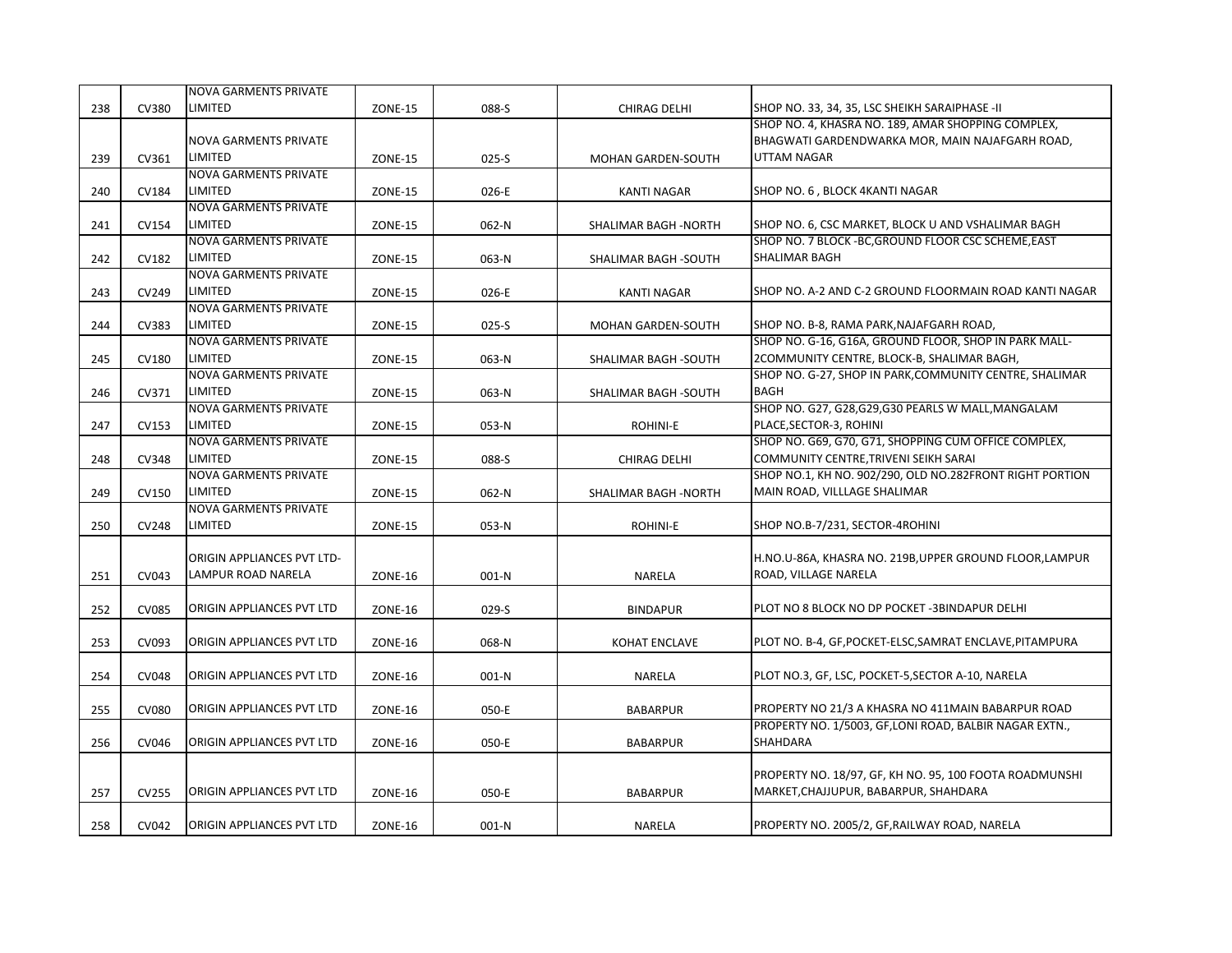|     |              |                                                                  |                |         |                      | PROPERTY NO. C-1, GROUND FLOOR & LOWER GROUND FLOOR,                                                                                               |
|-----|--------------|------------------------------------------------------------------|----------------|---------|----------------------|----------------------------------------------------------------------------------------------------------------------------------------------------|
| 259 | <b>CV087</b> | ORIGIN APPLIANCES PVT LTD                                        | <b>ZONE-16</b> | 075-N   | <b>ASHOK VIHAR</b>   | GUNJAN TOWER, LSC, J-BLOCK, WAZIRPUR, ASHOK VIHAR<br>PROPERTY NO. C-424, GF, 100 FOOTA ROAD, MAIN CHHAJJUPUR,                                      |
| 260 | <b>CV047</b> | ORIGIN APPLIANCES PVT LTD                                        | <b>ZONE-16</b> | 050-E   | <b>BABARPUR</b>      | BABARPUR, SHAHDARA                                                                                                                                 |
| 261 | <b>CV658</b> | <b>ORIGIN APPLIANCES PVT LTD-</b><br><b>BINDAPUR MATIAL ROAD</b> | <b>ZONE-16</b> | 029-S   | <b>BINDAPUR</b>      | PROPERTY NO. RZ-45 & 46, GF, KH NO.278,280,288,290,293, VILLAGE<br>BINDAPUR, BHAGAT ENCLAVE, BLOCK-Q, BINDAPUR MATIALA ROAD,<br><b>UTTAM NAGAR</b> |
| 262 | CV254        | ORIGIN APPLIANCES PVT LTD                                        | <b>ZONE-16</b> | 068-N   | <b>KOHAT ENCLAVE</b> | PROPERTY NO.358, GF, KOHAT ENCLAVE, PITAMPURA                                                                                                      |
| 263 | <b>CV550</b> | <b>ORIGIN APPLIANCES PVT LTD</b>                                 | ZONE-16        | 071-S   | SAID-UL-AJAIB        | PROPERTY NO.P-2, KHASRA NO.30, GF, MB ROAD, SAIDULAJAIB                                                                                            |
| 264 | CV250        | <b>ORIGIN APPLIANCES PVT LTD</b>                                 | <b>ZONE-16</b> | $029-S$ | <b>BINDAPUR</b>      | SHOP NO 2,3,4 GROUND FLOOR, CSC NO 4BINDAPUR. POCKET-4                                                                                             |
| 265 | <b>CV089</b> | <b>ORIGIN APPLIANCES PVT LTD</b>                                 | <b>ZONE-16</b> | 003-N   | <b>ALIPUR</b>        | SHOP NO 36,37,38 83,84, G F, MSP MALL, FC-1, DSIIDCINDUSTRISL<br>AREA, NARELA                                                                      |
| 266 | <b>CV045</b> | <b>ORIGIN APPLIANCES PVT LTD</b>                                 | <b>ZONE-16</b> | 003-N   | <b>ALIPUR</b>        | SHOP NO 42,43,44 & 49, F.C-IV, DSIDCINDUSTRIAL COMPLEX,<br><b>NARELA</b>                                                                           |
| 267 | CV253        | ORIGIN APPLIANCES PVT LTD                                        | ZONE-16        | 071-S   | SAID-UL-AJAIB        | SHOP NO 7 GROUND FLOOR CSCSAIDULAJAIB OPP SAKET                                                                                                    |
| 268 | <b>CV044</b> | ORIGIN APPLIANCES PVT LTD                                        | <b>ZONE-16</b> | 003-N   | <b>ALIPUR</b>        | SHOP NO G-10, G-11, G-12, G-29, G-30 & G-31 GROUND FLOOR<br>VARDHAMAN SELECT MALLF.C.V, SECTOR -1 INDUSTRIAL AREA<br><b>NARELA</b>                 |
| 269 | CV024        | ORIGIN APPLIANCES PVT LTD                                        | <b>ZONE-16</b> | 003-N   | <b>ALIPUR</b>        | SHOP NO G-59, G-60, G-61, G-72, & G-73 VARDHMAN MALL,LSC,<br>POCKET NO 10.SECTOR -A-6, NARELA                                                      |
| 270 | CV090        | ORIGIN APPLIANCES PVT LTD                                        | <b>ZONE-16</b> | 001-N   | <b>NARELA</b>        | SHOP NO-1,2,5 & 6, GF, PLOT NO.5, LSCPOCKET-2, SECTOR A-9,<br><b>NARELA</b>                                                                        |
| 271 | <b>CV086</b> | ORIGIN APPLIANCES PVT LTD                                        | <b>ZONE-16</b> | 075-N   | <b>ASHOK VIHAR</b>   | SHOP NO. G-11, G-17, G-18, G-19, G-20A & G-20B, GF, RG CITY<br>CENTRE, PLOT NO. SU, LSC, BLOCK-B, LAWRENCE ROAD,                                   |
| 272 | CV251        | ORIGIN APPLIANCES PVT LTD                                        | <b>ZONE-16</b> | 068-N   | <b>KOHAT ENCLAVE</b> | WZ-3426-A, GROUND FLOOR, MAHINDERA PARK, RANI BAGH                                                                                                 |
| 273 | CV197        | SAINIK (TRANSPORT CENTRE<br>AZAPUR)                              | <b>ZONE-17</b> | $017-N$ | ADARSH NAGAR         | 232, OUT OF KH. NO. 215/8 AND 238, OUT OF KH. NO. 737/215, SARAI<br>PIPAL THALA EXTN., NEAR ADARSH NAGAR                                           |
| 274 | CV196        | SAINIK (59 GULABI BAGH)                                          | <b>ZONE-17</b> | 081-N   | <b>KISHAN GANJ</b>   | 59, GULABI BAGHDELHI                                                                                                                               |
| 275 | CV342        | SAINIK (A-19 SARAI PIPAL<br>THALA)                               | <b>ZONE-17</b> | $017-N$ | <b>ADARSH NAGAR</b>  | A-19, GROUND FLOOR AND BASEMENT, SARAI PIPAL THALA<br>EXTN.NEAR ADARSH NAGAR                                                                       |
| 276 | CV119        | SAINIK (A 5 S P THALA 17N)                                       | <b>ZONE-17</b> | $017-N$ | <b>ADARSH NAGAR</b>  | A-5, GROUND FLOORSARAI PIPAL THALA, G.T. KARNAL ROAD                                                                                               |
| 277 | CV194        | SAINIK (A-8 LSC PADAM<br>NAGAR)                                  | ZONE-17        | 081-N   | KISHAN GANJ          | A8, GROUND AND FIRST FLOOR, BLOCK-A, PLOT NO 8LSC, PADAM<br>NAGAR, SARAI ROHILLA                                                                   |
| 278 | CV656        | SAINIK (LSC SARAI ROHILLA<br><b>VIVEKANAND PURI)</b>             | <b>ZONE-17</b> | 081-N   | KISHAN GANJ          | B-5 PLOT NO 5 IN BLOCK B, BASEMENT AND GROUND<br>FLOORSITUATED AT LSC SARAI ROHILLA, VIVEKANAND PURI,                                              |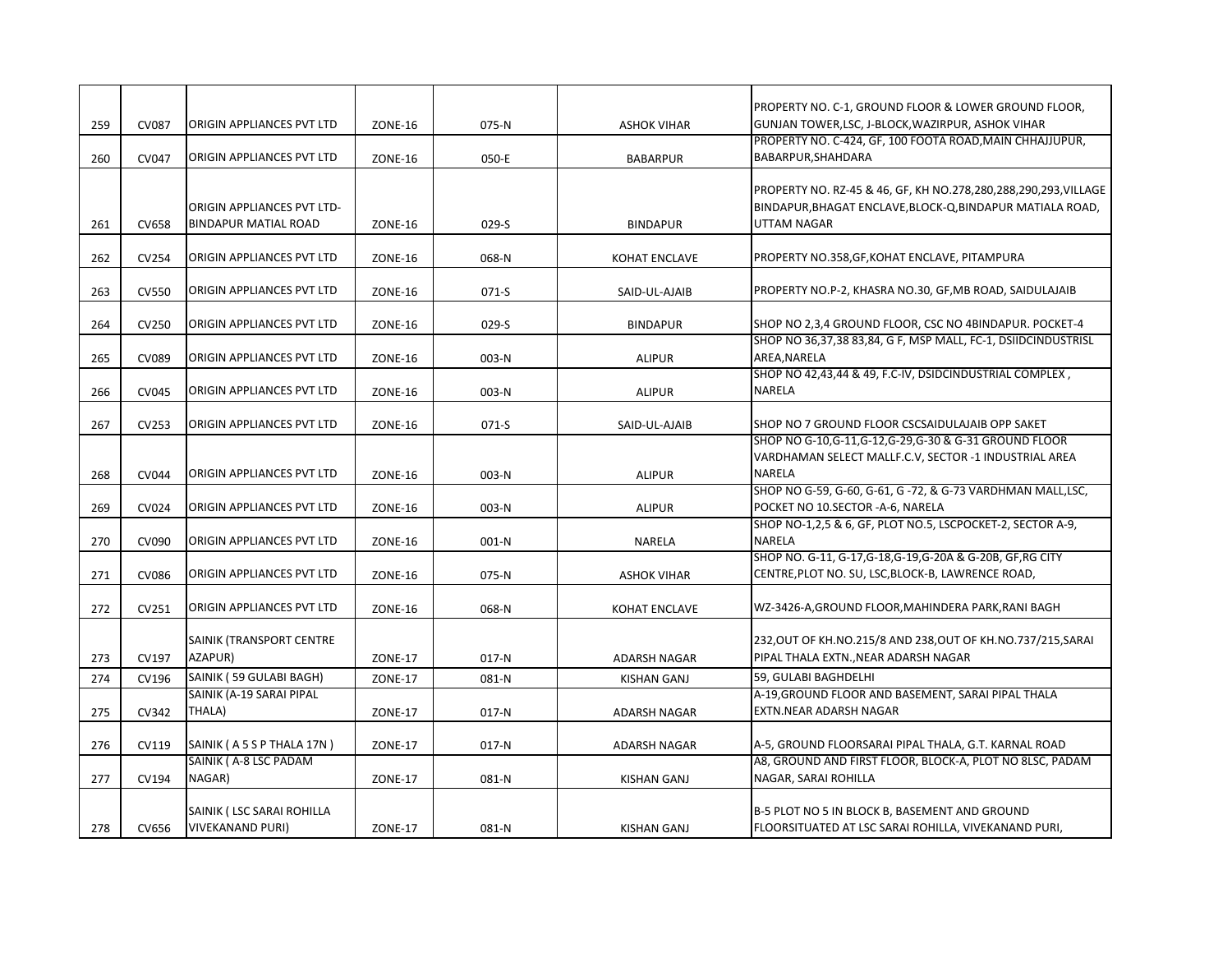|     |              | SAINIK ( ROHINI- C-7 SURAJ          |                |         |                     |                                                                                     |
|-----|--------------|-------------------------------------|----------------|---------|---------------------|-------------------------------------------------------------------------------------|
| 279 | CV068        | PARK)                               | <b>ZONE-17</b> | 057-N   | <b>ROHINI-F</b>     | C-7, GROUND FLOORSURAJ PARK SAMAYPUR BADLI                                          |
|     |              | SAINIK ( NEW KONDLI MAYUR           |                |         |                     | D-1/309-310, GROUND FLOOR AND FIRST FLOOR, NEW KONDLI                               |
| 280 | <b>CV188</b> | <b>VIHAR PHASE III)</b>             | ZONE-17        | 007-E   | <b>KONDLI</b>       | MAIN ROADMAYUR VIHAR, PHASE-III                                                     |
|     |              | SAINIK ( ADARSH NAGAR -             |                |         |                     |                                                                                     |
| 281 | CV115        | KAUSHAL CINEMA)                     | ZONE-17        | $017-N$ | ADARSH NAGAR        | G BLOCK - 1500 SQ FTJAHANGIR PURI                                                   |
|     |              |                                     |                |         |                     |                                                                                     |
|     |              | SAINIK (VARDHMAN MAYUR              |                |         |                     | G-10, G-11, G-12 AND G-26, G-28 GROUND FLOOR, VARDHMAN                              |
| 282 | CV481        | <b>MKT CSC-I KONDLI)</b>            | <b>ZONE-17</b> | 007-E   | <b>KONDLI</b>       | MAYUR MARKET, CSC-I, MAYUR VIHAR PHASE- IIIKONDLI, GHAROLI                          |
|     |              | SAINIK (429/135 SARAI PIPAL         |                |         |                     | KHASRA NO 429/135, GROUND FLOOR, SARAI PIPAL THALA EXTN., G                         |
| 283 | CV274        | THALA EXTN.)                        | <b>ZONE-17</b> | $017-N$ | ADARSH NAGAR        | T KARNAL ROAD ADARSH                                                                |
|     |              | SAINIK (PLOT NO 8, K-1 RAJA         |                |         |                     | PLOT NO 8, BLOCK K-1, UPPER GROUND FLOORRAJA PURI, UTTAM                            |
| 284 | CV341        | PURI)                               | <b>ZONE-17</b> | 051-S   | <b>MADHU VIHAR</b>  | <b>NAGAR</b>                                                                        |
|     |              | SAINIK (RAJENDER JAINA              |                |         |                     | RAJENDER JAINA TOWER - III, GROUND FLOOR, PLOT NO. 10, NEW                          |
| 285 | CV397        | <b>TOWER AZADPUR)</b>               | <b>ZONE-17</b> | $017-N$ | <b>ADARSH NAGAR</b> | SABJI MANDI, AZADPUR                                                                |
|     |              |                                     |                |         |                     |                                                                                     |
| 286 | CV111        | SAINIK ( BADLI NDU. ESATATE)        | <b>ZONE-17</b> | 057-N   | ROHINI-F            | RISE G-2, AT ROHINI SECTOR-18, METRO STATION                                        |
|     |              | SAINIK (KISHAN GANJ OLD             |                |         |                     | SHOP NO 41,42,43 AND 44 KISHAN GANJ MARKETOLD ROHTAK                                |
| 287 | CV109        | ROHTAK ROAD)                        | <b>ZONE-17</b> | 081-N   | <b>KISHAN GANJ</b>  | <b>ROAD</b>                                                                         |
|     |              |                                     |                |         |                     |                                                                                     |
| 288 | <b>CV585</b> | SAINIK (DD MKT ROHINI SEC 15)       | ZONE-17        | 057-N   | ROHINI-F            | SHOP NO 8, G - BLOCKDDA MARKET, SECTOR 15, ROHINI                                   |
|     |              |                                     |                |         |                     | SHOP NO A1/1 AND A1/2 GROUND AND FIRST FLOORLSC MARKET                              |
| 289 | CV069        | SAINIK (LSC JAHANGIR PURI)          | <b>ZONE-17</b> | 016-N   | SARAI PIPAL THALA   | <b>MAIN ROAD JAHANGIR PURI</b>                                                      |
|     |              |                                     |                |         |                     |                                                                                     |
|     |              | SAINIK (KONDLI GHAROLI              |                |         |                     | SHOP NO G-1,G-2,G-3,G-4,G-5,G-6,AND G-8 GROUND FLOOR PLOT                           |
| 290 |              | MAYUR VIHAR PHASE III)              |                |         | <b>KONDLI</b>       | NO 4LSC, BLOCK G KONLI GHAROLI MAYUR VIHAR PHASE III                                |
|     | CV110        |                                     | <b>ZONE-17</b> | 007-E   |                     |                                                                                     |
|     |              |                                     |                |         |                     |                                                                                     |
|     |              | SAINIK (1 & 2, SANJAY               |                |         |                     | SHOP NO. 1 & 2 GROUND FLOOR, 656, C.S.C., NEAR SHOPPING                             |
| 291 | CV070        | ENCLAVE, JAHANGIRPURI)              | <b>ZONE-17</b> | 016-N   | SARAI PIPAL THALA   | COMPLEX SANJAY ENCLAVELIG HOUSES JAHANGIRPURI                                       |
|     |              |                                     |                |         |                     |                                                                                     |
|     |              | SAINIK ( ROHINI AGGARWAL            |                |         |                     | UNIT NO G-2, G-4, G-5, G-6-G-7 AND G-21, GROUND FLOOR PLOT NO -                     |
| 292 | CV112        | <b>SHOPPING SQUARE)</b>             | <b>ZONE-17</b> | 057-N   | <b>ROHINI-F</b>     | CSC/OCF-1AGGARWAL SHOPPING SQUARE, SECTOR-19 ROHINI                                 |
|     |              | <b>AVANTIKA CONTRACTORS (I)</b>     |                |         |                     |                                                                                     |
| 293 | CV533        | LTD-SUBZIMANDI                      | <b>ZONE-18</b> | 083-N   | <b>CIVIL LINES</b>  | 68,69,70,71, ASHOKA MARKET, SUBZIMANDI DELHI                                        |
|     |              |                                     |                |         |                     | B-2A GF, KHASRA NO-1098/446-299, VILLAGE JHILMIL                                    |
|     |              | SRI AVANTIKA CONTRACTORS            |                |         |                     | TAHIRPUR,ABADI OF DILSHAD GARDENINDUSTRIAL AREA, ILLAQA,                            |
| 294 | CV626        | (I) LTD-B-2A GF(SHAHDARA)           | ZONE-18        | 029-E   | <b>VIVEK VIHAR</b>  | <b>SHAHDARA</b>                                                                     |
|     |              |                                     |                |         |                     |                                                                                     |
|     |              | SRI AVANTIKA CONTRACTORS            |                |         |                     | DDA BUILT-UP FREEHOLD SHOP NO-26 & 27 ON FIRST FLOOR, CSC                           |
| 295 | CV561        | (I) LTD-BASANT ENCLAVE              | ZONE-18        | 064-S   | <b>VASANT VIHAR</b> | BASANT ENCLAVE, NEW DELHI                                                           |
|     |              | SRI AVANTIKA CONTRACTORS            |                |         |                     |                                                                                     |
| 296 | CV305        | (I) LTD                             | ZONE-18        | 030-N   | <b>BAWANA</b>       | G-16,17,18,19,20,21A,21BKrishna Complex                                             |
|     |              | SRI AVANTIKA CONTRACTORS            |                |         |                     | G-19, G-20, G-27, G-28, VARDHMAN MALL CLUSTER JSECTOR-                              |
| 297 | CV304        | (I) LTD                             | ZONE-18        | 030-N   | <b>BAWANA</b>       | 5, BAWANA INDUSTRIAL AREA, BAWANA                                                   |
| 298 | CV269        | SRI AVANTIKA CONTRACTORS<br>(I) LTD | <b>ZONE-18</b> | 059-N   |                     | G-4, GROUND FLOOR, ADITYA COMPLEX, PLOT NO-4, COMMUNITY<br>CENTRE, SECTOR-8, ROHINI |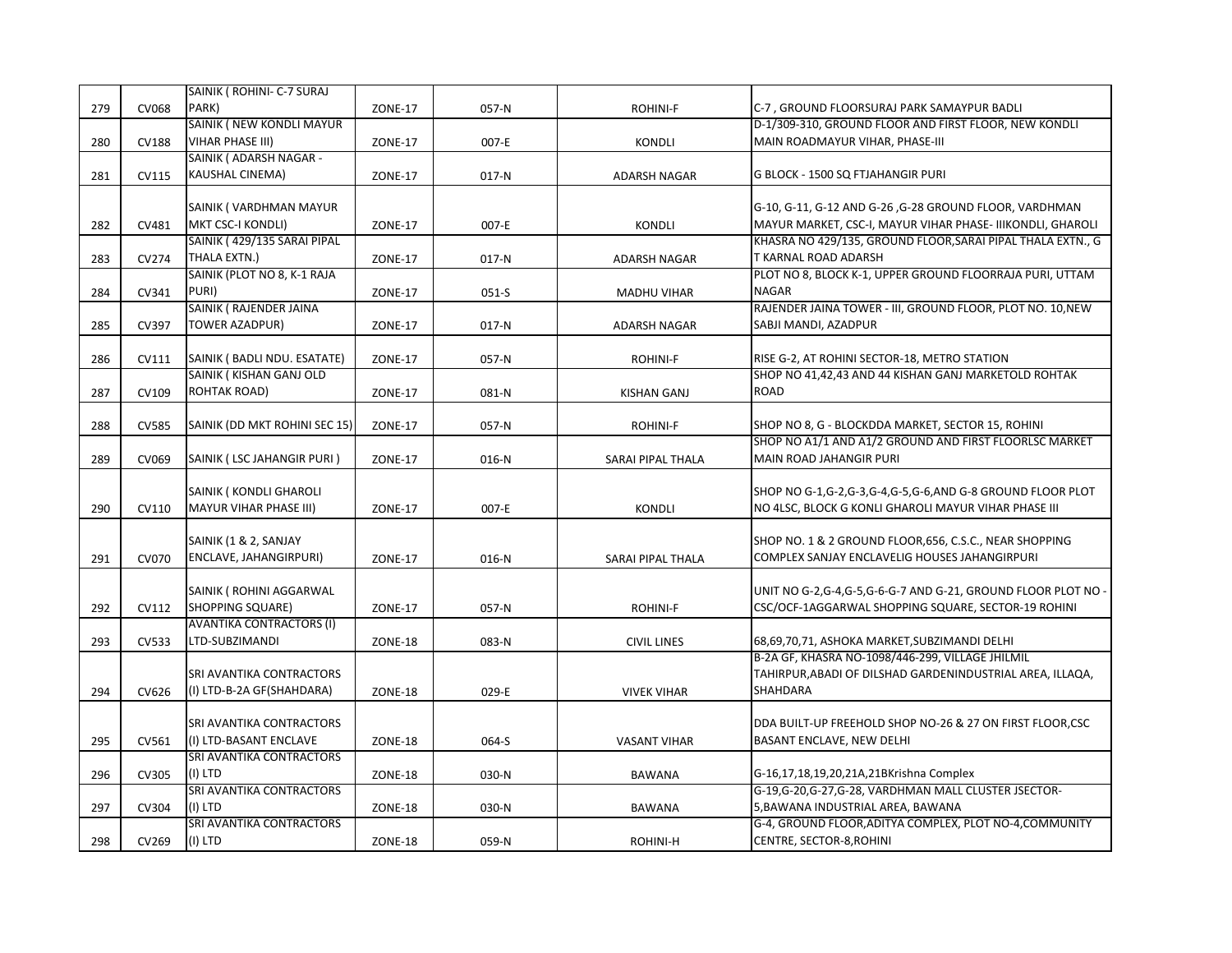|     |              | SRI AVANTIKA CONTRACTORS                                                |                |       |                      | H.NO-9, SATYA NIKETAN MOTI BAGH-2, CHANAKYA PURI, SOUTH                                                         |
|-----|--------------|-------------------------------------------------------------------------|----------------|-------|----------------------|-----------------------------------------------------------------------------------------------------------------|
| 299 | CV521        | (I) LTD                                                                 | <b>ZONE-18</b> | 064-S | <b>VASANT VIHAR</b>  | WEST, NEW DELHI                                                                                                 |
| 300 | CV324        | SRI AVANTIKA CONTRACTORS<br>(I) LTD                                     | ZONE-18        | 059-N | ROHINI-H             | NO-11, BLOCK-C, POCKET NO-9SECTOR-7, ROHINI                                                                     |
| 301 | CV630        | <b>SRI AVANTIKA CONTRACTORS</b><br>(I) LTD-DAMODAR PARK                 | <b>ZONE-18</b> | 029-E | <b>VIVEK VIHAR</b>   | PLOT NO-11, KH NO-392-393/267-13/13, VILLAGE JHILMIL<br>TAHIRPUR, ABADI OF DAMODAR PARK, ILLAQA SHAHDARA, DELHI |
| 302 | CV649        | SRI AVANTIKA CONTRACTORS<br>(I) LTD-PLOT NO-299 SATYA<br><b>NIKETAN</b> | ZONE-18        | 064-S | <b>VASANT VIHAR</b>  | PLOT NO-299, GROUND & FIRST FLOOR, SATYA NIKETAN, DELHI                                                         |
| 303 | CV627        | SRI AVANTIKA CONTRACTORS<br>(I) LTD-MAIN G.T ROAD                       | <b>ZONE-18</b> | 029-E | <b>VIVEK VIHAR</b>   | PROPERTY NO-27, GROUND FLOOR, PLOT NO-3, KHASRA NO-<br>410, ABADI OF DILSHAD GARDEN, MAIN G.T. ROAD, SHAHDARA   |
| 304 | CV542        | SRI AVANTIKA CONTRACTORS<br>(I) LTD-ROHINI-7                            | ZONE-18        | 059-N | ROHINI-H             | PROPERTY NO-8, POCKET-E-1, SECTOR-7, ROHINI DELHI                                                               |
| 305 | CV515        | SRI AVANTIKA CONTRACTORS<br>(I) LTD                                     | ZONE-18        | 030-N | <b>BAWANA</b>        | SHOP NO GF-23,24,28,29,30,31,SHREE OM PLAZA,COMMERCIAL<br>COMPLEX CLUSTER PKT- E SEC-1 BAWANA                   |
| 306 | CV546        | SRI AVANTIKA CONTRACTORS<br>(I) LTD-SETOR-8 ROHINI                      | <b>ZONE-18</b> | 059-N | <b>ROHINI-H</b>      | SHOP NO-157, BLOCK, POCKET-11, SECTOR-8, ROHINI,                                                                |
| 307 | CV632        | SRI AVANTIKA CONTRACTORS<br>(I) LTD-20 & 21 KHANNA<br><b>MARKET</b>     | <b>ZONE-18</b> | 083-N | <b>CIVIL LINES</b>   | SHOP NO-20 GF,1ST & 2ND FLOOR, AND SHOP-21 GF, KHANNA<br>MARKET, NEAR TIS HAZARI COURT, DELHI                   |
| 308 | CV633        | SRI AVANTIKA CONTRACTORS<br>(I) LTD-B-BLOCK LSC MARKET<br>DG            | ZONE-18        | 029-E | <b>VIVEK VIHAR</b>   | SHOP NO-43, 25,26 BLOCK B,LSC MARKET, DILSHAD GARDEN, DELHI                                                     |
| 309 | CV530        | SRI AVANTIKA CONTRACTORS<br>(I) LTD-GOKHLE MARKET                       | ZONE-18        | 083-N | <b>CIVIL LINES</b>   | SHOP NO-56, 57,58, GROUND FLOOR, GOKHLE MARKET, NEAR TIS<br>HAZARI COURTS, DELHI                                |
| 310 | CV401        | SRI AVANTIKA CONTRACTORS<br>(I) LTD                                     | ZONE-18        | 064-S | <b>VASANT VIHAR</b>  | SHOP NO. 16A, COMMUNITY CENTERBASANT LOK, VASANT VIHAR<br>,MUNIRAKA MARG                                        |
| 311 | CV306        | SRI AVANTIKA CONTRACTORS<br>(I) LTD                                     | <b>ZONE-18</b> | 030-N | <b>BAWANA</b>        | SHOP NO.-10 & 11,19,20,21,22,23BLOCK NO 8, SECTOR 3                                                             |
| 312 | <b>CV554</b> | SRI AVANTIKA CONTRACTORS<br>(I) LTD TIS HAZARI METRO                    | <b>ZONE-18</b> | 083-N | <b>CIVIL LINES</b>   | TIS HAZARI METRO STATIONLINE - 1                                                                                |
| 313 | CV532        | SRI AVANTIKA CONTRACTORS<br>(I) LTD                                     | ZONE-18        | 059-N | ROHINI-H             | VIKAS SURYA PLAZA, BUILT ON PLOT NO-2 & 3, L.S.C-11, SECTOR-7<br>ROHINI, DELHI                                  |
| 314 | CV271        | UNIVERSAL DISTRIBUTORS<br><b>KASHMIRI GATE</b>                          | <b>ZONE-19</b> | 084-N | <b>CHANDNI CHOWK</b> | 1418-21/1424-27, KASHMIRI GATE                                                                                  |
| 315 | CV503        | UNIVESAL DISTRIBUTORS<br>DARYAGANJ                                      | <b>ZONE-19</b> | 055-S | DARYAGANJ            | 26 NETAJI SUBHASH MARGDARYAGANJ                                                                                 |
| 316 | CV199        | UNIVERSAL DISTRIBUTORS<br><b>MORI GATE</b>                              | <b>ZONE-19</b> | 084-N | <b>CHANDNI CHOWK</b> | 3906-08, HAMILTON ROADMORI GATE                                                                                 |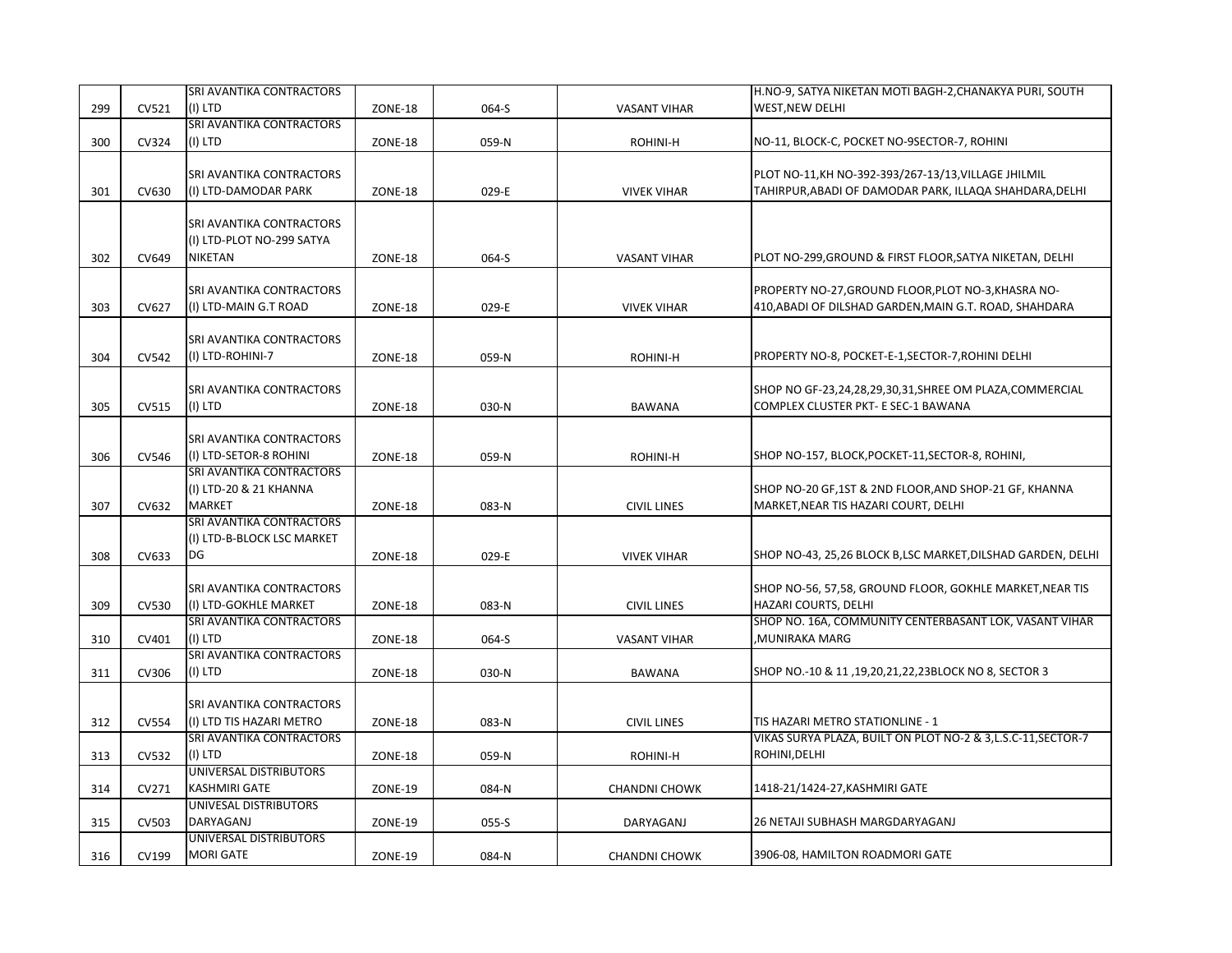|     |              | UNIVERSAL DISTRIBUTORS                          |                |           |                      |                                                            |
|-----|--------------|-------------------------------------------------|----------------|-----------|----------------------|------------------------------------------------------------|
| 317 | CV617        | <b>NAYA BAZAR</b>                               | <b>ZONE-19</b> | 084-N     | <b>CHANDNI CHOWK</b> | 3981-83, GROUND FLOORNAYA BAZAR                            |
|     |              |                                                 |                |           |                      |                                                            |
|     |              | UNIVERSAL DISTRIBUTORS                          |                |           |                      |                                                            |
| 318 | CV262        | MALL ROAD KINGSWAY CAMP                         | <b>ZONE-19</b> | 014-N     | G.T.B. NAGAR         | 77 79 MALL ROADKINGSWAY CAMP                               |
|     |              | UNIVERSAL DISTRIBUTORS                          |                |           |                      |                                                            |
| 319 | CV265        | <b>BURARI ROAD</b><br>UNIVERSAL DISTRIBUTORS    | <b>ZONE-19</b> | 019-N     | SARUP NAGAR          | D-428, KHASRA NO.32/3, VILLAGE LIBASPUR, SARUP NAGAR       |
| 320 | CV264        | <b>GAGAN THEATRE</b>                            | <b>ZONE-19</b> | 032-E     | <b>NAND NAGRI</b>    | GAGAN THEATRE, COMMUNITY CENTRE, NAND NAGRI                |
|     |              | UNIVERSAL DISTRIBUTORS                          |                |           |                      | KHASRA NO. 11/15, PLOT NO. 6B, GROUND AND FIRST FLOORAMBEY |
| 321 | CV493        | <b>LIBAS PUR</b>                                | <b>ZONE-19</b> | 019-N     | <b>SARUP NAGAR</b>   | <b>GARDEN, LIBASPUR</b>                                    |
|     |              |                                                 |                |           |                      |                                                            |
|     |              | UNIVESAL DISTRIBUTORS                           |                |           |                      | PLOT NO.1655-A, KHASRA NO.15/7/2, KHATAUNI NO.87, PHIRNI   |
| 322 | <b>CV568</b> | <b>GOPAL NAGAR-1</b>                            | <b>ZONE-19</b> | 041-S     | <b>GOPAL NAGAR</b>   | ROAD, DHANSA, JHARODA BUS STAND, GOPAL NAGAR               |
|     |              | UNIVERSAL DISTRIBUTORS                          |                |           |                      | PLOT NO.837/1GROUND FLOOR & BASEMENT, KHATONI              |
| 323 | <b>CV558</b> | <b>BHOGAL</b>                                   | <b>ZONE-19</b> | 055-S     | DARYAGANJ            | NO.553JANGPURA ROAD, BHOGAL                                |
|     |              |                                                 |                |           |                      | SHOP NO 3A TO 4D, GROUND FLOOR, MILAP NIKETANBAHADUR       |
| 324 | CV327        | UNIVERSAL DISTRIBUTORS ITO                      | <b>ZONE-19</b> | 055-S     | DARYAGANJ            | SHAH ZAFAR MARG                                            |
|     |              | UNIVERSAL DISTRIBUTORS                          |                |           |                      |                                                            |
| 325 | CV277        | <b>KOHINOOR MALL</b>                            | <b>ZONE-19</b> | 087-S     | CHITARANJAN PARK     | SHOP NO-1,2 JMD KOHINOOR MALL, GREATER KAILASH PART-2      |
|     |              | UNIVERSAL DISTRIBUTORS                          |                |           |                      | SHOP NO. 2255,2265,2267,2268,KAURIA PULDR.H.C. SEN ROAD,   |
| 326 | CV318        | <b>KAURIA PUL</b><br>UNIVERSAL DISTRIBUTORS CSC | <b>ZONE-19</b> | 084-N     | <b>CHANDNI CHOWK</b> | <b>CHANDNI CHOWK</b>                                       |
| 327 | CV639        | <b>KALKA JI</b>                                 |                |           |                      | SHOP NO. 6 CSC, KALKA JI                                   |
|     |              | UNIVERSAL DISTRIBUTORS                          | <b>ZONE-19</b> | 087-S     | CHITARANJAN PARK     |                                                            |
| 328 | <b>CV198</b> | <b>SAVITRI CINEMA</b>                           | <b>ZONE-19</b> | 087-S     | CHITARANJAN PARK     | SHOP NO. 6,17,18,19SAVITRI CINEMA COMPLEX                  |
|     |              | UNIVERSAL DISTRIBUTORS                          |                |           |                      | SHOP NO.1539-A AND 1539-B GROUND FLOOR                     |
| 329 | CV263        | <b>BHAGIRATH PLACE</b>                          | <b>ZONE-19</b> | 084-N     | <b>CHANDNI CHOWK</b> | ANDBASEMENT, BHAGIRATH PLACE                               |
|     |              | UNIVERSAL DISTRIBUTORS                          |                |           |                      | SHOP NO.18, GROUND FLOOR AND BASEMENT, MALL ROAD           |
| 330 | CV417        | <b>KINGSWAY CAMP-2</b>                          | <b>ZONE-19</b> | 014-N     | G.T.B. NAGAR         | KINGSWAY CAMP, G.T.B NAGAR                                 |
|     |              |                                                 |                |           |                      |                                                            |
|     |              | UNIVERSAL DISTRIBUTORS                          |                |           |                      |                                                            |
| 331 | CV432        | <b>CHANDNI CHOWK FOUNTAIN</b>                   | <b>ZONE-19</b> | 084-N     | <b>CHANDNI CHOWK</b> | SHOP NO.243-244, MAIN CHANDNI CHOWK                        |
|     |              | UNIVERSAL DISTRIBUTORS                          |                |           |                      |                                                            |
| 332 | CV261        | <b>JANGPURA</b>                                 | <b>ZONE-19</b> | $055 - S$ | DARYAGANJ            | SHOP NO.25 GROUND FLOORJANGPURA-A                          |
|     |              | UNIVERSAL DISTRIBUTORS                          |                |           |                      |                                                            |
| 333 | CV411        | <b>SUNDER NAGAR</b>                             | <b>ZONE-19</b> | 055-S     | DARYAGANJ            | SHOP NO.28, SUNDER NAGAR MARKET                            |
|     |              | UNIVERSAL DISTRIBUTORS                          |                |           |                      | SHOP NO.3,4,6,7- GROUND FLOOR AND SHOP NO-4 IN BASMENTD-2, |
| 334 | CV177        | <b>ALAKNANDA</b>                                | <b>ZONE-19</b> | 087-S     | CHITARANJAN PARK     | ABHISHEK TOWER, ALAKNANDA SHOPPING COMPLEX                 |
|     |              | UNIVERSAL DISTRIBUTORS                          |                |           |                      | SHOP NO.5,6,7.8 SHOPPING COMPLEX, PUNIWAS BAZAR, NEAR      |
| 335 | CV431        | <b>NAND NAGRI</b>                               | <b>ZONE-19</b> | 032-E     | <b>NAND NAGRI</b>    | <b>GAGAN CINEMANAND NAGRI</b>                              |
|     |              | TRIDENT CHEMPHAR LIMITED-                       |                |           |                      | 24, GF, LU BLOCK, DDA MARKETPITAMPURA, LANDMARK, NEAR      |
| 336 | CV535        | LU BLOCK                                        | ZONE-21        | 061-N     | <b>HAIDERPUR</b>     | RAM LEELA GROUND                                           |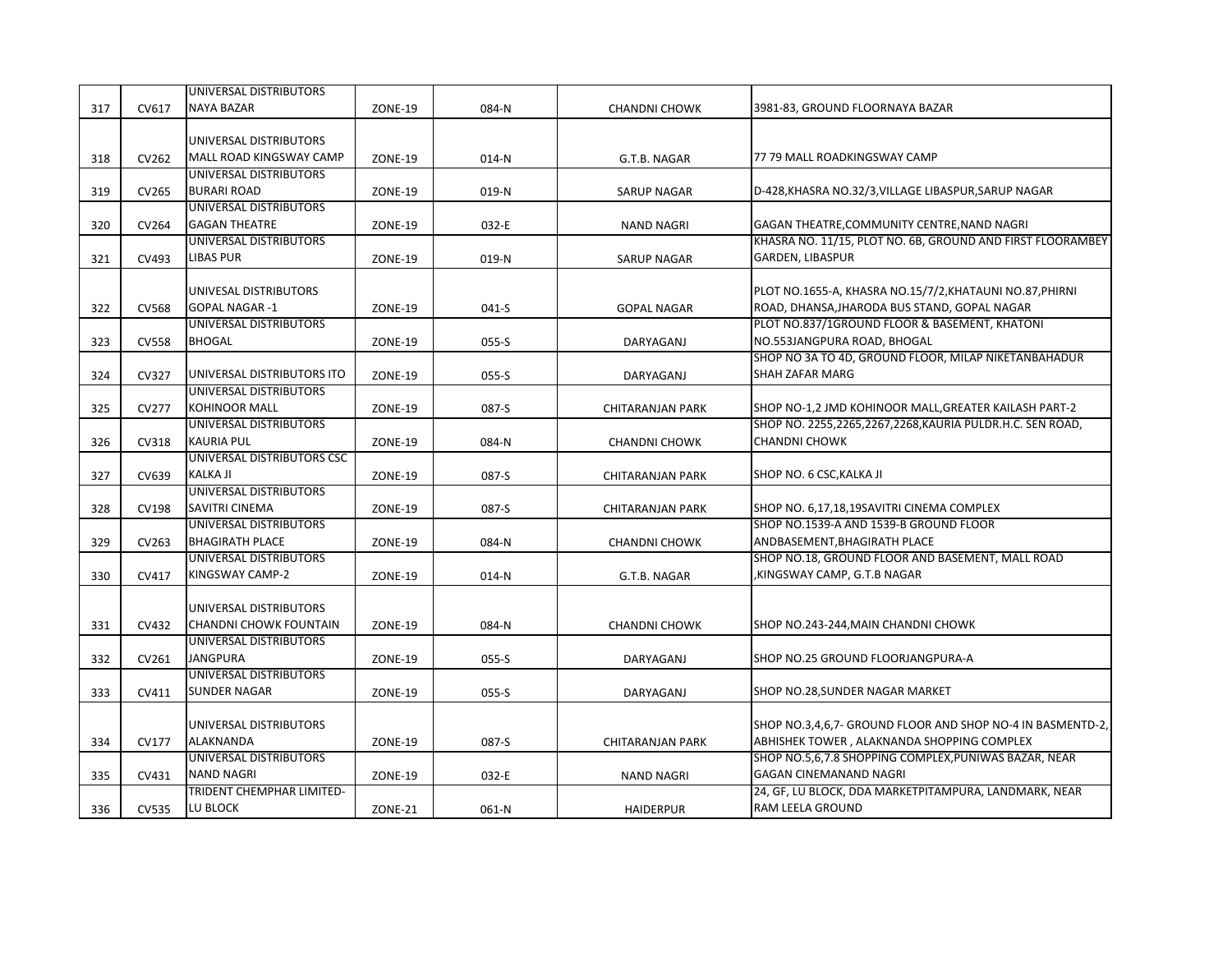|     |              |                                   |                |         |                         | 32-E, OUT OF KH NO-490/106, SITUATED IN THE AREA OF VILLAGE   |
|-----|--------------|-----------------------------------|----------------|---------|-------------------------|---------------------------------------------------------------|
|     |              | TRIDENT CHEMPHAR LTD-32E          |                |         |                         | GHARONDA NEEM KA BANGER, IN THE ABADI LAL DORA,               |
| 337 | CV614        | PATPARGANJ                        | ZONE-21        | $012-E$ | PATPAR GANJ             | PATPARGANJ, DELHI                                             |
|     |              | TRIDENT CHAMPHAR LTD-THAN         |                |         |                         | 336-337, PLOT NO-63-64, THAN SINGH NAGAR, VILLAGE SADHORA     |
| 338 | CV640        | <b>SINGH NAGAR</b>                | ZONE-21        | 095-N   | <b>EAST PATEL NAGAR</b> | KHURD, DELHI                                                  |
|     |              |                                   |                |         |                         |                                                               |
|     | CV276        | <b>TRIDENT CHEMPHAR LIMITED</b>   |                |         |                         | DPT-015, DLF PRIME TOWEROKHLA PHASE-1                         |
| 339 |              |                                   | <b>ZONE-21</b> | 093-S   | TUGHLAKABAD             |                                                               |
|     |              |                                   |                |         |                         |                                                               |
|     |              | TRIDENT CHEMPHAR LIMITED (        |                |         |                         |                                                               |
| 340 | CV571        | PANDAV NAGAR)                     | <b>ZONE-21</b> | 012-E   | PATPAR GANJ             | E-8, PANDAV NAGARDELHI                                        |
|     |              | TRIDENT CHEMPHAR LTD-             |                |         |                         | F89/8, GROUND FLOOR, MAA ANADMAYEE MARG, OKHLA PHASE-1        |
| 341 | CV576        | <b>OKHLA</b>                      | ZONE-21        | 093-S   | TUGHLAKABAD             | ,NEW DELHI                                                    |
|     |              |                                   |                |         |                         | G-22, G-23, G-26, G-27A, G27, DLF GALLERIA MALLPLOT NO-01B,   |
| 342 | CV211        | <b>TRIDENT CHEMPHAR LIMITED</b>   | <b>ZONE-21</b> | 012-E   | PATPAR GANJ             | MAYUR VIHAR, PHASE-1 DELHI                                    |
|     |              |                                   |                |         |                         |                                                               |
| 343 | CV181        | TRIDENT CHEMPHAR LIMITED          | <b>ZONE-21</b> | 012-E   | PATPAR GANJ             | G18,G19,G20,G21,G23,G24 STAR CITY MALLMAYUR VIHAR PHASE-1     |
|     |              |                                   |                |         |                         |                                                               |
| 344 | CV426        | <b>TRIDENT CHEMPHAR LIMITED</b>   | ZONE-21        | 095-N   |                         | GF 1A, 1/1-EEAST PATEL NAGAR                                  |
|     |              |                                   |                |         | <b>EAST PATEL NAGAR</b> |                                                               |
|     |              | TRIDENT CHEMPHAR LTD-             |                |         |                         |                                                               |
| 345 | CV591        | AMBEDKAR NAGAR                    | <b>ZONE-21</b> | 061-N   | <b>HAIDERPUR</b>        | PART OF KH NO-15, AMBEDKAR NAGAR, HAIDER PUR DELHI            |
|     |              |                                   |                |         |                         |                                                               |
| 346 | CV323        | <b>TRIDENT CHEMPHAR LIMITED</b>   | ZONE-21        | 095-N   | <b>EAST PATEL NAGAR</b> | SHOP NO 41,42,46 RAJENDRA BHAVANRAJENDRA PLACE NEW DELHI      |
|     |              | <b>TRIDENT CHEMPHAR LTD-C-280</b> |                |         |                         | SHOP NO-1 & 2, C-280 WEST VINOD NAGAR, NARWANA ROAD,          |
| 347 | CV534        | <b>VINOD NAGAR</b>                | ZONE-21        | 010-E   | <b>VINOD NAGAR</b>      | PATPARGANJ, IP EXTN. DELHI                                    |
|     |              | TRIDENT CHEMPHAR LIMITED-         |                |         |                         | SHOP NO-101, G/F, MAIN ROAD, PRATAP NAGAR, MAYUR              |
| 348 | CV623        | <b>PRATAP NAGAR</b>               | <b>ZONE-21</b> | 012-E   | PATPAR GANJ             | VIHAR, PHASE-1, DELHI                                         |
|     |              |                                   |                |         |                         |                                                               |
| 349 | <b>CV520</b> | TRIDENT CHEMPHAR LIMITED          | ZONE-21        | 095-N   | <b>EAST PATEL NAGAR</b> | SHOP NO-23/24, PLOT NO-24, BLOCK-23EAST PATEL NAGAR           |
|     |              |                                   |                |         |                         |                                                               |
|     |              | TRIDENT CHEMPHAR LTD-DDA          |                |         |                         | SHOP NO-28, G/F, DDA BUILDING AT RAJINDRA PLACE, BLOCK NO-4 & |
| 350 | CV597        | <b>BUILDING RAJINDRA PLACE</b>    | <b>ZONE-21</b> |         |                         | 5, NEW DELHI                                                  |
|     |              |                                   |                | 095-N   | <b>EAST PATEL NAGAR</b> |                                                               |
|     |              |                                   |                |         |                         |                                                               |
|     |              | TRIDENT CHEMPHAR LIMITED-         |                |         |                         | SHOP NO-34, BLOCK NO-20, OLD MARKET, WEST PATEL NAGAR, NEW    |
| 351 | CV619        | SHOP-34, OLD MARKET               | <b>ZONE-21</b> | 095-N   | <b>EAST PATEL NAGAR</b> | <b>DELHI</b>                                                  |
|     |              | TRIDENT CHEMPHAR LTD-             |                |         |                         |                                                               |
|     |              | <b>SHALIMAR BAGH PREMIER</b>      |                |         |                         | SHOP NO-SBPP-GF-07, IN THE PROJECT SHALIMAR BAGH PREMIER      |
| 352 | <b>CV598</b> | <b>PLACE</b>                      | <b>ZONE-21</b> | 061-N   | <b>HAIDERPUR</b>        | PLACE, SHALIMAR DISTRICT CENTRE, SHALIMAR BAGH                |
|     |              |                                   |                |         |                         | SHOP NO. 11, 39, 46, DLF GALLERIA MALLMAYUR VIHAR PH I        |
| 353 | CV209        | TRIDENT CHEMPHAR LIMITED          | ZONE-21        | $012-E$ | PATPAR GANJ             | <b>DISTRICT CENTRE</b>                                        |
| 354 | CV313        | TRIDENT CHEMPHAR LTD              | <b>ZONE-21</b> | 061-N   | <b>HAIDERPUR</b>        | SHOPNO-26,27, BLOCK BPOCKET-U, PITAMPURA                      |
|     |              |                                   |                |         |                         | SHOPNO-33,34,19,GALLERIA DLF MALLMAYURVIHAR, PHASE-           |
|     |              | <b>TRIDENT CHEMPHAR LTD</b>       |                |         |                         | <b>1, DISTRICT CENTER</b>                                     |
| 355 | CV183        |                                   | <b>ZONE-21</b> | $012-E$ | PATPAR GANJ             |                                                               |
|     |              |                                   |                |         |                         |                                                               |
|     |              | ACE FINANCE CO(PARSAVNATH         |                |         |                         |                                                               |
|     |              | <b>MALL INDERLOK SHASTRI</b>      |                |         |                         |                                                               |
| 356 | CV478        | NAGAR)                            | ZONE-22        | 079-N   | <b>SHASTRI NAGAR</b>    | 01 - APARSAVNATH METRO MALL INDERLOK                          |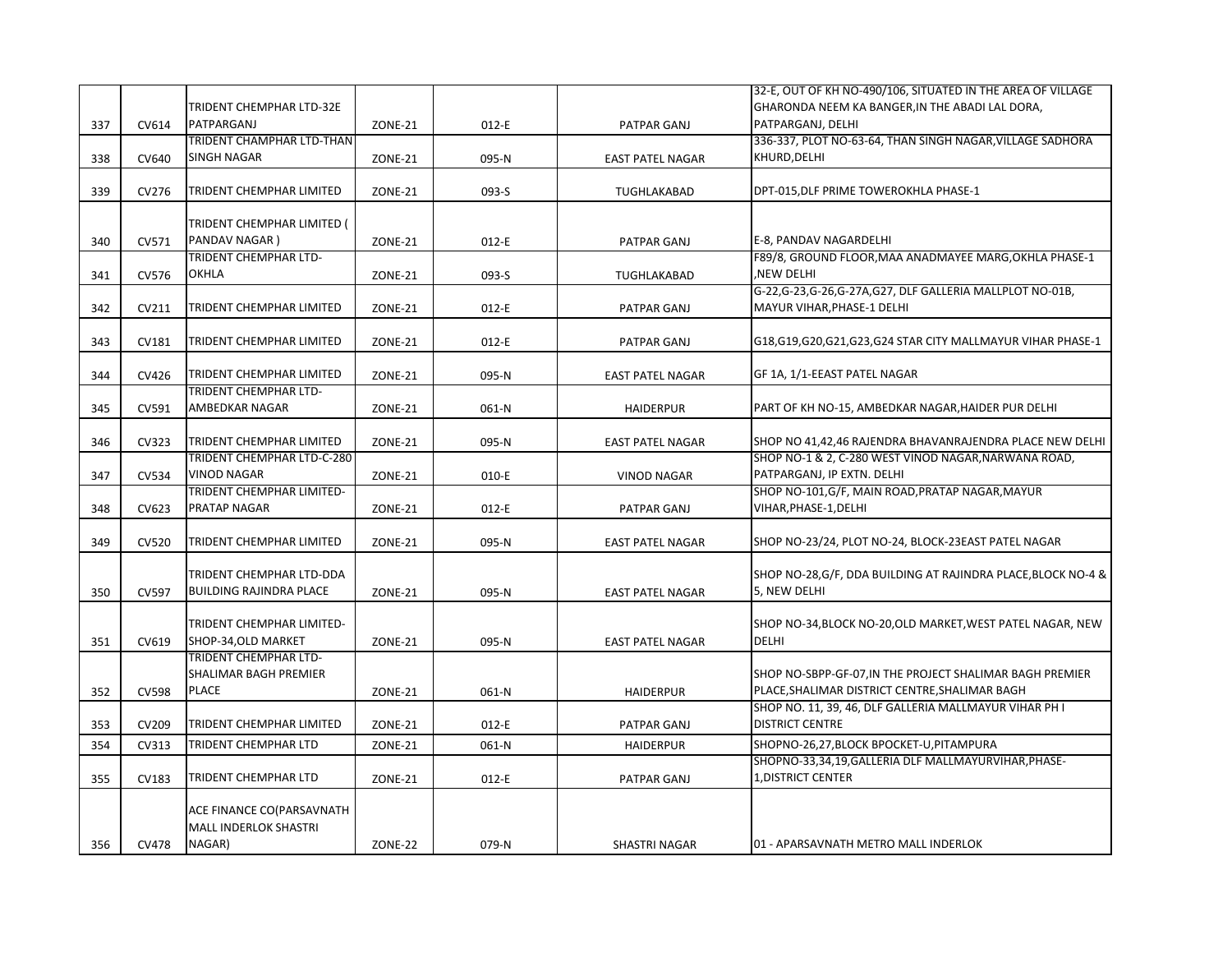|     |              |                                                     |                |           |                       | 78A NEW NO NW 78-A AREA, OUT OF KHASRA/RECT NO 4 KILLA NO<br>11/2,10/1/2,20/1,21/2 VILLAGE KHYALADELHI COLONY, VISHNU                |
|-----|--------------|-----------------------------------------------------|----------------|-----------|-----------------------|--------------------------------------------------------------------------------------------------------------------------------------|
| 357 | CV225        | M/S ACE FINANCE CO.                                 | ZONE-22        | 008-S     | <b>KHYALA</b>         | <b>GARDEN EXTENSION NW BLOCK</b>                                                                                                     |
|     |              | ACE FINANCE CO. (B-16                               |                |           |                       | B 16 OUT OF KHASRA NO 397 SITUATED AT ABADI OF MAIN                                                                                  |
| 358 | CV495        | GAZIPUR WARD IP EXT)                                | ZONE-22        | 019-E     | I.P. EXTENSION        | ROADVILLAGE GAZIPUR                                                                                                                  |
| 359 | <b>CV284</b> | M/S ACE FINANCE CO.                                 | <b>ZONE-22</b> | 079-N     | SHASTRI NAGAR         | E 83SHASTRI NAGAR                                                                                                                    |
| 360 | CV171        | M/S ACE FINANCE CO.                                 | <b>ZONE-22</b> | 079-N     | SHASTRI NAGAR         | E-2/235 ASHASTRI NAGAR                                                                                                               |
| 361 | <b>CV168</b> | M/S ACE FINANCE CO.                                 | <b>ZONE-22</b> | 019-E     | I.P. EXTENSION        | GROUND FLOOR PANKAJ CORNER PLAZA LSC PLOT NO<br>8MANDAWALI FAZALPUR IP EXTENSION                                                     |
| 362 | CV337        | M/S ACE FINANCE CO.                                 | <b>ZONE-22</b> | 056-N     | MANGOLPURI-C          | K 1069 & K 1070JJ COLONY MANGOLPURI                                                                                                  |
| 363 | CV441        | M/S ACE FINANCE CO.                                 | ZONE-22        | 052-E     | <b>JOHARIPUR</b>      | KHASRA NO 8/3/1 OLD KHASRA NO 124 PLOT NO L-1JAWAHAR<br>NAGAR INDUSTRIAL AREA MAIN LONI ROAD                                         |
| 364 | <b>CV440</b> | <b>SUKHBIR SINGH AND ARUN</b><br><b>PIHAL</b>       | <b>ZONE-22</b> | 056-N     | MANGOLPURI-C          | L-1500,L-1244MANGOLPURI NEW DELHI                                                                                                    |
| 365 | CV407        | M/S ACE FINANCE CO.                                 | ZONE-22        | 008-S     | <b>KHYALA</b>         | N-1A, OUT OF KHASRA NO. 20/1/2, SUITATED IN THE AREA OF<br>VILLAGE KHYALA, DELHI COLONY KNOWN AS VISHNU GARDEN                       |
| 366 | CV506        | ACE FINANCE CO. (IP EXT-329<br>PATPARGANJ IND AREA) | ZONE-22        | 019-E     | I.P. EXTENSION        | PLOT NO 329 BLOCK NO-4FUNCTIONAL INDUSTRIAL ESTATE<br>PATPARGANJ                                                                     |
| 367 | CV668        | ACE FINANCE CO JAGDAMBA<br><b>ROAD</b>              | <b>ZONE-22</b> | 082-S     | TUGHLAKABAD EXTENSION | RZ-377/21TUGHLAKABAD EXTN.JAGDAMBA ROAD                                                                                              |
| 368 | <b>CV480</b> | ACE FINANCE CO. (RAGHUBIR<br>NAGAR)                 | ZONE-22        | 008-S     | <b>KHYALA</b>         | SHOP NO. 1,2,3 & 8GROUND FLOOR SHOPPING CUM CO-OPERATIVE<br>COMPLEX672 PUNARWAS FLATS RAGHUBIR NAGAR                                 |
| 369 | <b>CV220</b> | M/S ACE FINANCE CO.                                 | ZONE-22        | 034-N     | <b>ROHINI-D</b>       | SHOP NO. 4,4A,28,33 & 33 GF, CSC OPPOSITE POCKET 16, NEAR<br>MOTHER DAIRYM M SHOPPING PLAZA SECTOR 20 ROHINI                         |
| 370 | CV169        | M/S ACE FINANCE CO.                                 | ZONE-22        | 019-E     | I.P. EXTENSION        | SHOP NO. G9,10,29 &30 RG SQUARE MALL PLOT NO 2 LSC A<br>FAZALPUR MANDAWALINEAR MAX BALAJI HOSPITAL                                   |
| 371 | CV223        | M/S ACE FINANCE CO.                                 | <b>ZONE-22</b> | 082-S     | TUGHLAKABAD EXTENSION | TA 8, TA9 & TA10TUGHLAKABAD EXTENSION NEW DELHI                                                                                      |
|     |              |                                                     |                |           |                       | TA 84/5 IN KHASRA NO 475 MAIN OKHLA ROADTUGHLAKABAD                                                                                  |
| 372 | CV170        | M/S ACE FINANCE CO.                                 | ZONE-22        | 082-S     | TUGHLAKABAD EXTENSION | <b>EXTENSION NEW DELHI</b>                                                                                                           |
| 373 | CV172        | M/S ACE FINANCE CO.                                 | <b>ZONE-22</b> | 082-S     | TUGHLAKABAD EXTENSION | TA-95/3 RAVIDASS MARGTUGHLAKABAD EXTENSION NEW DELHI                                                                                 |
| 374 | <b>CV505</b> | ACE FINANCE CO. (RK PLAZA<br>SEC 21 ROHINI)         | <b>ZONE-22</b> | 034-N     | ROHINI-D              | UNIT NO G 2, 28, 29, 37 RK PLAZA, PLOT NO 5CSC, SEC-21, ROHINI                                                                       |
| 375 | CV461        | BTC-27-037N-03                                      | <b>ZONE-27</b> | 037-N     | <b>NANGLOI</b>        | 7/3, ADARSH NURSERY, NANGLOI, KIRARI, NEAR BHALLA FACTORY                                                                            |
| 376 | CV148        | BTC-27-062E-02                                      | ZONE-27        | 062-E     | SADATPUR              | KHASRA NO. 11, GROUND FLOOR AND UPPER GROUND FLOOR,<br>RECT. NO. 40, KILLA NO. 11, SADATPUR EXTN., MAIN KARAWAL<br><b>NAGAR ROAD</b> |
| 377 | CV105        | BTC-27-013S-03                                      | <b>ZONE-27</b> | $013 - S$ | <b>TILAK NAGAR</b>    | PLOT 1 & 2, CHAUKHANDI ROAD, TILAK NAGAR                                                                                             |
| 378 | CV266        | BTC-27-037N-01                                      | ZONE-27        | 037-N     | NANGLOI               | PLOT NO. 10, KHASRA NO. 36/19, RAJENDRA PARK, NANGLOI JAT                                                                            |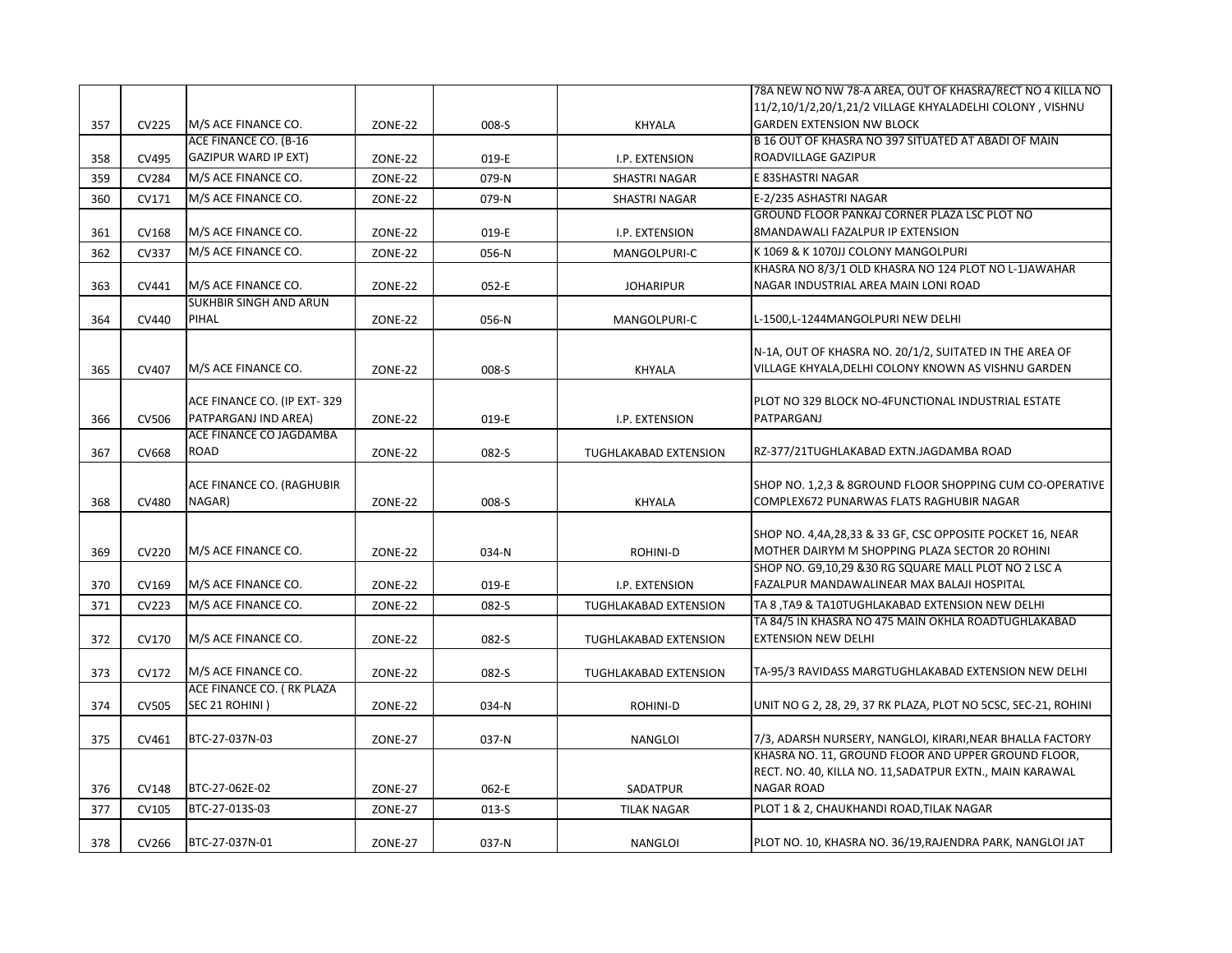|     |       |                             |                |         |                      | PROPERTY NO. B-12, GROUND FLOOR, FIRST FLOOR & SECOND           |
|-----|-------|-----------------------------|----------------|---------|----------------------|-----------------------------------------------------------------|
|     |       |                             |                |         |                      | FLOOR, PORTION OF PLOT NO. 5, KHASRA NO. 69, VILL NANGLI JALIB, |
| 379 | CV162 | BTC-27-014S-02              | ZONE-27        | 014-S   | <b>MAHAVIR NAGAR</b> | GANESH NAGAR, NAJAFGARH ROAD                                    |
|     |       |                             |                |         |                      | PROPERTY NO. WZ-44/2, GROUND FLOOR, GALI NO.                    |
| 380 | CV369 | BTC-27-014S-01              | <b>ZONE-27</b> | $014-S$ | <b>MAHAVIR NAGAR</b> | 16, KRISHNAPURI, TILAK NAGAR,                                   |
|     |       |                             |                |         |                      | SHOP NO. 249-A, KHASRA NO. 13/7/1, SANT GARH, M.B.S. NAGAR,     |
| 381 | CV519 | BTC-27-013S-05              | <b>ZONE-27</b> | $013-S$ | <b>TILAK NAGAR</b>   | <b>TILAK NAGAR</b>                                              |
|     | CV637 | BTC-27-013S-06              |                |         |                      | SHOP NO. 29/3, GROUND FLOOR, TEHAR-II, ASHOK NAGAR,             |
| 382 |       |                             | ZONE-27        | $013-S$ | <b>TILAK NAGAR</b>   |                                                                 |
| 383 | CV137 | BTC-27-013S-02              | ZONE-27        | 013-S   | <b>TILAK NAGAR</b>   | SHOP NO. 41 & 42, NEW MARKET, TILAK NAGAR                       |
|     |       |                             |                |         |                      | SHOP NO. 6 & 7, GROUND FLOOR, IVORY TOWER, AJANTA CINEMA,       |
| 384 | CV126 | BTC-27-013S-04              | <b>ZONE-27</b> | 013-S   | <b>TILAK NAGAR</b>   | AJAY ENCLAVE,                                                   |
|     |       |                             |                |         |                      | SHOP NO. 6,7,8 & 9, PLOT NO.13, SHIVAJI MARG, INDUSTRIAL AREA,  |
| 385 | CV132 | BTC-27-099N-02              | <b>ZONE-27</b> | 099-N   | KARAMPURA            | NAJAFGARH ROAD,                                                 |
|     |       |                             |                |         |                      | SHOP NO. 603/11 E, MOTI RAM , ROAD, RAM NAGARG.T. ROAD,         |
| 386 | CV321 | BTC-27-037E-01              | <b>ZONE-27</b> | 037-E   | <b>RAM NAGAR</b>     | SHAHDARA                                                        |
|     |       |                             |                |         |                      |                                                                 |
| 387 | CV651 | BTC-27-037E-04              | <b>ZONE-27</b> | 037-E   | <b>RAM NAGAR</b>     | SHOP NO. 64/1, EAST NATHU COLONY, SHAHDARA, NEW DELHI           |
| 388 | CV268 | BTC-27-099N-03              | <b>ZONE-27</b> | 099-N   | <b>KARAMPURA</b>     | SHOP NO. 6A, SHIVAJI MARG, NAJAFGARH ROAD                       |
|     |       |                             |                |         |                      | SHOP NO. 9, 69/3A, PATEL ROAD, NAJAFGARH ROAD INDUSTRIAL        |
| 389 | CV499 | BTC-27-099N-04              | ZONE-27        | 099-N   | <b>KARAMPURA</b>     | AREA, MOTI NAGAR                                                |
|     |       |                             |                |         |                      |                                                                 |
| 390 | CV660 | BTC-27-037E-03              | ZONE-27        | 037-E   | <b>RAM NAGAR</b>     | SHOP NO. A-13, GROUND FLOOR, MANSAROVER PARK, NEW DELHI         |
|     |       |                             |                |         |                      | SHOP NO. A-2, GROUND FLOOR, SHANKAR GARDEN, VIKAS PURI,         |
| 391 | CV666 | BTC-27-014S-04              | <b>ZONE-27</b> | 014-S   | <b>MAHAVIR NAGAR</b> | <b>NEW DELHI</b>                                                |
|     |       |                             |                |         |                      | SHOP NO. C-105, KHASRA NO. 912/219, MAUZA CHANDRAWALI           |
| 392 | CV352 | BTC-27-037E-02              | <b>ZONE-27</b> | 037-E   | <b>RAM NAGAR</b>     | ALIAS, SHAHDARA                                                 |
|     |       |                             |                |         |                      | SHOP NO. D-7/1, KHASRA NO. 304/1, D-BLOCK MAIN ROAD, DAYAL      |
|     |       | BTC-27-057E-02              |                |         |                      | PUR, SHAHDARA                                                   |
| 393 | CV136 |                             | ZONE-27        | 057-E   | KARAWAL NAGAR-EAST   | SHOP NO. G-1, GROUND FLOOR & BASEMENT FLOOR, RG HOUSE,          |
|     |       |                             |                |         |                      | RESTAURANT PLOT, KARAMPURA COMMERCIAL COMPLEX, OPP.             |
|     |       |                             |                |         |                      |                                                                 |
| 394 | CV175 | BTC-27-099N-01              | <b>ZONE-27</b> | 099-N   | <b>KARAMPURA</b>     | <b>MILAN CINEMA</b>                                             |
| 395 | CV140 | BTC-27-013S-01              | <b>ZONE-27</b> | 013-S   | <b>TILAK NAGAR</b>   | SHOP NO. WZ-97, GROUND FLOOR, MEENAKSHI GARDEN                  |
|     |       | <b>CHANMEET LEASING AND</b> |                |         |                      |                                                                 |
| 396 | CV039 | <b>FINANCE PVT LTD</b>      | ZONE-28        | 044-E   | <b>BHAJAN PURA</b>   | A-1/4, GROUND FLOOR, MAIN WAZIRABAD ROAD, BHAJANPURA,           |
|     |       | <b>CHANMEET LEASING AND</b> |                |         |                      |                                                                 |
| 397 | CV041 | <b>FINANCE PVT LTD</b>      | ZONE-28        | 049-E   | <b>KARDAM PURI</b>   | A-1/8, OLD NO. A-6, PLOT NO.1MAIN 100 FT. ROAD, KABIR NAGAR,    |
|     |       | <b>CHANMEET LEASING AND</b> |                |         |                      |                                                                 |
| 398 | CV040 | <b>FINANCE PVT LTD</b>      | ZONE-28        | 044-E   | <b>BHAJAN PURA</b>   | A-1236, GF, MAIN PUSTA ROAD, A-BLOCK, SOUTH GAMRI               |
|     |       | CHANMEET LEASING AND        |                |         |                      | H.NO.A-166, KH. NO. 596, BASMENT, UPPER G/F & FF, KHANPUR       |
| 399 | CV654 | FINANCE PVT LTD- DEVLI 2    | ZONE-28        | 076-S   | DEOLI                | ROAD, VILLAGE DEVLI                                             |
|     |       | CHANMEET LEASING AND        |                |         |                      |                                                                 |
|     |       | FINANCE PVT LTD-DEVLI BUS   |                |         |                      | HOUSE NO.143, UPPER GROUND FLOOR, VILLAGE DEVLI, MAIN BUS       |
| 400 | CV572 | <b>STAND</b>                | ZONE-28        | 076-S   | <b>DEOLI</b>         | STAND DEVLI,                                                    |
|     |       | <b>CHANMEET LEASING AND</b> |                |         |                      |                                                                 |
| 401 | CV079 | <b>FINANCE PVT LTD</b>      | ZONE-28        | 043-E   | <b>GAUTAM PURI</b>   | J-96, KH NO-60, GF, J- BLOCK, MAIN ROAD BRAHAMPURI              |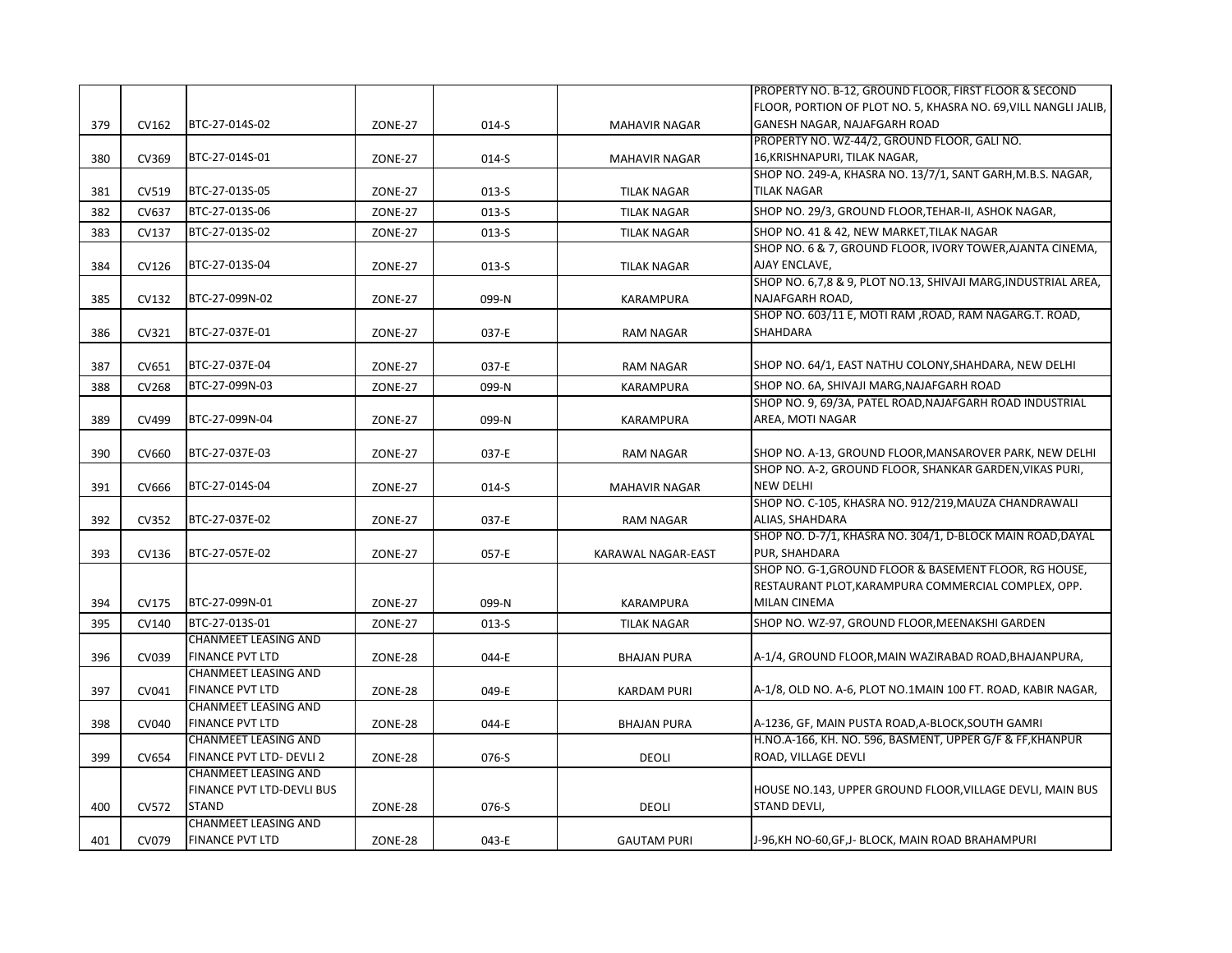|     |              | CHANMEET LEASING AND         |                |         |                      |                                                                  |
|-----|--------------|------------------------------|----------------|---------|----------------------|------------------------------------------------------------------|
| 402 | CV082        | <b>FINANCE PVT LTD</b>       | ZONE-28        | 089-N   | <b>QURAISH NAGAR</b> | PLOT NO. 1, GF, BASTI TENT WALI, MOTIA KHAN, PAHARGANJ           |
|     |              | <b>CHANMEET LEASING AND</b>  |                |         |                      | PLOT NO. 5316 & 5317, GF, OLD PLOT NO.8, WEST WARD XIV, SADAR    |
| 403 | CV076        | <b>FINANCE PVT LTD</b>       | ZONE-28        | 089-N   | <b>QURAISH NAGAR</b> | <b>BAZAR</b>                                                     |
|     |              | <b>CHANMEET LEASING AND</b>  |                |         |                      | PLOT NO. A-26, KHASRA NO.92, GF, MAIN ROAD, DUSRA PUSTA, NEW     |
| 404 | <b>CV565</b> | <b>FINANCE PVT LTD</b>       | ZONE-28        | 043-E   | <b>GAUTAM PURI</b>   | USMANPUR, SHAHDARA                                               |
|     |              | <b>CHANMEET LEASING AND</b>  |                |         |                      | PROPERTY NO. C-3/9, KH NO. 85, GFMAIN 100 FT. ROAD, KABIR        |
| 405 | CV097        | <b>FINANCE PVT LTD</b>       | ZONE-28        | 049-E   | <b>KARDAM PURI</b>   | NAGAR,                                                           |
|     |              |                              |                |         |                      |                                                                  |
|     |              | <b>CHANMEET LEASING AND</b>  |                |         |                      |                                                                  |
| 406 | CV622        | FINANCE PVT LTD- JAIL ROAD   | ZONE-28        | $011-S$ | <b>PRATAP NAGAR</b>  | PROPERTY NO. E-68, GF & FF, GURU NANAK PURA, JAIL ROAD           |
|     |              | <b>CHANMEET LEASING AND</b>  |                |         |                      | PROPERTY NO. GL-16C & GL-16D, GF & FF, G-BLOCK EXTN., MAIN JAIL  |
| 407 | CV081        | <b>FINANCE PVT LTD</b>       | <b>ZONE-28</b> | $011-S$ | <b>PRATAP NAGAR</b>  | ROAD, HARI NAGAR,                                                |
|     |              | <b>CHANMEET LEASING AND</b>  |                |         |                      | PROPERTY NO. J-25, GROUND FLOOR & FIRST FLOOR, 3 1/2             |
| 408 | <b>CV088</b> | <b>FINANCE PVT LTD</b>       | ZONE-28        | 047-E   | <b>BRAHAM PURI</b>   | PUSTA, MAIN PUSTA ROAD, KARTAR NAGAR                             |
|     |              | <b>CHANMEET LEASING AND</b>  |                |         |                      | PROPERTY NO.18A, GROUND FLOOR, POCKET-A, LIG FLAT, HARI          |
| 409 | CV026        | <b>FINANCE PVT LTD</b>       | ZONE-28        | $011-S$ | <b>PRATAP NAGAR</b>  | <b>NAGAR</b>                                                     |
|     |              | <b>CHANMEET LEASING AND</b>  |                |         |                      |                                                                  |
|     |              | FINANCE PVT LTD-MAIN ROAD    |                |         |                      | PROPERTY NO.231/C, KH NO.32, BLOCK-D, MAIN ROAD GAMRI            |
| 410 | <b>CV582</b> | <b>GAMRI EXT.</b>            | ZONE-28        | 044-E   | <b>BHAJAN PURA</b>   | EXTENSION,                                                       |
|     |              | <b>CHANMEET LEASING AND</b>  |                |         |                      |                                                                  |
| 411 | CV256        | <b>FINANCE PVT LTD</b>       | ZONE-28        | $011-S$ | <b>PRATAP NAGAR</b>  | SHOP NO-24 & 25, GF, BLOCK-B, COMMUNITY CENTRE, JANAK PURI       |
|     |              | <b>CHANMEET LEASING AND</b>  |                |         |                      | SHOP NO. 11-D, 11-F, 11-G, 12-K, &12-P, GF, PLOT NO.4, DWARKA    |
| 412 | CV074        | <b>FINANCE PVT LTD</b>       | ZONE-28        | 036-S   | DWARKA - A           | CITY CENTRE, SEC-13, DWARKA                                      |
|     |              | <b>CHANMEET LEASING AND</b>  |                |         |                      |                                                                  |
|     |              | FINANCE PVT LTD- VIJAY VIHAR |                |         |                      |                                                                  |
| 413 | CV648        |                              | ZONE-28        | 026-N   | <b>VIJAY VIHAR</b>   | SHOP NO. 6,7,8, GROUND FLOOR, BLOCK-E3, SEC-4, EXTN., ROHINI     |
|     |              | <b>CHANMEET LEASING AND</b>  |                |         |                      | SHOP NO. 9,10 &11, GF,CSC, POCKET-1SECTOR-17, DWARKA PHASE-      |
| 414 | CV335        | <b>FINANCE PVT LTD</b>       | ZONE-28        | 036-S   | DWARKA - A           | II,DWARKA                                                        |
|     |              | <b>CHANMEET LEASING AND</b>  |                |         |                      | SHOP NO. G-01, G-05, G-05A, & G-06, GF, RCUBE MALL, JANAK PURI   |
| 415 | <b>CV025</b> | <b>FINANCE PVT LTD</b>       | ZONE-28        | $011-S$ | <b>PRATAP NAGAR</b>  | EAST METRO STATION, JANAK PURI                                   |
|     |              | <b>CHANMEET LEASING AND</b>  |                |         |                      | SHOP NO. G-1, G-2, G-3 & G-5, GF, PLOT NO. 2, VARDHMAN CENTRE    |
| 416 | CV620        | <b>FINANCE PVT LTD</b>       | ZONE-28        | 036-S   | DWARKA - A           | MARKET, CSC, SEC-3, DWARKA                                       |
|     |              | <b>CHANMEET LEASING AND</b>  |                |         |                      | SHOP NO. G-10,G-11,GF & BASMENTSUNDER PLAZA, PLOT NO.12 SEC-     |
| 417 | CV075        | <b>FINANCE PVT LTD</b>       | ZONE-28        | 036-S   | DWARKA - A           | 12 DWARKA                                                        |
|     |              | <b>CHANMEET LEASING AND</b>  |                |         |                      | SHOP NO. G-8, G-9 & G-10, GF & F-8, FF, PLOT NO.5MALIK PLAZA,    |
| 418 | CV023        | <b>FINANCE PVT LTD</b>       | ZONE-28        | 036-S   | DWARKA - A           | SEC-4, DAWARKA                                                   |
|     |              | <b>CHANMEET LEASING AND</b>  |                |         |                      | SHOP NO. S-1/11, S-1/12, S-1/13 & S-2/7, GF, SEC-1, CSC AVANTIKA |
| 419 | CV244        | <b>FINANCE PVT LTD</b>       | ZONE-28        | 026-N   | <b>VIJAY VIHAR</b>   | SHOPPING COMPLEX NO.2, ROHINI                                    |
|     |              | <b>CHANMEET LEASING AND</b>  |                |         |                      | SHOP NO.884/2 & 885, GF, SINGAPORE BUILDING, QUTAB ROAD,         |
| 420 | CV351        | <b>FINANCE PVT LTD</b>       | ZONE-28        | 089-N   | <b>QURAISH NAGAR</b> | SADAR BAZAR,                                                     |
|     |              | <b>CHANMEET LEASING AND</b>  |                |         |                      |                                                                  |
| 421 | CV334        | <b>FINANCE PVT LTD</b>       | ZONE-28        | 047-E   | <b>BRAHAM PURI</b>   | U-505, MAIN PUSTA ROAD2ND PUSTA, NEW USMANPUR                    |
| 422 | CV319        | PSLLP-30-024E-01             | ZONE-30        | 024-E   | <b>GEETA COLONY</b>  | 11/51GEETA COLONY                                                |
|     |              |                              |                |         |                      |                                                                  |
| 423 | CV134        | PSLLP-30-023E-01             | ZONE-30        | 023-E   | <b>GHONDLI</b>       | 5 & 6, BHAGAT SINGH ROAD, SATNAM PARK CHANDER NAGER              |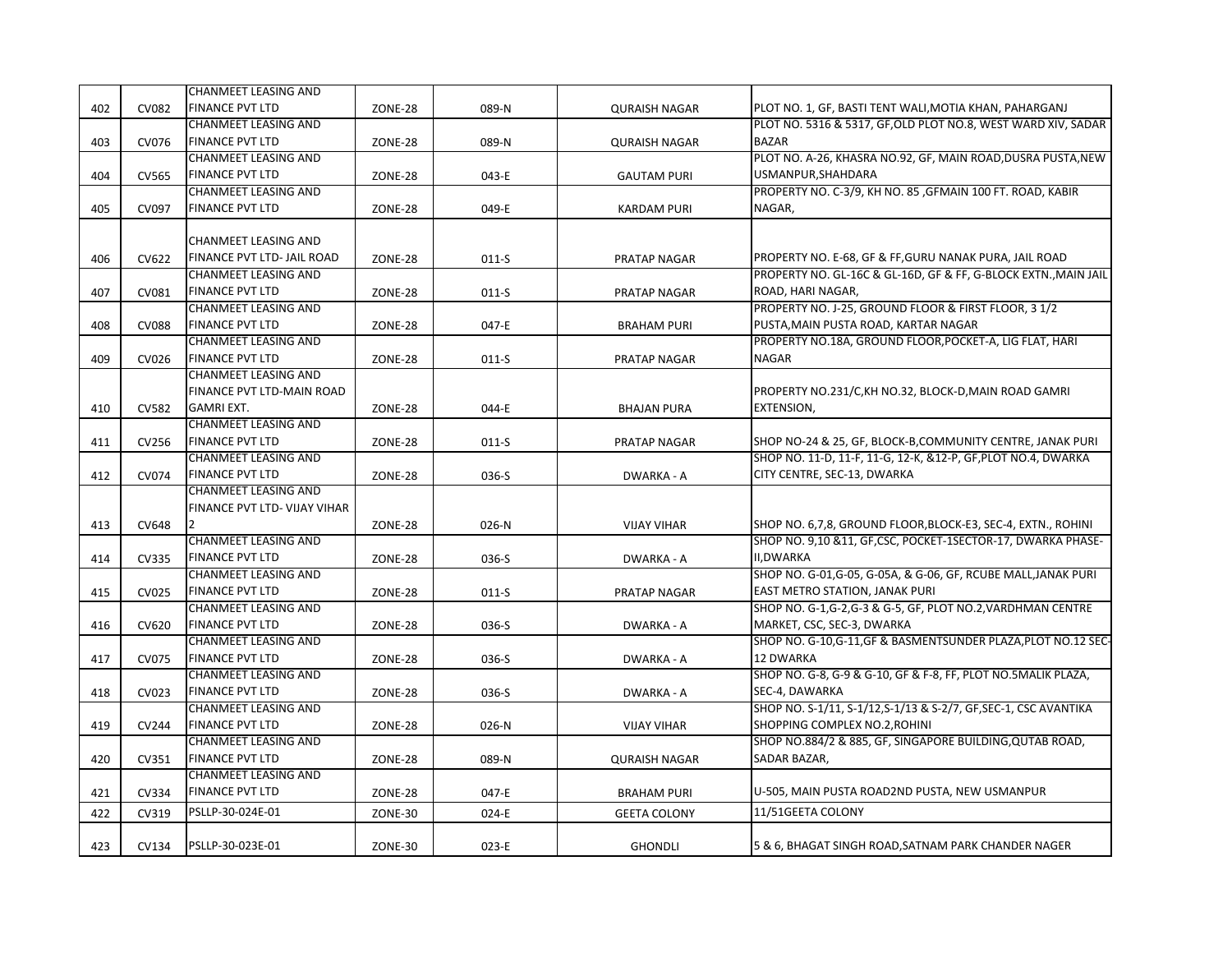| 424 | <b>CV577</b> | PSLLP-30-024E-02                               | ZONE-30 | 024-E             | <b>GEETA COLONY</b>    | 5/1/4, GEETA COLONY                                                                                                                                |
|-----|--------------|------------------------------------------------|---------|-------------------|------------------------|----------------------------------------------------------------------------------------------------------------------------------------------------|
| 425 | CV133        | PSLLP-30-023E-02                               | ZONE-30 | 023-E             | <b>GHONDLI</b>         | 53-A,54,55 & 61MAIN PATPAGANJ ROAD KHUREJI KHAS                                                                                                    |
| 426 | CV365        | PSLLP-30-050S-01                               | ZONE-30 | 050-S             | MAHIPALPUR             | 85, CH. MIR SINGH BUILDING, VASANT KUNJ MAHIPALPUR ROAD,<br><b>NEW DELHI</b>                                                                       |
| 427 | CV135        | PSLLP-30-022E-03                               | ZONE-30 | 022-E             | ANARKALI               | A-26, BLOCK A, MAIN ROAD RED LIGHT CHOWK, JAGAT PURI, DELHI-<br>110051                                                                             |
| 428 | CV437        | PSLLP-30-022E-04                               | ZONE-30 | 022-E             | ANARKALI               | B-1, EAST BALDEV PARK, NEAR TIKONA PARK, PARWANA ROAD,                                                                                             |
| 429 | CV363        | PSLLP-30-022E-02                               | ZONE-30 | 022-E             | ANARKALI               | F-160, JAGAT PURI, COMPRISING OF F-159 PARTAND F-65, JAGAT<br><b>PURI</b>                                                                          |
| 430 | CV541        | PSLLP-30-015S-05                               | ZONE-30 | 015-S             | JANAKPURI WEST         | G-26,27,28,29,30,31,32,&33, WEST END MALL, DISTRICT CENTRE<br>JANAKPURI, NEW DELHI                                                                 |
| 431 | CV309        | PSLLP-30-016S-01                               | ZONE-30 | 016-S             | <b>JANAKPURI SOUTH</b> | GROUND & MEZANINE FLOOR, 28, C-BLOCK, COMMUNITY CENTRE<br>JANAKPURI,                                                                               |
| 432 | CV394        | PSLLP-30-070N-03                               | ZONE-30 | 070-N             | <b>RAM PURA</b>        | GROUND FLOOR P.NO.10, COMMUNITY CENTRE, LAWERENCE ROAD<br>INDUSTRIAL AREA,                                                                         |
| 433 | CV218        | PSLLP-30-016S-02                               | ZONE-30 | 016-S             | <b>JANAKPURI SOUTH</b> | GROUND FLOOR, PROPERTY NO.4, C-BLOCKCOMMUNITY CENTRE<br><b>JANAKPURI</b>                                                                           |
| 434 | <b>CV428</b> | PSLLP-30-070N-01                               | ZONE-30 | 070-N             | <b>RAM PURA</b>        | H.NO.3536-A/5, RAJA PARK, SHAKUR BASTI,                                                                                                            |
| 435 | CV364        | PSLLP-30-050S-02                               | ZONE-30 | 050-S             | MAHIPALPUR             | KH. NO. 334/2, MAHIPALPURNEW DELHI-110037                                                                                                          |
| 436 | CV219        | PSLLP-30-015S-01                               | ZONE-30 | $015 - S$         | <b>JANAKPURI WEST</b>  | PLOT NO. C-1 BLOCK A-1, LSC, JANAKPURI, NEW DELHI                                                                                                  |
| 437 | CV643        | PSLLP-30-050S-03                               | ZONE-30 | 050-S             | <b>MAHIPALPUR</b>      | PLOT NO. K-2-837, MAIN VASANT KUNJ ROAD, MAHIPALPUR, NEW<br>DELHI 110037                                                                           |
| 438 | <b>CV523</b> | PSLLP-30-070N-04                               | ZONE-30 | 070-N             | <b>RAM PURA</b>        | PROPERTY BEARING NO. 6, MAIN ROAD SIDE, SITUATED AT ASHOKA<br>PARK MAIN, ROHTAK ROAD                                                               |
| 439 | CV310        | PSLLP-30-010S-03                               | ZONE-30 | 010-S             | <b>HARI NAGAR-A</b>    | SHOP NO 93,94,97,98 & 99, CONVENIENT SHOPPING<br>CENTRE, LAJWANTI GARDEN, NEW DELHI                                                                |
| 440 | <b>CV538</b> | PSLLP-30-016S-03                               | ZONE-30 | 016-S             | <b>JANAKPURI SOUTH</b> | SHOP NO-101,102,103 - A & 103 - B, 105, 106, 107, 109, 110 GROUND<br>FLOOR, DEWARS JANAK MARKET, LSC PLOT NO.5, BLOCK C-1,<br>JANAKPURI, NEW DELHI |
| 441 | CV157        | PSLLP-30-010S-01                               | ZONE-30 | $010 - S$         | <b>HARI NAGAR-A</b>    | SHOP NO. G-1, G-2, G-3, G-4, G-5 & G-6, PLOT NO.8, FACILITY<br>CENTER, MAYA PURI, PHASE-II,                                                        |
| 442 | CV359        | PSLLP-30-015S-04                               | ZONE-30 | $015 - S$         | JANAKPURI WEST         | SHOP NO. G-5, G-6, G-17 & G-18, WEST END MALLDISTRICT<br>CENTRE, JANAKPURI,                                                                        |
| 443 | CV433        | PSLLP-30-010S-02                               | ZONE-30 | 010-S             | <b>HARI NAGAR-A</b>    | SHOP NO.-13/3,13/5,13/6, RETAIL BUSINESS CENTRE, NAGAL RAYA,                                                                                       |
| 444 | CV186        | PSLLP-30-015S-02                               | ZONE-30 | $015-S$           | <b>JANAKPURI WEST</b>  | SHOP NO.25,26,27 & 28 C.S.C. BLOCK-BJANAK PURI SHIV NAGAR                                                                                          |
| 445 | <b>CV522</b> | ORGANOMIX ECOSYSTEMS<br>PVT.LTD.               | ZONE-31 | NDMC+ Delhi Cantt | NDMC+ Delhi Cantt      | 20/48, GROUND FLOOR & MEZZANINE FLOOR, SHOPPING CENTRE<br>MALCHA MARG, CHANKYAPURI                                                                 |
| 446 | <b>CV444</b> | ORGANOMIX ECOSYSTEMS<br>PVT.LTD.               | ZONE-31 | NDMC+ Delhi Cantt | NDMC+ Delhi Cantt      | 78/79 SCINDIA HOUSEDELHI                                                                                                                           |
| 447 | CV592        | ORGANOMIX ECOSYSTEMS PVT<br>LTD-CB 370 NARAINA | ZONE-31 | NDMC+ Delhi Cantt | NDMC+ Delhi Cantt      | CB-370, NARAINA VILLAGEDELHI                                                                                                                       |